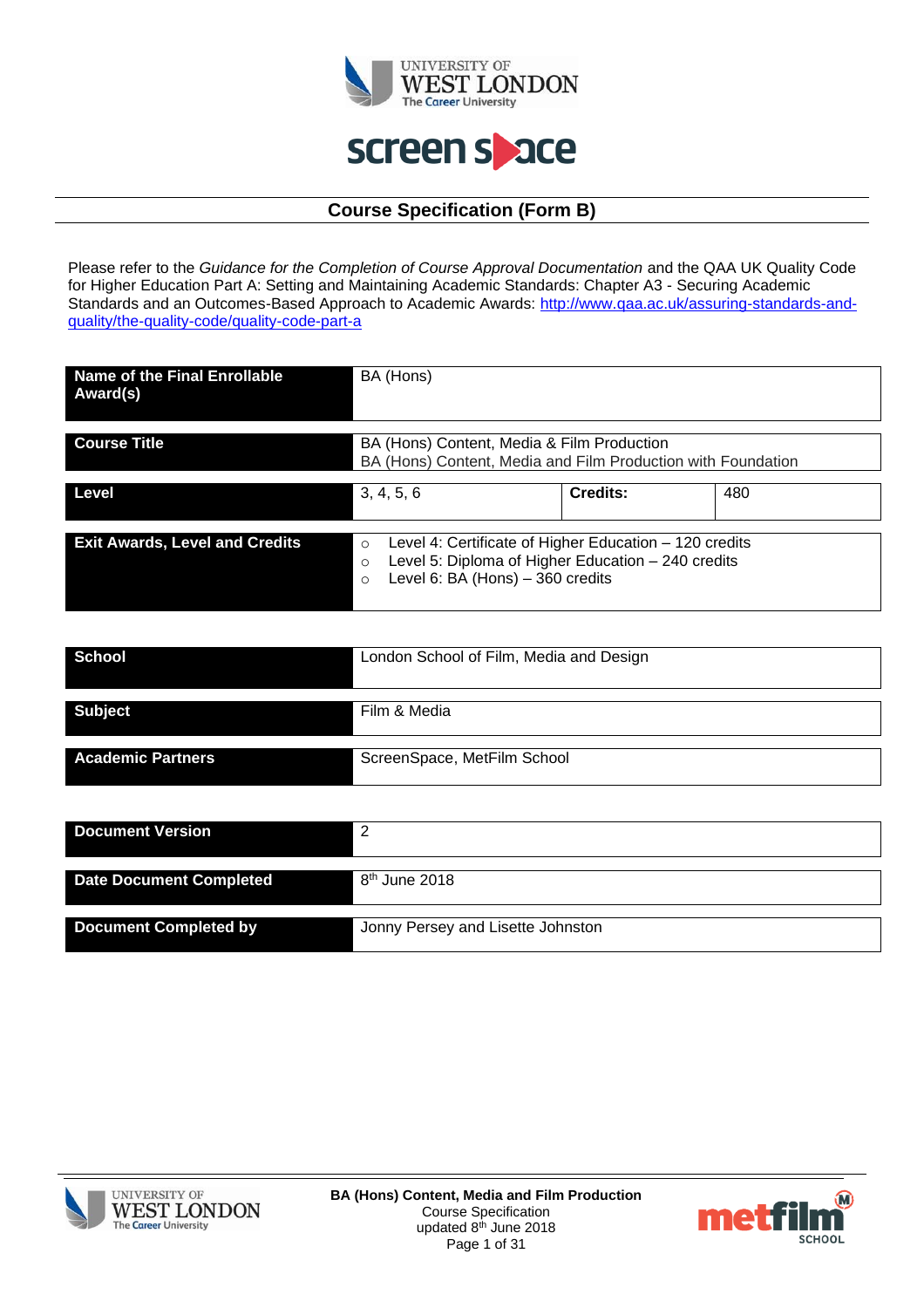# **1. Awarding Body / Institution**

University of West London

# **2. Teaching Institution**

**ScreenSpace** 

### **3. Admissions Criteria**

Students will need the following academic qualifications:

#### **BA (Hons) Content, Media & Film Production with Foundation Year**

- o 72 UCAS tariff points.
- o GCSE English and Maths at grade C or above (or equivalent)

#### **BA (Hons) Content, Media & Film Production**

For admission to the BA (Hons) Content, Media and Film Production course, applicants normally need a combination of any of the following:

- $\circ$  96 UCAS tariff points or above which equals 3 (or more) A-Level/AVCE passes at grade C or above, with at least two GCSE passes (A-C) in English and Maths.
- o An Edexcel GNVQ at advanced level (or equivalent) at merit level. Alternatively, you will be considered if you have achieved 1 subject at GCE Advanced level and Foundation Diploma in Art and Design, supported by at least two GCSE passes (A-C) in English and Maths.
- o Equivalent qualifications obtained through a National Diploma (3 Merits), Access, NVQ and a variety of other pre-University level qualifications including International and European Baccalaureate.
- o Other qualifications, including overseas, may be considered.
- $\circ$  We also accept those with relevant professional and vocational qualifications

Exceptionally, applicants who do not meet these course entry requirements may still be considered if the course team judges the application demonstrates additional strengths and alternative evidence. This might be demonstrated for example by related academic or work experience, the quality of the personal statement, a strong academic or other professional reference or a combination of these factors.

The subjects the Course Team will be looking for in your application are wide ranging: your A levels (or equivalents) may include English, History, Media, Business, Art and Design or other Social Science/Art related subjects.

| <b>IELTS Score for International Students</b><br>(including the minimum score in all | [6.0 overall, and a minimum of 5.5 in each of the four skills of reading,<br>writing, speaking and listening |
|--------------------------------------------------------------------------------------|--------------------------------------------------------------------------------------------------------------|
| elements)                                                                            |                                                                                                              |

| 4.<br><b>Codes</b>      |                         |
|-------------------------|-------------------------|
| <b>UCAS Code A</b>      | P3W6                    |
| <b>HECoS Code</b>       | Media production 100443 |
| <b>Institution Code</b> | <b>W05</b>              |
| <b>Campus Name</b>      | ScreenSpace             |

### **5. Professional, Statutory and Regulatory Body accreditation (if applicable)**

N/A

### **6. Career and progression opportunities and employability skills**



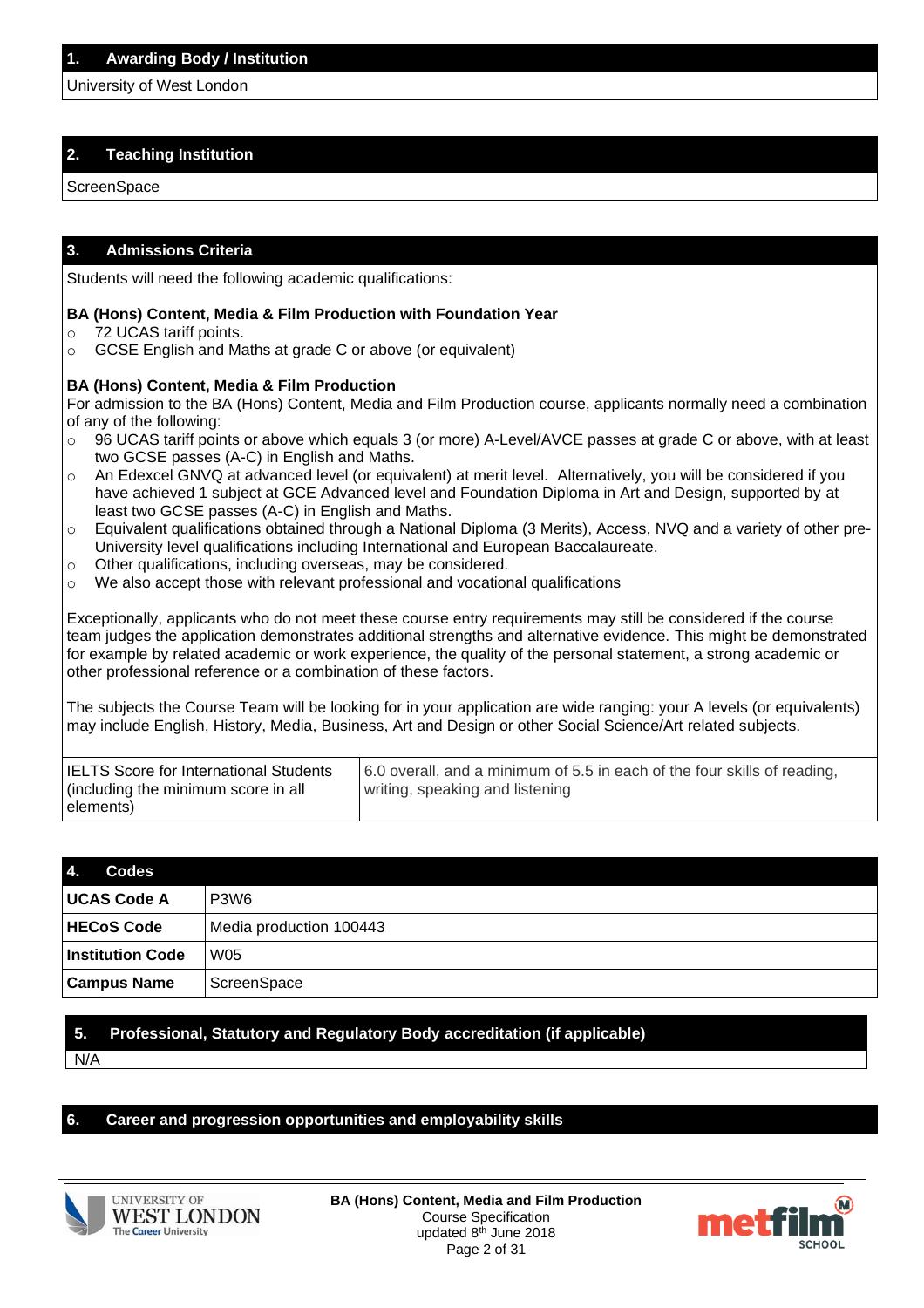The BA (Hons) degree course which is delivered by ScreenSpace is designed so that industry practices are embedded in the learning process from day one. Integral to this is the fact that students will work to briefs set by partners from across the creative industries as part of their assessments. Partners will be from industries such as film, TV, social media, marketing and creative entrepreneurship. For example, in Year one Twitter is the partner for the Tell a Story modules.

Students will benefit from a module system where they also acquire knowledge and understanding about the evolving media landscape (Screen Sense), learning about storytelling, analytics, audience media consumption and new trends in delivering video content (Craft Skills). Coupled with their practical experience (Production) students will emerge from their studies with a detailed and relevant understanding of how to operate when working in the media and other creative industries, equipping them with the necessary tools to navigate the complex media and creative industries job market.

Students will study at the MetFilm / ScreenSpace campus at Ealing Studios, learning digital video production skills from skilled professionals who are active in the media industries. These skills will enable student to produce varied and innovative content which can be broadcast on different platforms and in different formats; from mobile and apps to online/360 video and film and TV. By working with professionals across the media industries, the skills learned will be relevant and up to date. This approach increases student employability in a fast changing and highly competitive job market. Currently 87% of graduates from MetFilm are working in the creative industries within six months. Career pathways could include traditional media roles such as producer, director, screenwriters, but also social media management, content curator, Head of Brand, digital video editor, Vlogger and creative entrepreneur.

A unique feature of ScreenSpace is that it operates out of Ealing Studios with support from other parts of the MetFilm portfolio. MetFilm is a leading screen organization with a mission to bridge industry and education, which means students studying at ScreenSpace have access to a wealth of expertise from working media professionals. This includes opportunities to work directly on productions for film and TV through MetFilm Production, as well as access to unique job openings and which are signposted through MetFilm Futures.

MetFilm Futures is a dedicated career support team that helps students and graduates navigate their path into industry in the following ways:

- o informing students and alumni about permanent and freelance job opportunities, internships and placements o organising masterclasses and career workshops with professional industry quest speakers
- o organising masterclasses and career workshops with professional industry guest speakers
- o helping raise student profiles by promoting their short films, TV projects and web series
- o advising on film and video strategy, festival logistics and entry requirements
- $\circ$  developing career skills such as networking, pitching, showreel creation and social profile building.

The ScreenSpace course not only gives students direct industry experience, it also connects them with the talented pool of industry contact looking for freelancers that for various projects. Students also have the chance to work directly with clients, responding to briefs and working to strict deadlines and budgets. As such, they will gain vital insights into working in the industry, thus enhancing their level of employability immeasurably.

ScreenSpace delivers its undergraduate courses on behalf of the University of West London. The partnership allows us to provide our students with the reassurance of an established educational institution, whilst gaining the benefits of an adaptive, innovative & dynamic new educator.

| $\overline{7}$ .<br><b>Location of delivery</b> |                                             |         |  |
|-------------------------------------------------|---------------------------------------------|---------|--|
| St Mary's Road                                  | Brentford                                   | Reading |  |
| Partner                                         |                                             |         |  |
| Include address of partner delivery site:       | Ealing Studios, Ealing Green, London W5 5EP |         |  |
|                                                 |                                             |         |  |

### **8. Mode of delivery**



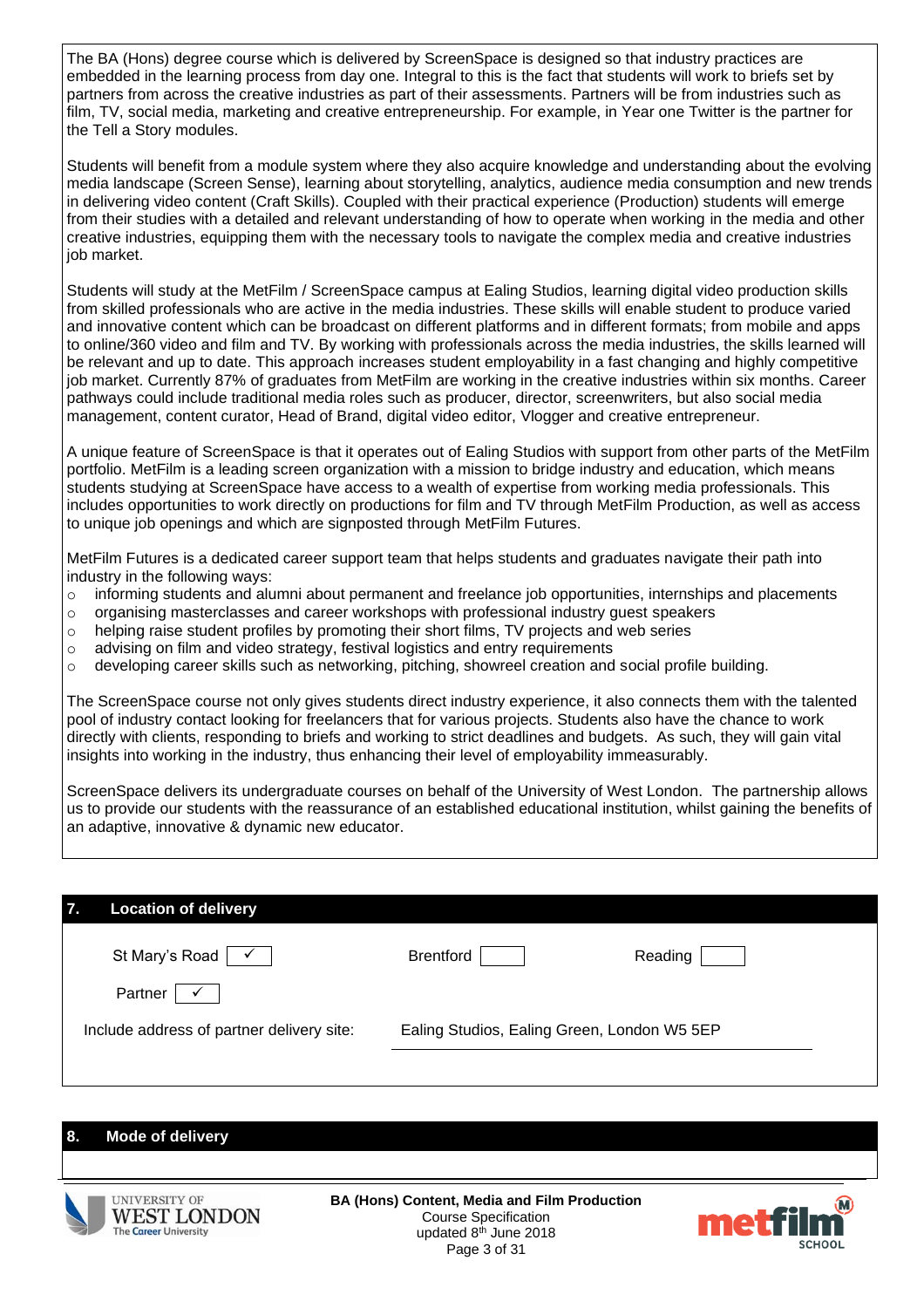| (Copy and paste this symbol - $\checkmark$ into all the following that apply)    |                                                                                                |                                                                                                   |                                 |  |  |
|----------------------------------------------------------------------------------|------------------------------------------------------------------------------------------------|---------------------------------------------------------------------------------------------------|---------------------------------|--|--|
| Full time                                                                        | Part time                                                                                      | Part time intensive                                                                               | Work-based element of learning* |  |  |
|                                                                                  | Distance Learning                                                                              | With Placement Year                                                                               | Other                           |  |  |
|                                                                                  | If other, please specify:                                                                      |                                                                                                   |                                 |  |  |
|                                                                                  |                                                                                                | *Work-based learning - if the course includes work-based learning elements, please specify below: |                                 |  |  |
| Is employment in a particular work role necessary to complete assessments?<br>a. |                                                                                                |                                                                                                   |                                 |  |  |
| b.                                                                               | Are work placements an essential part of the course? (Examples of work experience and employer |                                                                                                   |                                 |  |  |
|                                                                                  | engagement are requested in section 24)                                                        |                                                                                                   |                                 |  |  |
| a. No.                                                                           |                                                                                                |                                                                                                   |                                 |  |  |
| b. No.                                                                           |                                                                                                |                                                                                                   |                                 |  |  |

| 9. Planned Course Duration (number of years)    |                               |
|-------------------------------------------------|-------------------------------|
| Full Time   4*                                  | Full Time with Placement Year |
| Part Time                                       | Part Time with Placement Year |
| * Including Foundation Year, otherwise 3 years. |                               |
|                                                 |                               |

| 10. Sequencing within the Academic Calendar |                           |                              |  |  |
|---------------------------------------------|---------------------------|------------------------------|--|--|
| $(Copy and paste this symbol - \checkmark)$ |                           |                              |  |  |
| September only start                        | February only start       | September and February start |  |  |
| Other                                       | If other, please specify: |                              |  |  |

### **11. First Date of Delivery of the Course (month and year)**

September 2018

### **12. Language of Study**

English

# **13. Formalised Links with External Organisations / Industrial Partners**

Twitter, Microsoft, Karmarama and other partners, MetFilm community links, MetFilm Futures

### **14. Student Support Arrangements**

# **Undergraduate courses: Academic Partner provision**

Throughout their course of study, each student will have access to a variety of sources of support depending on individual circumstances and needs. Apart from the ScreenSpace support framework, which encompasses the course leaders, the module leaders, learning teams in-course learning skills development, all students will have at their disposal a variety of different support systems.

Student advice, help and support is further detailed in the Student Handbook.



UNIVERSITY OF **WEST LONDON** The Career University

**BA (Hons) Content, Media and Film Production** Course Specification updated 8<sup>th</sup> June 2018 Page 4 of 31

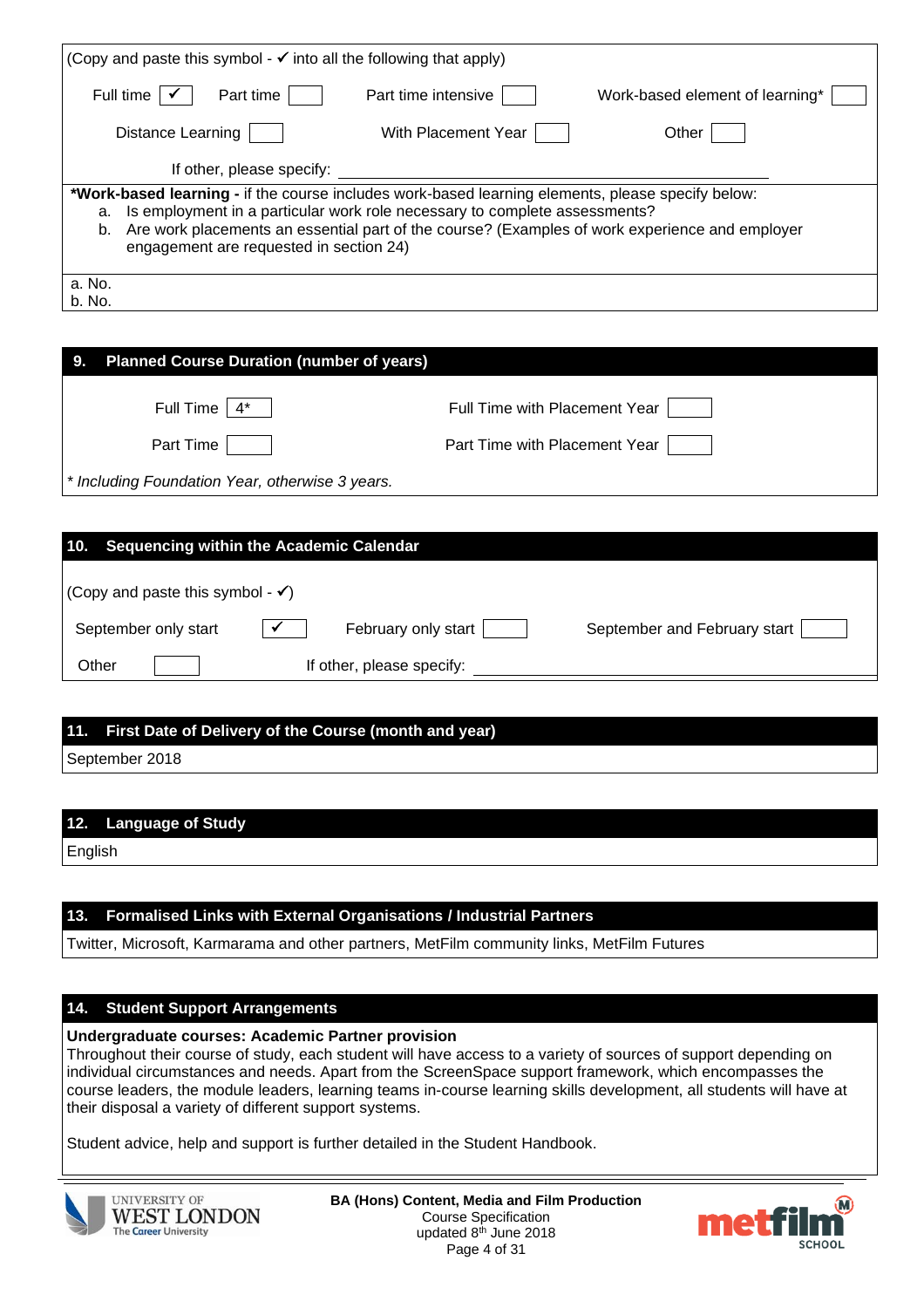The following support services are available for students through MetFilm Futures:

- o Careers and Employment Services
- o Student Advice
- o Mentoring

Other support services via other channels include:

- o Disability and Mental Health Advice
- o Information and Funding Team
- o Accommodation Service
- o Chaplaincy
- o Counselling
- o Students' Union

The development of learning skills includes processes and activities such as critical appraisal, reflection, literature searching, information technology, peer review, group work, presentation, research, practice/professional skills, notetaking, writing skills, electronic information retrieval, communication skills and independent study at home. These skills will be an integral part of learning courses.

Students are expected to participate in an induction. This will introduce them to the requirements of their course of study and will provide an opportunity to receive all the relevant course documentation, visit the UWL Library and meet and discuss requirements and expectations of their planned learning experience with the course team and their learning team.

### **Further course specific information:**

Each student is allocated into a Learning Group with a tutor. As well as academic teaching, another purpose of these groups is to provide pastoral care and:

- o to identify and address the academic and support needs of students;
- o to improve student achievement, progression and retention rates.
- o syllabus based upon requirements of modules;
- o provision of study skills;
- o student reflection and review of progress.

# **15. Aims of the course**

### **BA Content, Media & Film Production at ScreenSpace aims to:**

- o Empower students to produce dynamic screen content through industry relevant coursework that entertains, informs, explores, educates and challenges audiences across a range of media platforms
- $\circ$  Facilitate the application of key techniques and creative approaches, cultivating a critical understanding of the relationship between the concepts, conventions and theories that support/underpin students' practical work
- $\circ$  Teach a wide range of creative, technical and editorial skills associated with all aspects of screen production, including film, TV, online/social media, advertising/branding, and gaming/VR
- o Promote an awareness of contemporary ethical, social, political and commercial considerations associated with the exhibition of screen content across an array of platforms.

The core aims of the course focus on:

- o Developing practical media and film production skills
- o Understanding of audiences
- o Creativity, critical and analytical and skills in portfolio development
- o Employability
- o Applying Useful Knowledge and reflective practice
- o Technology-Enhanced Learning
- o Engagement
- o Excellence in Learning, Teaching and Assessment

### **Purpose:**

The purpose of this course is to inspire the next generation of creative screen entrepreneurs, equipping them with knowledge, critical thinking skills, professional skills and attitude to deliver a range of filmed projects to their intended audiences. The course balances academic enquiry with practical training and encourages students to question arguments, theories, ethics and ideas.



**BA (Hons) Content, Media and Film Production** Course Specification updated 8<sup>th</sup> June 2018 Page 5 of 31

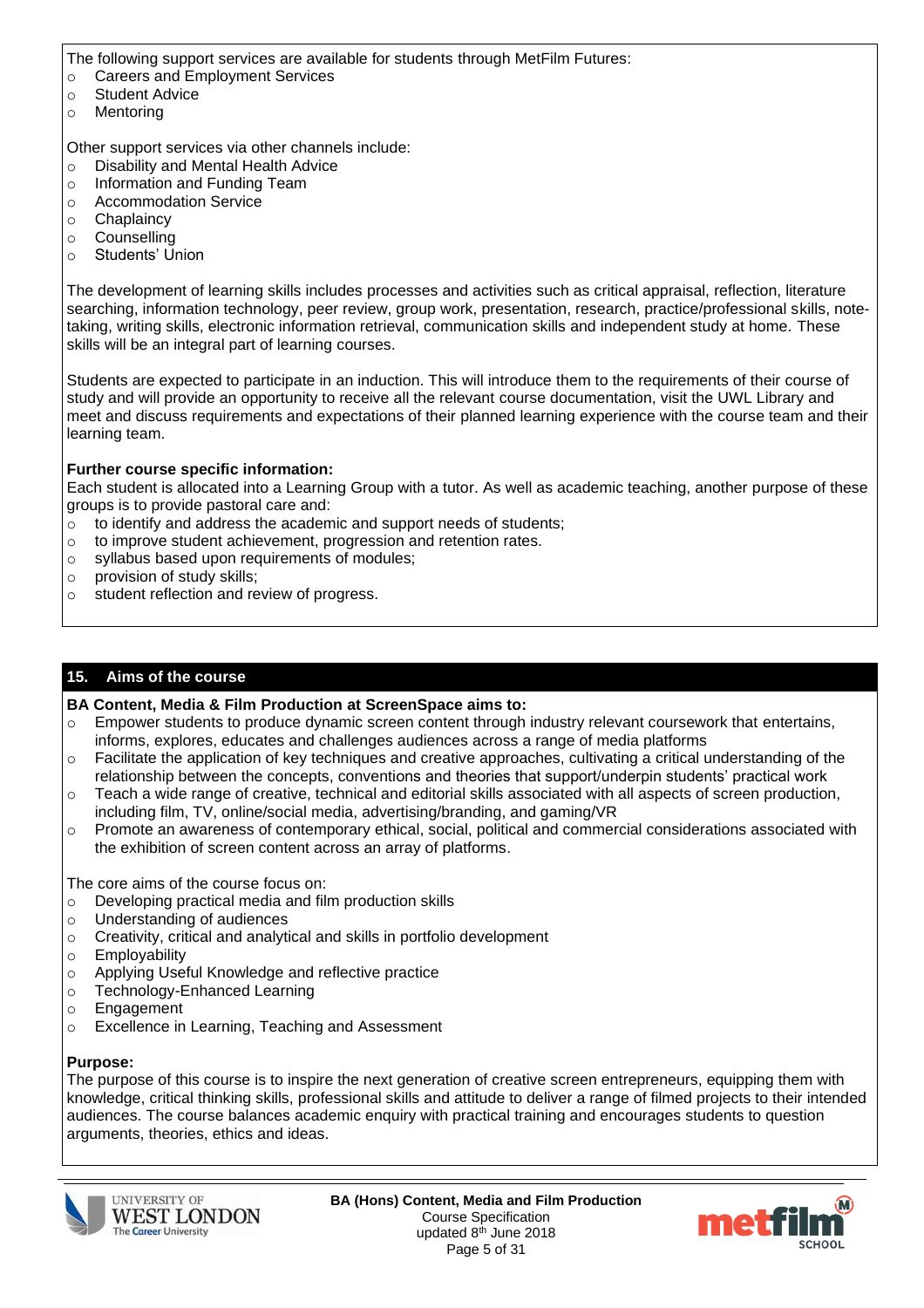ScreenSpace is looking for students who are passionate about the power of screen storytelling in all its forms, and who desire the necessary practical skills and awareness to pursue a career in the creative screen industries. This course is designed for media entrepreneurs who relish the challenge to develop their skills and understanding of how to reach an audience across multiple screen platforms.

### **16. Content of the Course by Level (UG)**

The BA (Hons) Content, Media and Film Production is a three-year course, and when taken with the Foundation Year is a four-year full-time course. The Foundation Year consists of two semesters, with two modules taught across each semester, and 2 per semester in addition. In the following years (Levels 4, 5, 6) students take three modules in each semester.

# **Year 1 / Level 4**

#### *Semester 1*

**Tell a Story: Storytelling fundamentals**

- o Screen Sense
- o Craft Skills
- o Production (5 min film which tells a story

#### *Semester 2*

**Change Hearts: documentary**

- o Screen Sense
- o Craft Skills
- o Production (7 min documentary which aims to change attitudes

**Year 2 / Level 5**

#### *Semester 1*

#### **Entertain Me: developing fictional content**

- o Screen Sense
- o Craft Skills
- o Production (pilot for a fictional feature film or TV series)

#### *Semester 2*

**Change Minds: advertising/branded content** 

- o Screen Sense
- o Craft Skills
- o Production (content that will effect opinion, build brands)
- **Year 3 / Level 6**

#### *Semester 1*

#### **Become Influential: innovation virality, audience engagement**

- o Screen Sense
- o Craft Skills
- o Production (webseries and digital media project)

#### *Semester 2*

**Be an Entrepreneur: develop business plan and vision**

- o Screen Sense
- o Graduation Production (project which showcases entrepreneurial spirit)

#### **Semesters**

- o The course consists of six semesters, each of 16 taught weeks.
- o Each semester contains 3 X 20 credit modules, in Screen Sense, Craft Skills, and in Production. These run in parallel for the first 9 weeks of the semester.
- o The second half of the semester (week 10 onwards) is largely governed by the production module. Some assessments for Screen Sense and Craft Skills are submitted in the second half of the semester, allowing students to reflect on both the taught lessons and their production experience
- $\circ$  Production modules have two assessment due at the end (week 16), though some formative assessments will be used to reflect on the final pieces of work.
- o An example of such a timetable is detailed below.

### Screen Sense Modules



**BA (Hons) Content, Media and Film Production** Course Specification updated 8<sup>th</sup> June 2018 Page 6 of 31

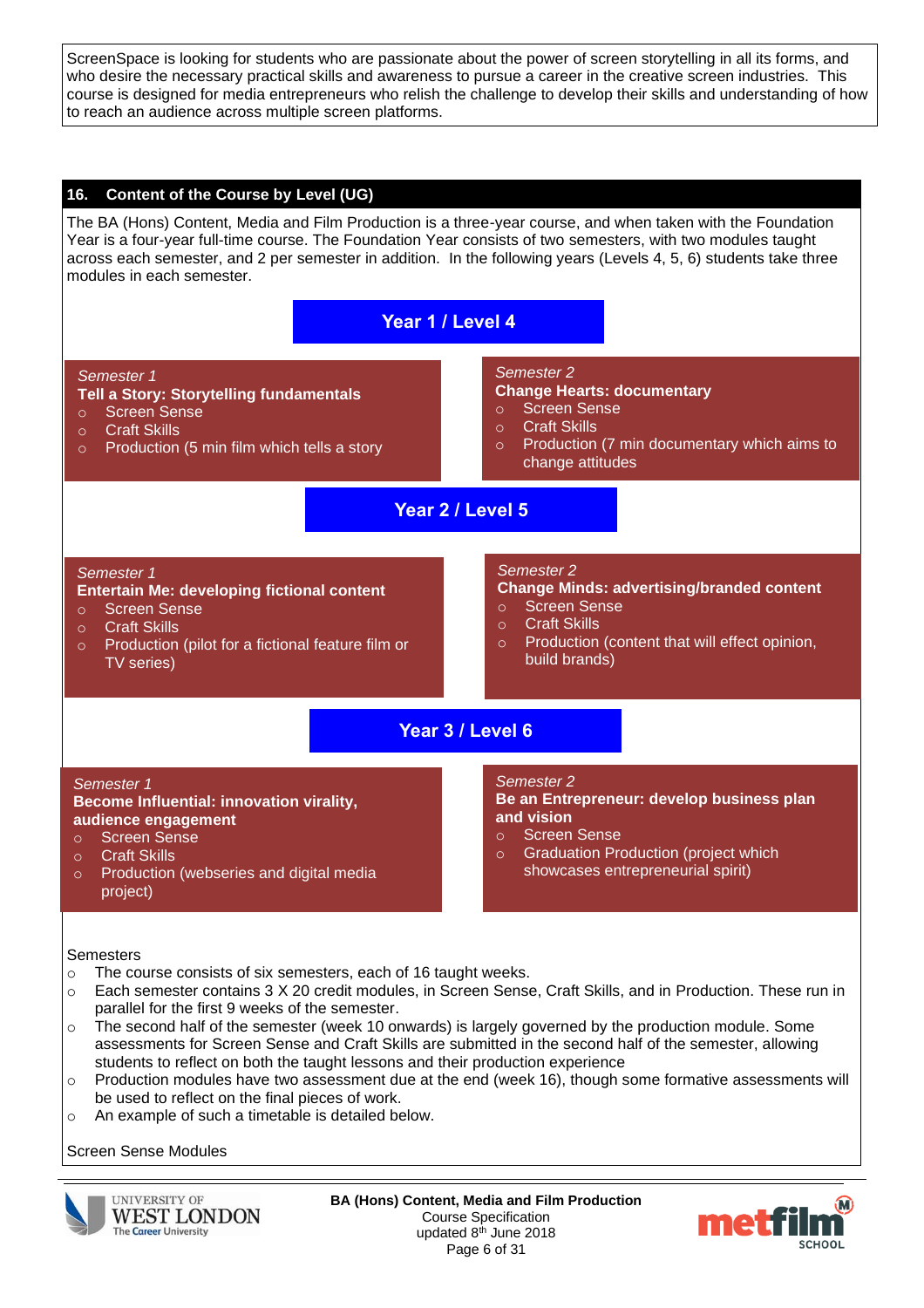- $\circ$  Screen Sense modules address the relationship between a production and its audience, and cover purpose, narrative, business models and entrepreneurship.
- $\circ$  The modules progressively develop general skills as well as focusing on the story and business models that apply to the specific production block.

Craft Skills Modules

- $\circ$  Craft Skills modules give students access to the core technical and other skills required including camera, postproduction, directing, and other.
- o In each semester these skills are further developed both generally and in the specific context of that type of production.

Production Modules

- o Production modules weave the learning in Craft Skills and screen sense into a practical production.
- $\circ$  Students respond to a specific brief presented by an industry partner expert in that audience relationship and are judged by them at the end of the module.

While the students all take the same modules, there is optionality within modules. For example in the way students can approach tasks or assessment options, selecting what portfolio work they submit and options as to what format in which to make certain assessment submissions: audio, visual or written. Students will also have options in terms of the variety of roles they undertake in the production modules, and the theme or genre they select for certain production modules, particular in Be Influential and Be an Entrepreneur. These are detailed in the in the relevant sections.

# **Tell a Story Indicative Timetable**



# **Level 4: Semesters 1 & 2**

Tell a Story

- $\circ$  Define your creative purpose through the development and production of a short form piece of work that identifies and connects with the target audience.
- $\circ$  Learn the basics of content, media and film production; creating a coherent narrative, using a range of production techniques and technical skills, and understanding the contemporary context.
- $\circ$  Your challenge: Make a coherent production, find an audience and tell them a story that meets the brief set by Twitter.
- o This overall semester comprises of three modules: Screen Sense, Craft Skills and a Production Module.

### Change Hearts

 $\circ$  Use the power of storytelling to trigger an emotive response or 'change of heart' from the audience through social impact filmmaking.





screen s**pace**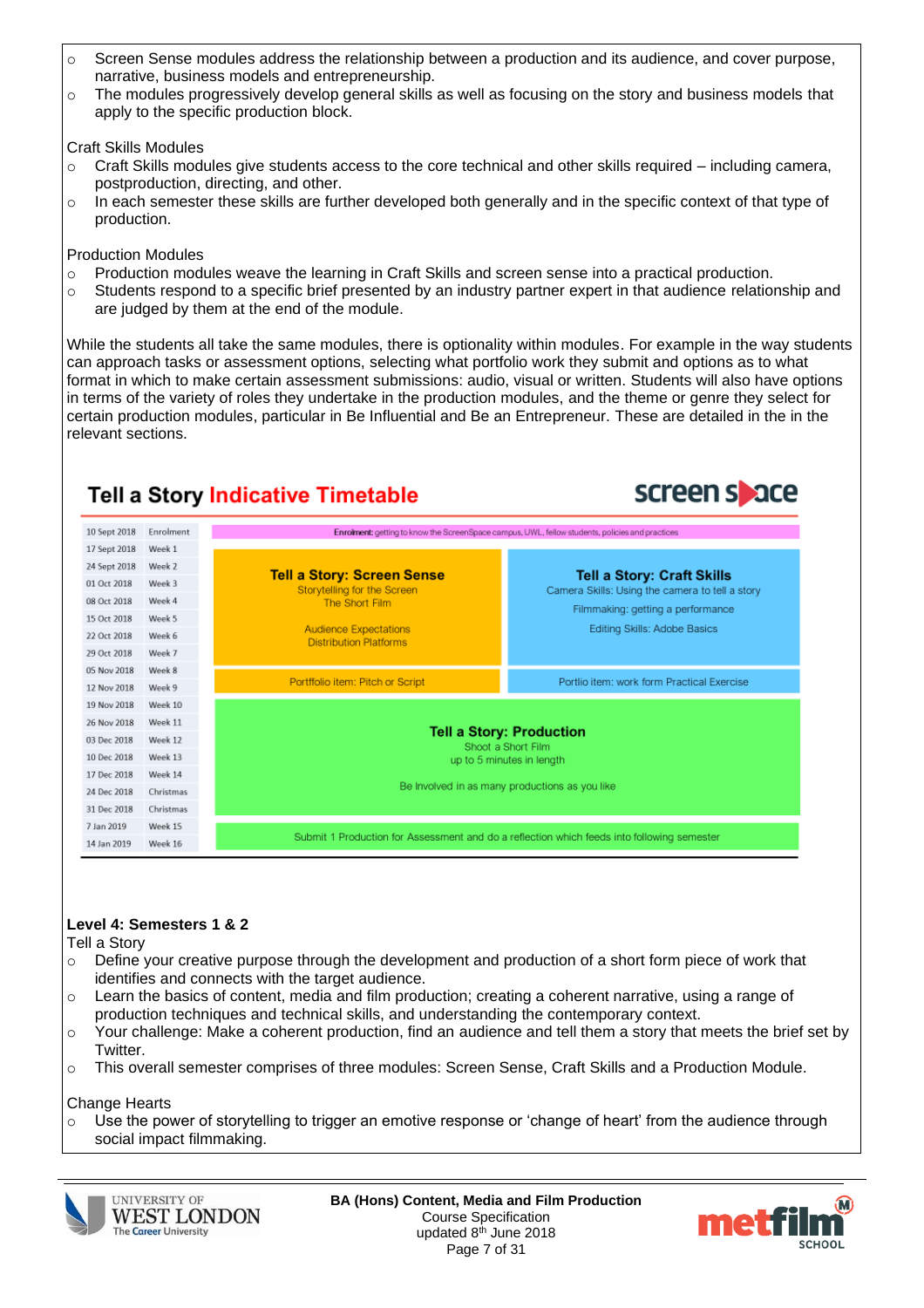- o Learn to create documentary and factual content, to work with subjects, people, clients and to observe, capture, and edit to material, and to use the emotional power of storytelling to change attitude and behaviour.
- o Your challenge: Show a demonstrable change in opinion with a piece of content
- o This overall semester comprises of three modules: Screen Sense, Craft Skills and a Production Module.

# **Level 5: Semesters 1 & 2**

Entertain Me

- $\circ$  Develop an understanding of the core concepts of fiction storytelling and appreciate the audience's relationship with film and television through the production of a short film, TV pilot or feature film trailer.
- $\circ$  Learn the audience and market dynamics of the film and television industries, and how to write, produce, direct, shoot, and edit in the world of fiction.
- o Your challenge: Create an excerpt or pilot for a feature film, a television pilot episode or a short film.

Change Minds

- $\circ$  Inspire your audience to make a choice or change behavior through a piece of advertising or branded content in response to an industry client brief.
- $\circ$  Learn how creative agencies and producers engage with clients to create content that will affect opinion, build brands, and change behaviour, and learn how to write, direct, shoot and edit for relevant formats.
- o Your challenge: Deliver a piece of content against a real-life client brief

### **Level 6: Semesters 1 & 2**

Become Influential

- o Employ engaging storytelling techniques and use evolving new media technologies to create an online brand that garners a loyal following.
- $\circ$  Learn the business dynamics involved in building a real presence in the digital space, engage with new and emergent innovations in audience engagement, and develop your skills in creating content with the capacity to build a loyal audience.
- o Your challenge: Develop content which attracts and retains viewers.

Be an Entrepreneur

- o Deliver a self-defined graduation project (40 credits) that develops your skills and showcases your talent in one of six specified areas: creative excellence, entrepreneurism, diversity, innovation, audience engagement or impact.
- o Develop your knowledge, skills and understanding in your chosen area, research and discover new techniques or technological methods to create film or content and learn entrepreneurship and business skills to raise funding.
- o Your challenge: Deliver a project which develops your skills and showcases your talent in the direction your career is heading, whilst demonstrating entrepreneurial spirit.

### **17. Summary of the Course for the HEAR transcript**

### **BA (Hons) Content, Media and Film Production:**

| Section 1 | ScreenSpace offers a BA (Hons) Content, Media & Film Production. This innovative<br>course covers all aspects of film and media production, with a focus on creating<br>professional content suitable for a range of different industries across a range of platforms:<br>from TV and film to social media, digital video and VR/gaming. Students learn professional<br>production skills and business understanding through creating content specific to real life<br>industry content briefs. |
|-----------|-------------------------------------------------------------------------------------------------------------------------------------------------------------------------------------------------------------------------------------------------------------------------------------------------------------------------------------------------------------------------------------------------------------------------------------------------------------------------------------------------|
| Section 2 | The course aims to produce graduates who develop careers in television, film production,<br>creative entrepreneurship, social media management, digital marketing, audience<br>engagement and mobile content creation among others. It covers practical video, TV<br>production and post-production techniques,                                                                                                                                                                                 |



**BA (Hons) Content, Media and Film Production** Course Specification updated 8<sup>th</sup> June 2018 Page 8 of 31

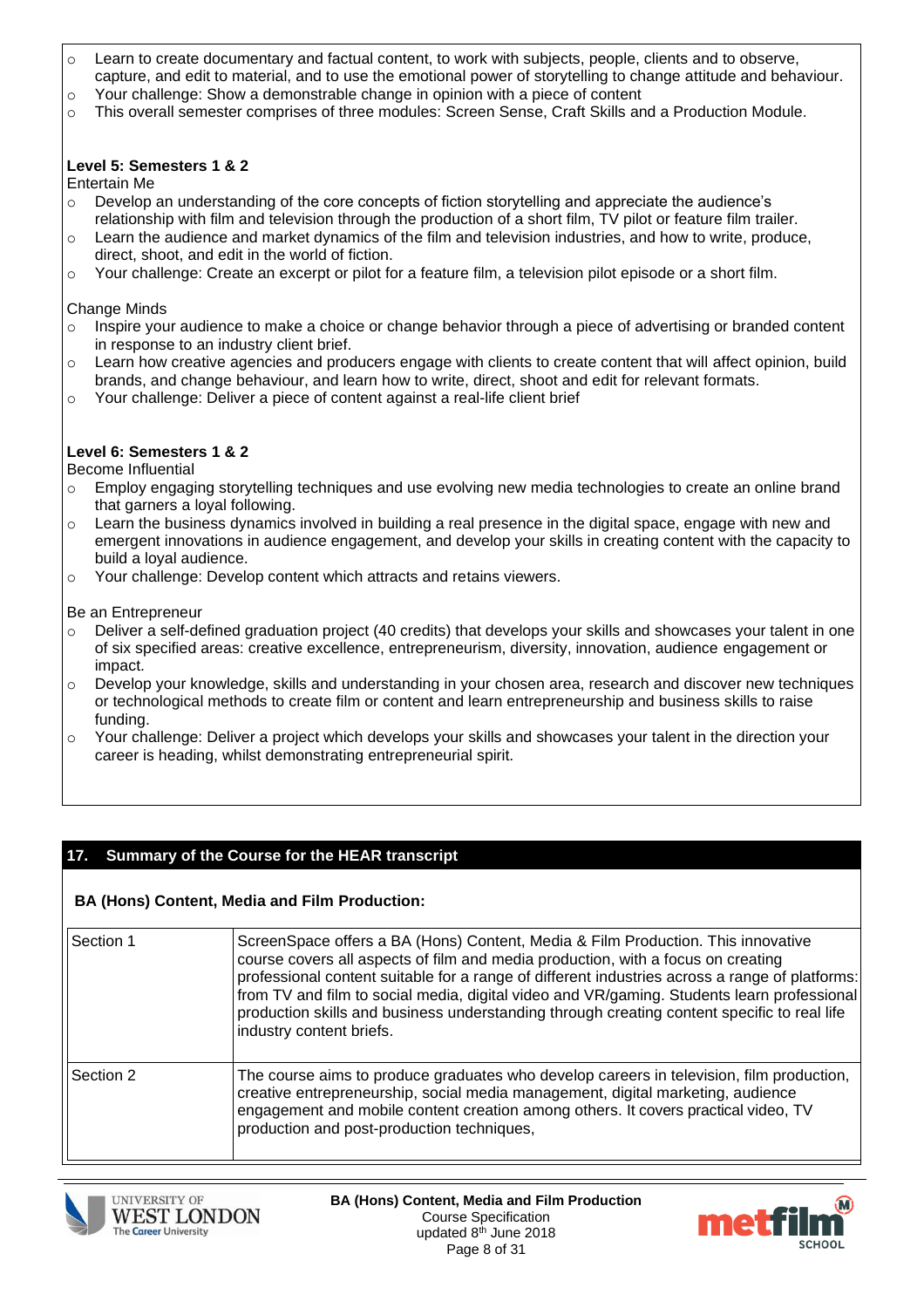|           | Upon completion of the course, the graduates have:<br>A critical awareness of key developments in the media landscape, and how they apply<br>O<br>to the screen-based industries.<br>An in-depth knowledge of key media planning, production and filmic techniques. A<br>O<br>comprehensive and critical understanding of digital media and TV production.<br>The ability to critically analyse and effectively evaluate process and product in relation<br>$\circ$<br>to video, analytics and digital media. |
|-----------|---------------------------------------------------------------------------------------------------------------------------------------------------------------------------------------------------------------------------------------------------------------------------------------------------------------------------------------------------------------------------------------------------------------------------------------------------------------------------------------------------------------|
| Section 3 | A Bachelor's degree with Honours with Foundation Year is normally obtained after 4 years<br>full time study (480 credits). The other levels offer exit points as follow:<br>480 credits- BA Hons<br>$\Omega$<br>360 credits- Diploma of Higher Education<br>O<br>240 credits- Certificate of Higher Education<br>O<br>120 credits- Transcript of Credit<br>Ω                                                                                                                                                  |

# **18. Module List and Pre-requisites**

| <b>Module Title</b>                     | Code       | Level           | <b>Credits</b> | <b>Pre-requisites</b> | Core                 | <b>Option</b> |
|-----------------------------------------|------------|-----------------|----------------|-----------------------|----------------------|---------------|
| Personalised Learning                   | ED30003E   | 3               | 20             | N/A                   | ✓                    |               |
| Academic Performance                    | ED30002E   | 3               | 20             | N/A                   | $\checkmark$         |               |
| Contextual Studies in Media & Design    | AD30002E   | 3               | 20             | N/A                   | $\checkmark$         |               |
| Creative Research in Media & Design     | AD30003E   | 3               | 20             | N/A                   | $\blacktriangledown$ |               |
| <b>Creative Sectors</b>                 | AD30004E   | 3               | 20             | N/A                   | $\checkmark$         |               |
| <b>Foundation Major Project</b>         | AD30005E   | 3               | 20             | N/A                   | $\checkmark$         |               |
| Tell a Story: Screen Sense              | <b>New</b> | $\overline{4}$  | 20             | N/A                   | $\checkmark$         |               |
| Tell a Story: Craft Skills              | <b>New</b> | 4               | 20             | N/A                   | $\mathbf{v}$         |               |
| Tell a Story: Production                | <b>New</b> | 4               | 20             | N/A                   | $\checkmark$         |               |
| Change Hearts: Screen Sense             | <b>New</b> | $\overline{4}$  | 20             | N/A                   | $\checkmark$         |               |
| <b>Change Hearts: Craft Skills</b>      | <b>New</b> | $\overline{4}$  | 20             | N/A                   | $\checkmark$         |               |
| <b>Change Hearts: Production</b>        | <b>New</b> | 4               | 20             | N/A                   | $\checkmark$         |               |
| Entertain Me: Screen Sense              | <b>New</b> | 5               | 20             | N/A                   | $\checkmark$         |               |
| <b>Entertain Me: Craft Skills</b>       | <b>New</b> | 5               | 20             | N/A                   | $\checkmark$         |               |
| Entertain Me: Production                | <b>New</b> | 5               | 20             | N/A                   | $\checkmark$         |               |
| Change Minds: Screen Sense              | <b>New</b> | 5               | 20             | N/A                   | $\checkmark$         |               |
| <b>Change Minds: Craft Skills</b>       | <b>New</b> | 5               | 20             | N/A                   | $\checkmark$         |               |
| <b>Change Minds: Production</b>         | <b>New</b> | 5               | 20             | N/A                   | $\checkmark$         |               |
| Become Influential: Screen Sense        | <b>New</b> | 6               | 20             | N/A                   | $\checkmark$         |               |
| <b>Become Influential: Craft Skills</b> | <b>New</b> | 6               | 20             | N/A                   | $\checkmark$         |               |
| Become Influential: Production          | <b>New</b> | 6               | 20             | N/A                   | $\checkmark$         |               |
| Be an Entrepreneur: Screen Sense        | <b>New</b> | $6\phantom{1}6$ | 20             | N/A                   | $\checkmark$         |               |
| Be an Entrepreneur: Production          | <b>New</b> | 6               | 40             | N/A                   | $\checkmark$         |               |

# **19. Course Structure Diagram indicating the Module Delivery Plan**

| <b>Undergraduate</b>            |                                      |                                    |  |  |  |  |  |
|---------------------------------|--------------------------------------|------------------------------------|--|--|--|--|--|
| Semester 1<br><b>Semester 2</b> |                                      |                                    |  |  |  |  |  |
| Level 3                         | <b>Personalised Learning</b>         | Academic Performance               |  |  |  |  |  |
|                                 | Contextual Studies in Media & Design | <b>Creative Sectors</b>            |  |  |  |  |  |
|                                 | Creative Research in Media & Design  | <b>Foundation Major Project</b>    |  |  |  |  |  |
| Level 4                         | Tell a Story: Screen Sense           | Change Hearts: Screen Sense        |  |  |  |  |  |
| Tell a Story: Craft Skills      |                                      | <b>Change Hearts: Craft Skills</b> |  |  |  |  |  |
|                                 | Tell a Story: Production             | <b>Change Hearts: Production</b>   |  |  |  |  |  |



**BA (Hons) Content, Media and Film Production** Course Specification updated 8<sup>th</sup> June 2018 Page 9 of 31

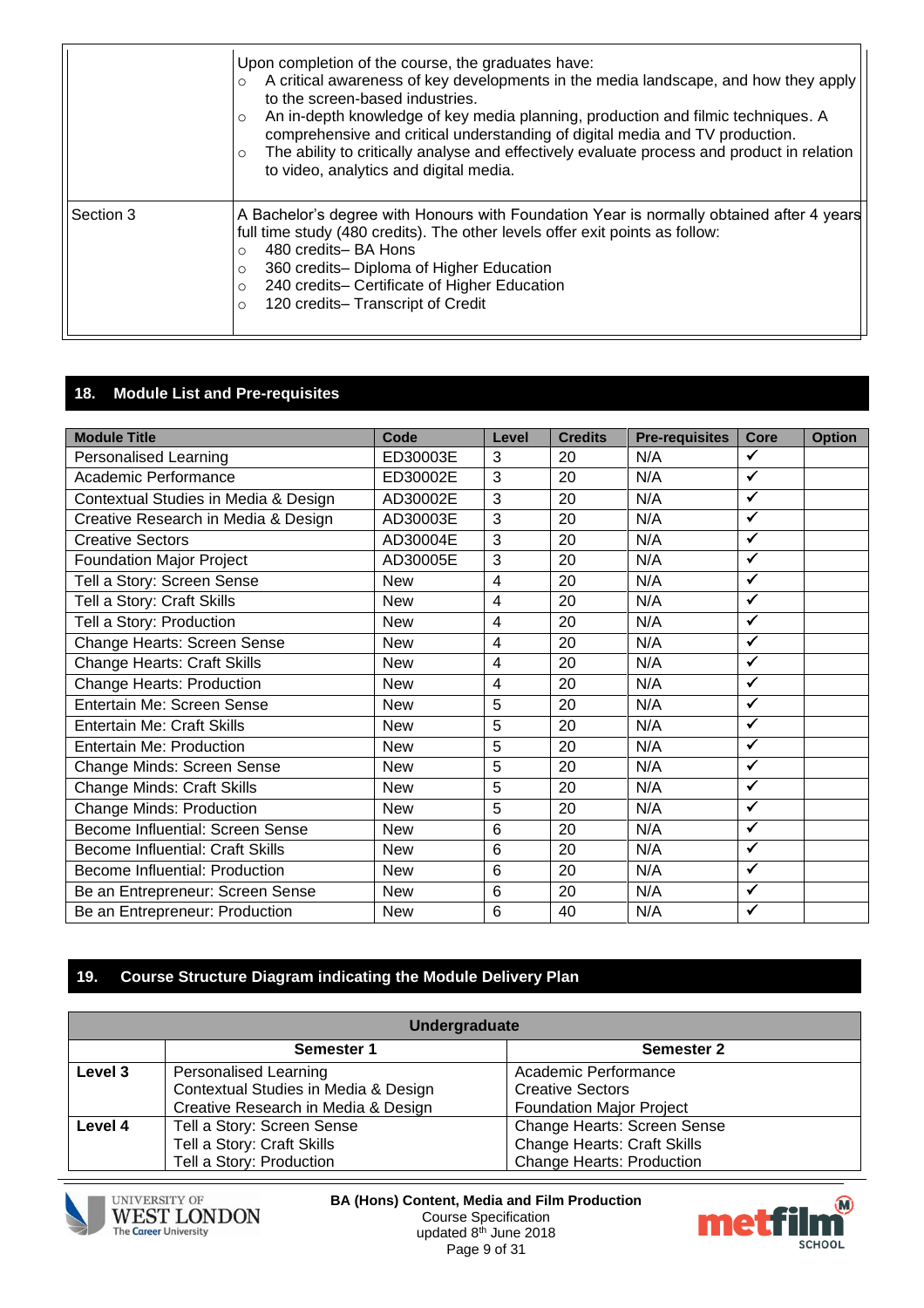| Level 5 | Entertain Me: Screen Sense       | Change Minds: Screen Sense       |  |  |
|---------|----------------------------------|----------------------------------|--|--|
|         | Entertain Me: Craft Skills       | Change Minds: Craft Skills       |  |  |
|         | <b>Entertain Me: Production</b>  | <b>Change Minds: Production</b>  |  |  |
| Level 6 | Become Influential: Screen Sense | Be an Entrepreneur: Screen Sense |  |  |
|         | Become Influential: Craft Skills | Be an Entrepreneur: Craft Skills |  |  |
|         | Become Influential: Production   | Be an Entrepreneur: Production   |  |  |

# **20. Course Learning Outcomes**

| Level 3                                                                                                                                                                                                                                                                                                                                                                                                                                                                                   |                                                                                                                                                                                                                                                                                               |
|-------------------------------------------------------------------------------------------------------------------------------------------------------------------------------------------------------------------------------------------------------------------------------------------------------------------------------------------------------------------------------------------------------------------------------------------------------------------------------------------|-----------------------------------------------------------------------------------------------------------------------------------------------------------------------------------------------------------------------------------------------------------------------------------------------|
| <b>Learning Outcomes</b>                                                                                                                                                                                                                                                                                                                                                                                                                                                                  | <b>Relevant Modules</b>                                                                                                                                                                                                                                                                       |
| Knowledge and Understanding (A)<br>Evidence an emerging ability to identify key concepts,<br>1.<br>theories and practices relevant to the appropriate subject<br>area (media and communication).<br>Demonstrate an introductory knowledge of contemporary<br>2.<br>developments across a range of media.<br>Show knowledge of the role of technology in the development<br>3.<br>of forms and practices.                                                                                  | <b>Personalised Learning</b><br>$\circ$<br>Academic Performance<br>$\Omega$<br><b>Contextual Studies in</b><br>$\circ$<br>Media and Design<br>$\circ$<br>Creative Research in Media and Design<br>$\circ$<br><b>Creative Sectors</b><br>$\circ$<br><b>Major Foundation Project</b><br>$\circ$ |
| Intellectual Skills (B)<br>Evidence an emerging ability to select appropriate research<br>4.<br>sources to support written and visual work.<br>Be able to participate in informed discussion of contemporary<br>5.<br>issues circulating the subject area (media and<br>communication).<br>Develop the ability to reflect on your own creative work -<br>6.<br>strengths and weaknesses.                                                                                                  | <b>Personalised Learning</b><br>$\circ$<br>Academic Performance<br>$\circ$<br>Contextual Studies in Media and Design<br>$\circ$<br>Creative Research in Media and Design<br>$\circ$<br><b>Creative Sectors</b><br>$\circ$<br><b>Foundation Major Project</b><br>$\circ$                       |
| <b>Subject Practical Skills (C)</b><br>Evidence an ability to select and utilise appropriate practical<br>7.<br>tools and software at an introductory level.<br>Produce work which demonstrates an emerging<br>8.<br>understanding of key practical skills and techniques.<br>Key / Transferable Skills (D)                                                                                                                                                                               | Contextual Studies in Media and Design<br>$\circ$<br>Creative Research in Media and Design<br>$\circ$<br><b>Creative Sectors</b><br>$\circ$<br><b>Foundation Major Project</b><br>$\circ$                                                                                                     |
| Begin to develop IT skills including basic competencies in<br>9.<br>relevant software.<br>10. Gather and organise ideas, expressing them effectively in<br>written, visual and verbal means.<br>11. Work productively individual as well as in a group.<br>12. Communicate effectively with your peers and tutors.                                                                                                                                                                        | <b>Personalised Learning</b><br>$\circ$<br>Academic Performance<br>$\Omega$<br>Contextual Studies in Media and Design<br>$\circ$<br>Creative Research in Media and Design<br>$\circ$<br><b>Creative Sectors</b><br>$\circ$<br><b>Foundation Major Project</b><br>$\circ$                      |
| Level 4                                                                                                                                                                                                                                                                                                                                                                                                                                                                                   |                                                                                                                                                                                                                                                                                               |
| <b>Learning Outcomes</b>                                                                                                                                                                                                                                                                                                                                                                                                                                                                  | <b>Relevant Modules</b>                                                                                                                                                                                                                                                                       |
| Knowledge and Understanding (A)<br>Demonstrate awareness of contemporary screen practice in<br>1.<br>all its manifestations, recognizing the key modes of<br>communication and representation<br>Demonstrate awareness of the critical role of audience<br>2.<br>viewership and in the production and exhibition of their own<br>screen or filmed work<br>3.<br>Demonstrate awareness of the key commercial, historical,<br>cultural and technological debates relevant to the production | Tell a Story: Screen Sense<br>$\circ$<br>Tell a Story: Craft Skills<br>$\circ$<br><b>Change Hearts: Craft Skills</b><br>$\circ$<br><b>Change Hearts: Production</b><br>$\circ$                                                                                                                |
| of filmed content<br><b>Intellectual Skills (B)</b>                                                                                                                                                                                                                                                                                                                                                                                                                                       | Change Hearts: Screen Sense<br>$\circ$<br>Tell a Story: Production<br>$\circ$                                                                                                                                                                                                                 |



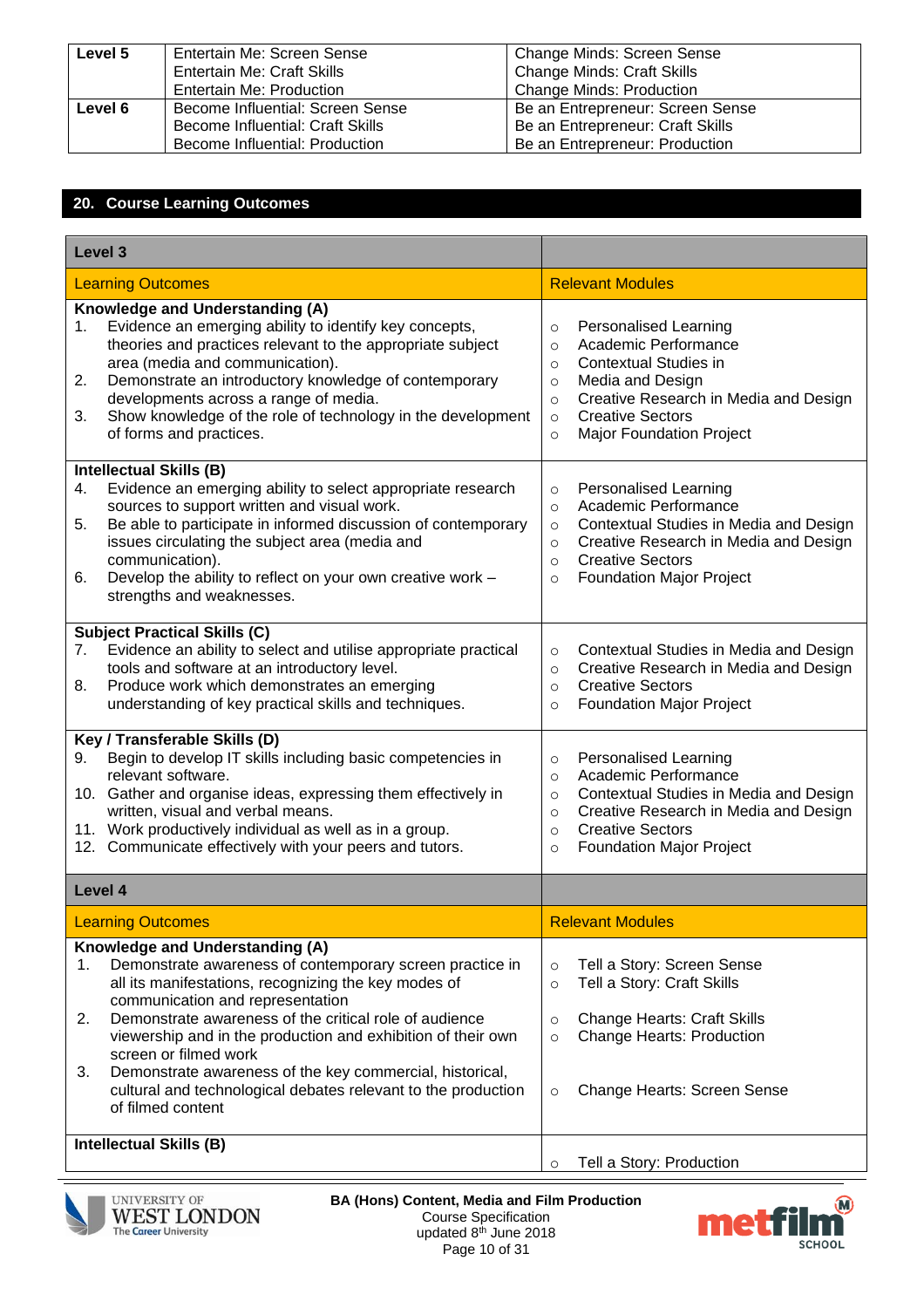| 4.<br>5.<br>6. | Demonstrate skills of critical awareness with which to<br>analyse various forms of screen content, exhibiting self-<br>reflection in the interpretation of their own work and the work<br>of others<br>Recognise and describe the various concepts, ideas and<br>theories that underpin their screen practice<br>Demonstrate awareness of appropriate research skills and<br>how to apply them to their work | $\circ$<br>$\circ$<br>$\circ$ | <b>Change Hearts: Production</b><br>Tell a Story: Screen Sense<br><b>Change Hearts: Screen Sense</b> |
|----------------|--------------------------------------------------------------------------------------------------------------------------------------------------------------------------------------------------------------------------------------------------------------------------------------------------------------------------------------------------------------------------------------------------------------|-------------------------------|------------------------------------------------------------------------------------------------------|
|                |                                                                                                                                                                                                                                                                                                                                                                                                              |                               |                                                                                                      |
| 7.             | <b>Subject Practical Skills (C)</b><br>Demonstrate the basic ability to meet a production brief<br>under guidance using specific technical, craft and creative<br>skills in all aspects of production and postproduction                                                                                                                                                                                     | $\circ$<br>$\circ$            | Tell a Story: Production<br><b>Change Hearts: Production</b>                                         |
| 8.             | Apply appropriate techniques and skills to create screen<br>artefacts across a variety of formats, demonstrating an<br>understanding of aesthetics, technique and practice in<br>individual and group work                                                                                                                                                                                                   | $\circ$                       | <b>Change Hearts: Craft Skills</b>                                                                   |
| 9.             | Demonstrate an awareness of key storytelling techniques as<br>they apply to various forms of screen/media content                                                                                                                                                                                                                                                                                            | $\circ$                       | Tell a Story: Craft Skills                                                                           |
|                | Key / Transferable Skills (D)<br>10. Demonstrate discipline and reliability as evidenced by<br>attendance, punctuality, and fulfilment of obligations to fellow<br>students                                                                                                                                                                                                                                  | $\circ$                       | Tell a Story: Production                                                                             |
|                | 11. Communicate effectively in written and verbal form,<br>demonstrate the ability to express and convey ideas with<br>clarity, think critically, and give and receive constructive<br>feedback                                                                                                                                                                                                              | $\circ$                       | <b>Change Hearts: Screen Sense</b>                                                                   |
|                | 12. Demonstrate appropriate organizational skills in the planning,<br>preparation, time management and successful execution of<br>individual and group projects.                                                                                                                                                                                                                                             | $\circ$                       | Change Hearts: Production                                                                            |
|                | 13. Display a pro-active approach to resolving problems,<br>effectively troubleshooting through the appropriate use of<br>resources, outside research, information and support                                                                                                                                                                                                                               | $\circ$                       | Tell a Story: Screen Sense                                                                           |
|                | available.                                                                                                                                                                                                                                                                                                                                                                                                   |                               |                                                                                                      |
| Level 5        |                                                                                                                                                                                                                                                                                                                                                                                                              |                               |                                                                                                      |
|                | <b>Learning Outcomes</b>                                                                                                                                                                                                                                                                                                                                                                                     |                               | <b>Relevant Modules</b>                                                                              |
| 1.             | Knowledge and Understanding (A)<br>Apply a detailed awareness of contemporary screen practice<br>in all its manifestations, recognizing the key modes of<br>communication, representation and meaning                                                                                                                                                                                                        | $\circ$<br>$\circ$            | <b>Entertain Me: Craft Skills</b><br><b>Change Minds: Craft Skills</b>                               |
| 2.             | Competently define and discuss the critical role of audience<br>in the production and exhibition of their own screen or filmed<br>work                                                                                                                                                                                                                                                                       | $\circ$                       | Change Minds: Screen Sense                                                                           |
| 3.             | Develop a critical awareness of the key commercial,<br>technological and regulatory implications relevant to the<br>screen industry landscape, with the ability to debate issues<br>from a broader ethical perspective                                                                                                                                                                                       | $\circ$<br>$\circ$<br>$\circ$ | Entertain Me: Screen Sense<br>Change Minds: Screen Sense<br>All Craft Skills Modules                 |
|                | Intellectual Skills (B)                                                                                                                                                                                                                                                                                                                                                                                      |                               |                                                                                                      |
| 4.             | Ability to analyse and evaluate various forms of screen<br>content and entertainment business practices, applying a<br>self-reflective approach in the interpretation of their own work<br>and the work of others                                                                                                                                                                                            | $\circ$                       | Entertain Me: Screen Sense                                                                           |
| 5.             | Competently assess and apply various concepts, ideas and<br>theories that underpin their screen practice, setting a broader<br>framework for the analysis of their own work                                                                                                                                                                                                                                  | $\circ$                       | Change Mind: Screen Sense                                                                            |



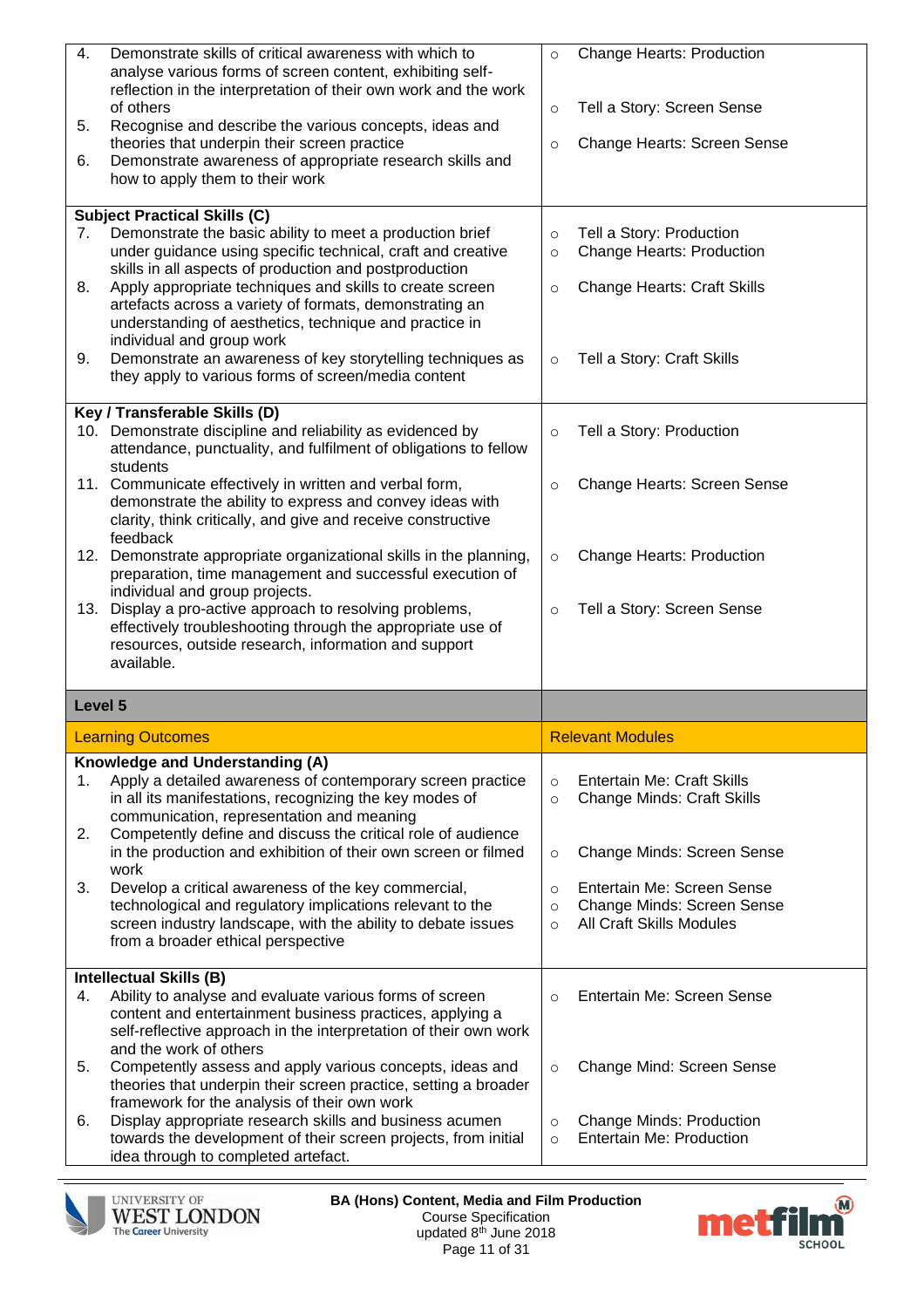| 7.<br>8.       | <b>Subject Practical Skills (C)</b><br>Evaluate and decide on how to best meet a production brief<br>in situations of varying complexity and predictability, requiring<br>the application of a wide range of creative, technical and<br>editorial skills with increasing autonomy.<br>Recommend and apply key storytelling techniques to various<br>aesthetics and forms of screen/media content, displaying<br>competency in technique, practice, and audience awareness<br>in individual and group work.                                                                                                                                                                                                                                                                                                                                                                             | $\circ$<br>$\circ$<br>$\circ$<br>$\circ$                                                                   | Entertain Me: Craft Skills<br><b>Change Minds: Craft Skills</b><br><b>Entertain Me: Production</b><br><b>Change Minds: Production</b>                                                                                                                                                                                                  |
|----------------|----------------------------------------------------------------------------------------------------------------------------------------------------------------------------------------------------------------------------------------------------------------------------------------------------------------------------------------------------------------------------------------------------------------------------------------------------------------------------------------------------------------------------------------------------------------------------------------------------------------------------------------------------------------------------------------------------------------------------------------------------------------------------------------------------------------------------------------------------------------------------------------|------------------------------------------------------------------------------------------------------------|----------------------------------------------------------------------------------------------------------------------------------------------------------------------------------------------------------------------------------------------------------------------------------------------------------------------------------------|
| 9.<br>13.      | Key / Transferable Skills (D)<br>Demonstrate a high level of discipline and reliability as<br>evidenced by attendance, punctuality, and fulfilment of<br>obligations to fellow students<br>10. Communicate effectively in written and verbal form,<br>summarise, and compare ideas with clarity, think critically,<br>and give and receive constructive feedback<br>11. Apply competent organizational skills in the assessment,<br>preparation, time management and successful execution of<br>individual and group projects.<br>12. Work with limited supervision to display autonomy,<br>independent thought, employability and professional practice<br>Display an understanding of different business approaches to<br>used to resolve problems, effectively troubleshooting through<br>the appropriate use of resources, outside research,<br>information and support available. | $\circ$<br>$\circ$<br>$\circ$<br>$\circ$<br>$\circ$<br>$\circ$<br>$\circ$<br>$\circ$<br>$\circ$<br>$\circ$ | Entertain Me: Production<br><b>Change Minds: Production</b><br><b>Change Minds: Craft Skills</b><br><b>Entertain Me: Craft Skills</b><br><b>Entertain Me: Production</b><br><b>Change Minds: Production</b><br>Entertain Me: Production<br><b>Change Minds: Production</b><br>Entertain Me: Screen Sense<br>Change Minds: Screen Sense |
| Level 6        |                                                                                                                                                                                                                                                                                                                                                                                                                                                                                                                                                                                                                                                                                                                                                                                                                                                                                        |                                                                                                            |                                                                                                                                                                                                                                                                                                                                        |
|                | <b>Learning Outcomes</b>                                                                                                                                                                                                                                                                                                                                                                                                                                                                                                                                                                                                                                                                                                                                                                                                                                                               |                                                                                                            | <b>Relevant Modules</b>                                                                                                                                                                                                                                                                                                                |
|                |                                                                                                                                                                                                                                                                                                                                                                                                                                                                                                                                                                                                                                                                                                                                                                                                                                                                                        |                                                                                                            |                                                                                                                                                                                                                                                                                                                                        |
| 1.<br>2.<br>3. | Knowledge and Understanding (A)<br>Identify and explain contemporary screen practice in all its<br>manifestations, recognizing how considerations of business,<br>exploitation and audience engagement impact on production<br>Identify and evaluate the significance of key commercial,<br>historical, cultural and technological implications relevant to<br>the screen industry landscape, with the ability to debate<br>issues within a broader ethical and legal perspective<br>Critically analyse and apply professional codes of conduct,<br>research methodologies and relevant business practices to<br>their own work                                                                                                                                                                                                                                                        | $\circ$<br>$\circ$<br>$\circ$<br>$\circ$                                                                   | Be Influential: Screen Sense<br>Be an Entrepreneur: Screen Sense<br>Be Influential: Craft Skills<br>Be an Entrepreneur: Craft Skills                                                                                                                                                                                                   |
| 4.<br>5.       | <b>Intellectual Skills (B)</b><br>Critically analyse various forms of screen content, applying<br>effective interpretations to a range of screened content<br>Demonstrate a comprehensive awareness of conceptual and<br>theoretical issues that underpin their screen practice,<br>displaying a high degree of self-reflection towards their own<br>work and the work of others                                                                                                                                                                                                                                                                                                                                                                                                                                                                                                       | $\circ$<br>$\circ$<br>$\circ$<br>$\circ$                                                                   | Be Influential: Production<br>Be an Entrepreneur: Production<br>Be Influential: Screen Sense<br>Be an Entrepreneur: Screen Sense                                                                                                                                                                                                       |



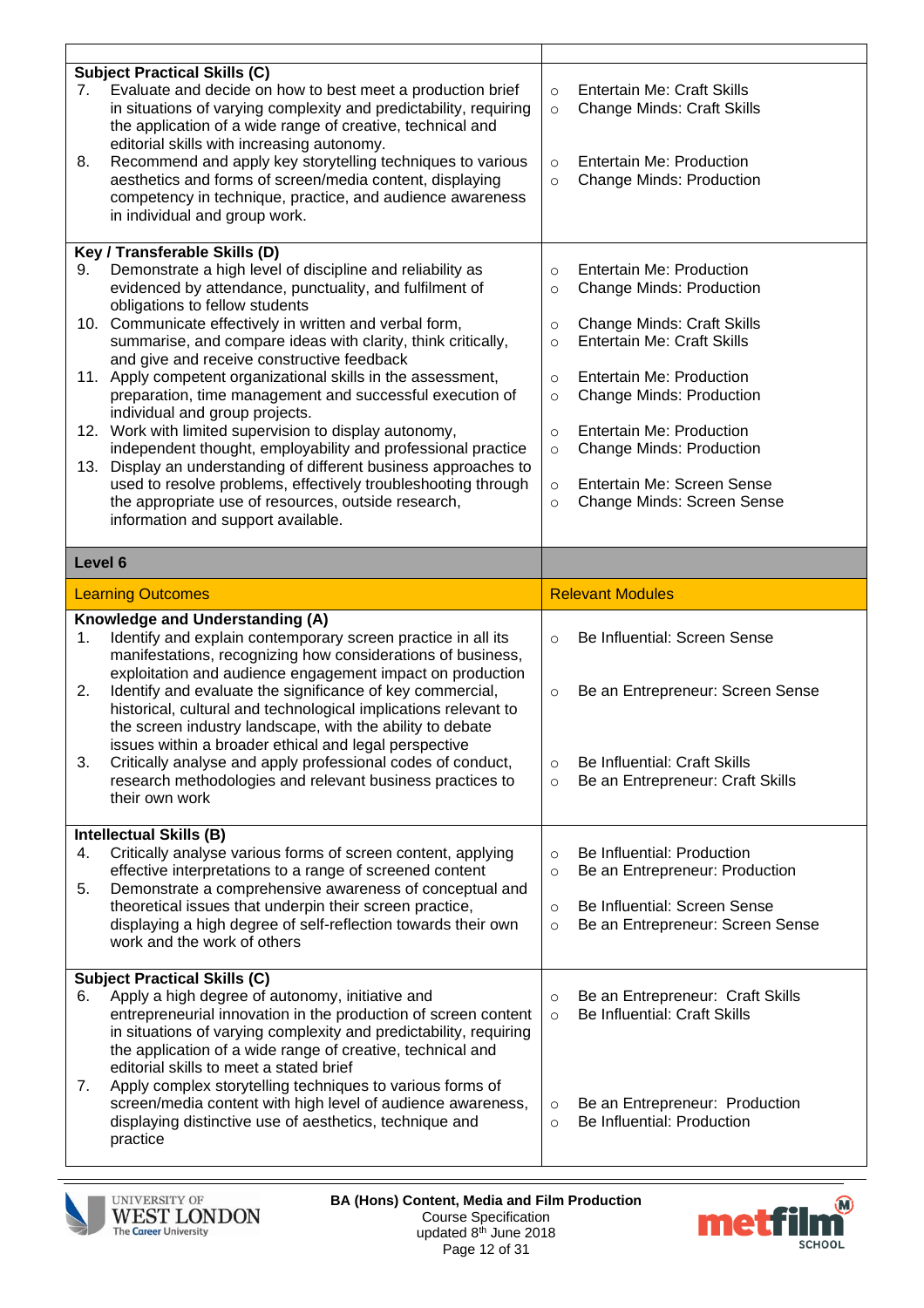|     | Key / Transferable Skills (D)                                  |         |                                  |
|-----|----------------------------------------------------------------|---------|----------------------------------|
| 8.  | Communicate effectively by enabling understanding and          | $\circ$ | Be Influential Screen Sense      |
|     | engagement in various forms, demonstrating the ability to      |         |                                  |
|     | express and convey ideas with clarity, think critically, and   |         |                                  |
|     | give and receive constructive feedback                         |         |                                  |
| 9.  | Expand on comprehensive organizational skills in the           | $\circ$ | Be an Entrepreneur: Production   |
|     | planning, preparation, time management and successful          | $\circ$ | Be Influential: Production       |
|     | execution of individual and group projects.                    |         |                                  |
|     | 10. Arrange high level teamwork and professional practice,     | $\circ$ | Be an Entrepreneur: Production   |
|     | working successfully with limited supervision to demonstrate   | $\circ$ | Be Influential: Production       |
|     | results-oriented strategies and employable skills              |         |                                  |
| 11. | Display a comprehensive approach to resolving problems         |         |                                  |
|     | and effectively troubleshooting through the appropriate use of | $\circ$ | Be an Entrepreneur: Screen Sense |
|     | resources, outside research, information and support           |         |                                  |
|     | available.                                                     |         |                                  |
|     |                                                                |         |                                  |

# **21. Course Level Skills Development**

### **Progression of Learning**

- The following framework defines common areas and aims for each module/semester. The framework allows for each semester to work synchronously with the rest, formalising key questions/concepts that are repeated at each level.
- $\circ$  The framework suggests key questions related to the student perspective/experience that are replicated sequentially in each semester.

| <b>Screen Sense</b>                                           | <b>Craft Skills</b>                                        | <b>Production</b>                                                                                                                                                   |  |  |
|---------------------------------------------------------------|------------------------------------------------------------|---------------------------------------------------------------------------------------------------------------------------------------------------------------------|--|--|
| Mission and Purpose                                           | <b>Technical Competence</b>                                | Achievement of the Brief                                                                                                                                            |  |  |
| What is my purpose as an<br>$\circ$<br>entrepreneur?          | How do I use the<br>$\Omega$<br>technical and craft skills | How do I create a coherent project that<br>$\circ$<br>engages an audience and meets the                                                                             |  |  |
| How do I become an<br>$\Omega$<br>independent                 | (directing, camera,<br>editing) to achieve my              | stated production brief?                                                                                                                                            |  |  |
| learner/practitioner?                                         | technical aims?                                            | <b>Production Management</b><br>How do I display appropriate planning,                                                                                              |  |  |
| Concept and Story                                             | <b>Creative Application</b>                                | organizational and project management                                                                                                                               |  |  |
| What do I want to say/do?<br>$\circ$                          | How do I use technical<br>$\Omega$<br>skills and my        | skills across diverse media platforms?                                                                                                                              |  |  |
| Audience/ Business/                                           | understanding of                                           | <b>Technical, Creative and Business Proficiency</b>                                                                                                                 |  |  |
| <b>Distribution</b>                                           | industry conventions                                       | How do I demonstrate the integration of<br>$\circ$                                                                                                                  |  |  |
| How do I reach my<br>$\Omega$<br>audience?                    | and related theories to<br>produce work that is            | screen sense and Craft Skills learning?                                                                                                                             |  |  |
| How do I integrate<br>$\circ$                                 | creatively competent?                                      | <b>Professional Practice</b>                                                                                                                                        |  |  |
| knowledge about the<br>relevant screen business<br>practices? |                                                            | How do I demonstrate the required<br>$\circ$<br>professional practice through teamwork,<br>peer review, interpersonal communication<br>and personal responsibility? |  |  |

### **Craft Skills and Screen Sense Development**

Screen Sense

- $\circ$  In Tell a Story, the Screen Sense module encourages learners to engage with the relationship between producer and audience by asking them to focus on their own mission and purpose. It then introduces them to screen storytelling and gets them writing their first scripts – based on an overall understanding of the range of different screen types and the business models that apply to each.
- o The modules progressively develop these general skills as well as focusing on the story and business models that apply to each specific semester.

Craft Skills

- o Craft Skills in Directing, Camera and Sound, Editing and Postproduction develop progressively throughout the programme.
- o In Semester 1, students learn and practice only on a smart phone and laptop.
- From Semester 2 onwards, students learn to use basic cameras as well.



**UNIVERSITY OF WEST LONDON** The Career University

**BA (Hons) Content, Media and Film Production** Course Specification updated  $8<sup>th</sup>$  June 2018 Page 13 of 31

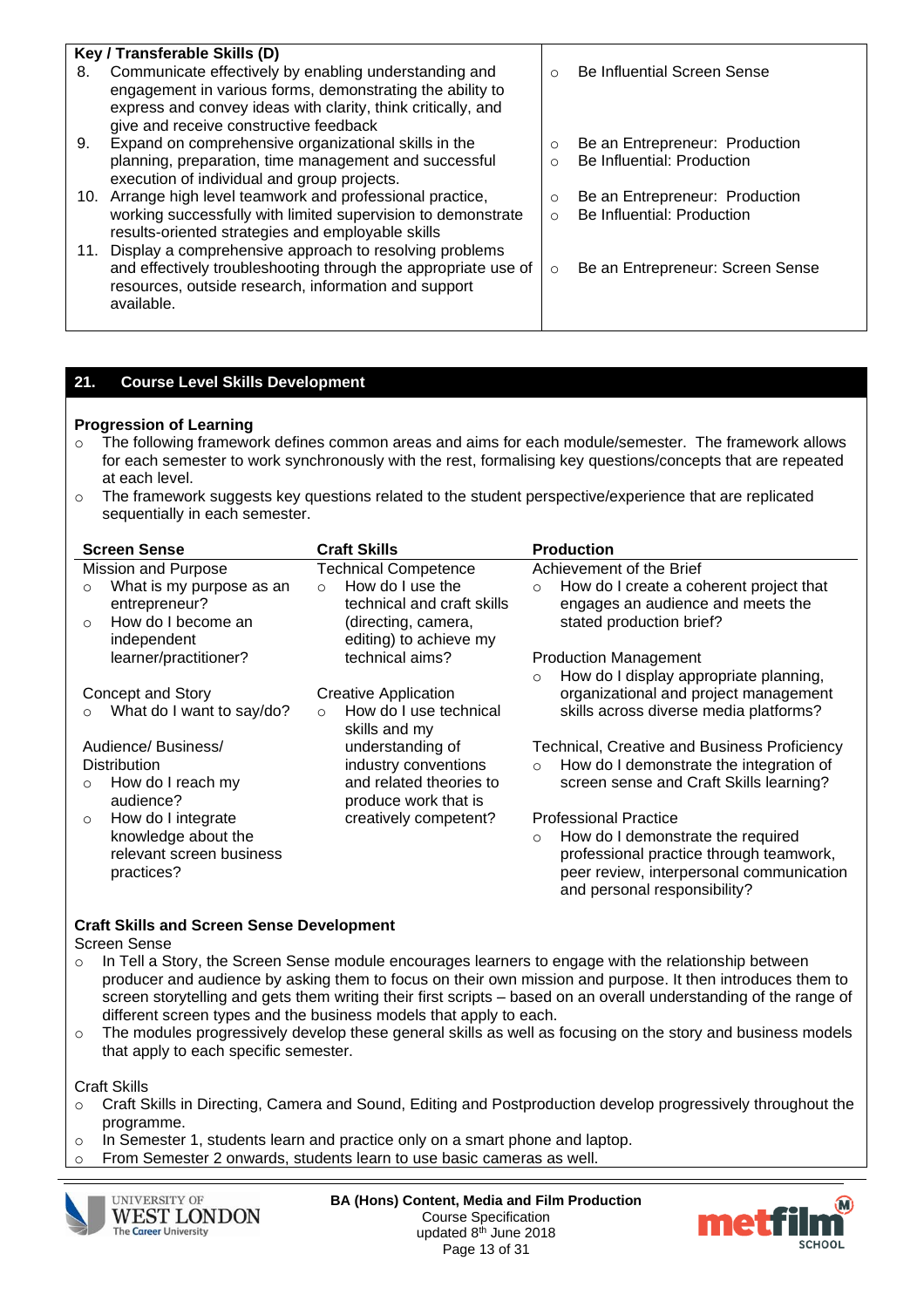- $\circ$  On meeting the required attendance thresholds in each semester students earn kit coins which will give them access to selected camera, lighting and sound equipment for their student productions. They can spend these on subsequent productions, pool them with fellow students, or save them towards later semesters.
- In each successive semester in Levels 5 and 6, students learn and practice their Craft Skills on both phones and entry level cameras and learn skills and technology relevant to each semester.

Production

- o Production modules assimilate all the learning that happen in Craft Skills and Screen Sense modules by putting the knowledge, skills and attitude learnt into practice.
- $\circ$  Meanwhile students learn to manage production, work to a brief and to a deadline, work as a team, and communicate effectively. They learn the ethics associated with productions and how to undertake relevant risk assessments.
- o Students undertake much of their learning in Screen Sense and Craft Skills in groups of about 24.
- $\circ$  Throughout the programme, students also work in their learning teams (8 students per group).
- $\circ$  In the first semester they must make at least 1 of their productions in their learning team. They have more flexibility in subsequent semesters.

# **22. Teaching and Learning Approaches**

The BA Content, Media & Film Production course run by ScreenSpace conforms to the strategy worked out for the UWL's School of Film, Media and Design as follows:

- o Clearly defined Learning Outcomes are attached to all modules and supported, in every case, by teaching activities which ensure student engagement and assessment criteria which validates the achievement of such outcomes.
- o Students are given a balanced workload reflected in a diverse range of assessment methodologies.
- o Students are facilitated by academic guidance and supervision supported by key skills development and personal tutors.
- o Feedback will be timely, formative and transparent in a format appropriate to the module. Assessment will be subject to internal moderation and scrutiny.
- $\circ$  Students are made aware of programme structure and content in the course handbook and in individual module study guides.

An essential aim of the course is that students are supported to develop and practice as reflective learners. A comprehensive range of teaching and delivery patterns will be used, designed to enhance knowledge and practical skills to enhance enthusiasm for the subject area and develop their production skills to an industry standard. Module study involves lectures, seminars, group work in dedicated learning teams, and practical sessions. The aim of the varied course delivery is to equip students with knowledge, professional skills and attitude to deliver a range of film and media projects to their intended audiences using multiple screen platforms.

Students are encouraged to document their learning journey and processes, adopting a reflective approach and this is put forward in a number of their assessments and in different options for assessment within the modules, for example, in reflecting on the production module using audio, visual or written means. Students are also encouraged to manage their own YouTube channel. This will demonstrate the skills and knowledge they have gained throughout the course and help them generate a portfolio of professional content as well as an online presence.

The focus on the role of the reflective learner within the screen media landscape will enhance graduate employability as students develop a mature understanding of the pragmatic relationship between creativity, current industry best practices and the role of the audience.

Critical analysis is developed through self-evaluation both in the form of critical commentaries and personal reflection, in addition to constructive criticism of peer work.

Learners engage in subject specific attributes related to the creative and media industries alongside developing highly practical and analytical skills in relation to production across a range of media and screen-based platforms, from film and TV to learning analytics, social media content creation and curation. Transferable skills are encouraged through all levels of the degree. In addition, in a course with a requirement for a high level of practical application of student learning, it is expected that the documentation of discussions in lectures, workshops and learning teams, will be seen as an effective means of monitoring progress.



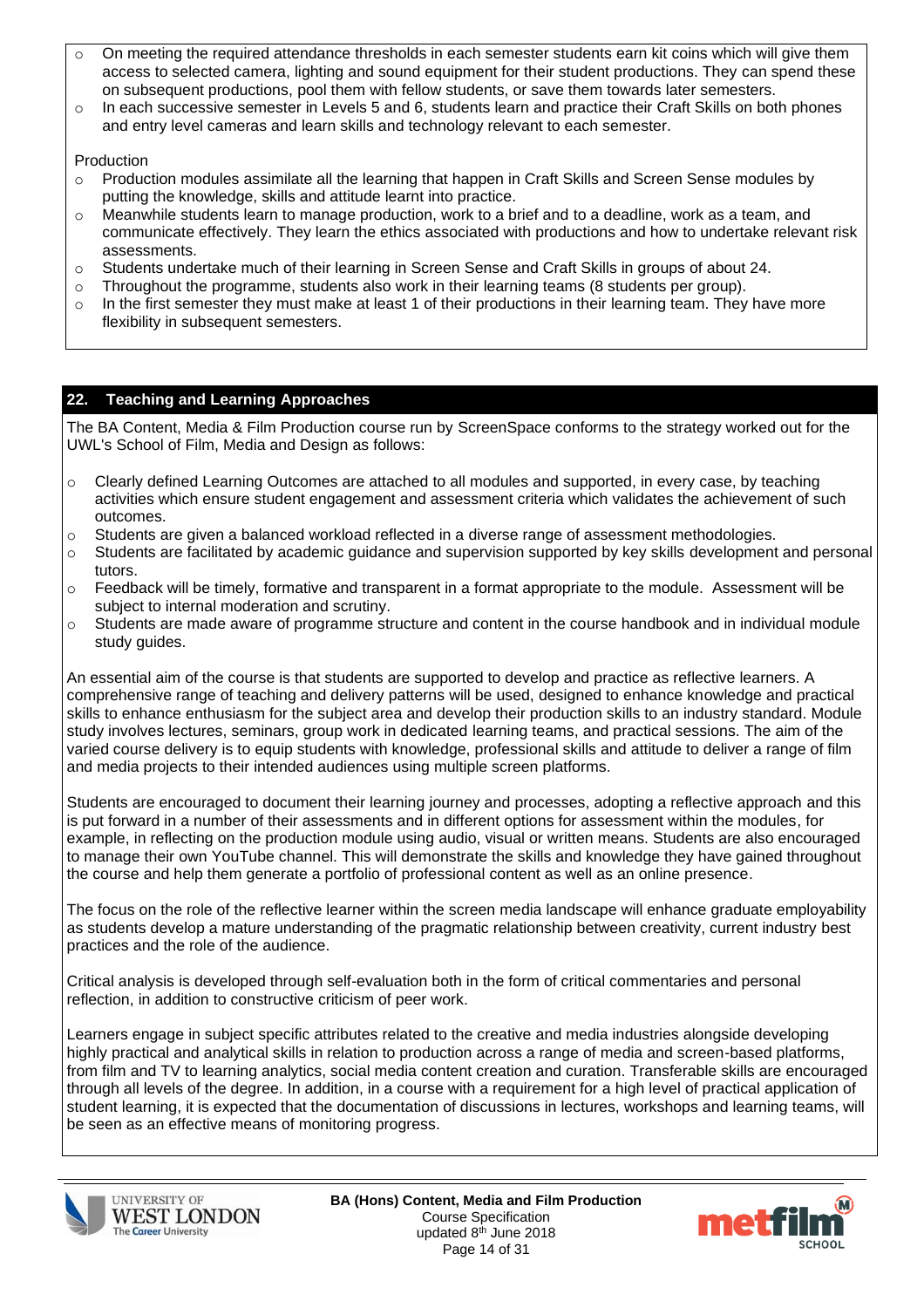The learning team system provides personal and module-based support, ensuring that students have ample opportunity to discuss and record their personal progress throughout the course and is a means, by which they can monitor, build and reflect upon their personal development. The learning team meetings identify areas of strength and needing improvement as a means by which the students and tutor can agree a strategy for improving current skills and knowledge.

During the degree programme students will be able to identify a specific area of study they are interested in and will have options to engage in research, design and creative development relevant to their chosen area of study and type of production for each semester. Students will also have some choices in relation to certain assessment. This approach to the curriculum, with the flexibility to choose which pieces of work to put forward for assessment, is tailored to recognize and develop strengths, enabling students to produce portfolios, which reflect the breadth of the course and the requirements of specialised areas of potential employment.

# **23. Teaching and Learning Tools**

A broad range of Teaching and Learning approaches are used throughout the course. A variety of different forms of assessment will be used and will incorporate some form of critical analysis / reflection / evaluation. The aim is to help students develop and understanding of the changing media landscape and audience needs in Screen Sense Modules, and encourage the student to reflect on the thinking, knowledge, technical skills and processes learned in Craft Skills. Production modules assimilate all the learning that happen in Craft Skills and Screen Sense modules by putting the knowledge, skills and attitude learnt into practice. The brief set for Production modules each semester will vary according to the overarching semester theme and also the industry partners involved.

Approaches used include:

#### **Lectures**

 $\circ$  Whole-cohort lectures are an expedient approach to communicate predominantly information to the whole year at a time. They are also an efficient way for industry partners to present to the whole cohort at the same time.

### **Screen Sense and Craft Skills Groups**

Considerable importance is attached in film and media production to working in smaller groups to promote greater participation, both in seminar form and in workshop form, where a range of more flexible arrangements best facilitate the different forms of learning required on a film course. Students undertake much of their learning in Screen Sense and Craft Skills in groups of about 24. Typical Craft Skills classes workshops may involve the demonstration and hands-on training in the use of our professional video equipment, group-based planning prior to the production of short films produced in small groups or feedback sessions at an edit station, where work-in-progress is discussed, and feedback provided to facilitate further refinement of films in post-production.

### **Learning Teams**

- Throughout the programme, students work in their learning teams (8 students per group). These are compulsory to attend and happen every week. These meetings form the basis of the learning/ pastoral/ production check-in relationship with course tutors, providing an opportunity to check on progress and discuss any wellbeing areas for concern. Wellbeing-related issues, often focusing on depression and anxiety have become far more prevalent within the past two years and it is essential that tutors, wellbeing team and Head of School all work together to ensure problem are picked up before they become insurmountable.
- $\circ$  In the first semester students must make at least one of their productions in their learning team. They have more flexibility in subsequent semesters. In smaller groups students feel much more comfortable expressing their ideas and it is during these sessions that they will often best find their voice and be able to explore their own ideas relating to themes of study. Working in smaller groups, particularly on productions, also allows students the opportunity to take on a number of different roles

#### **Production groups**

 $\circ$  To reflect industry practice, all Production modules require students to work in production teams to develop, plan, shoot and post-produce their films. At level 4 in semester 1 they must make at least one production with their learning team of 8 students. However, there is no limit on the amount of productions a student can participate in. Students are expected to fulfil key roles to simulate a small-scale professional production. Key



UNIVERSITY OF **WEST LONDON** The Career University

**BA (Hons) Content, Media and Film Production** Course Specification updated  $8<sup>th</sup>$  June 2018 Page 15 of 31

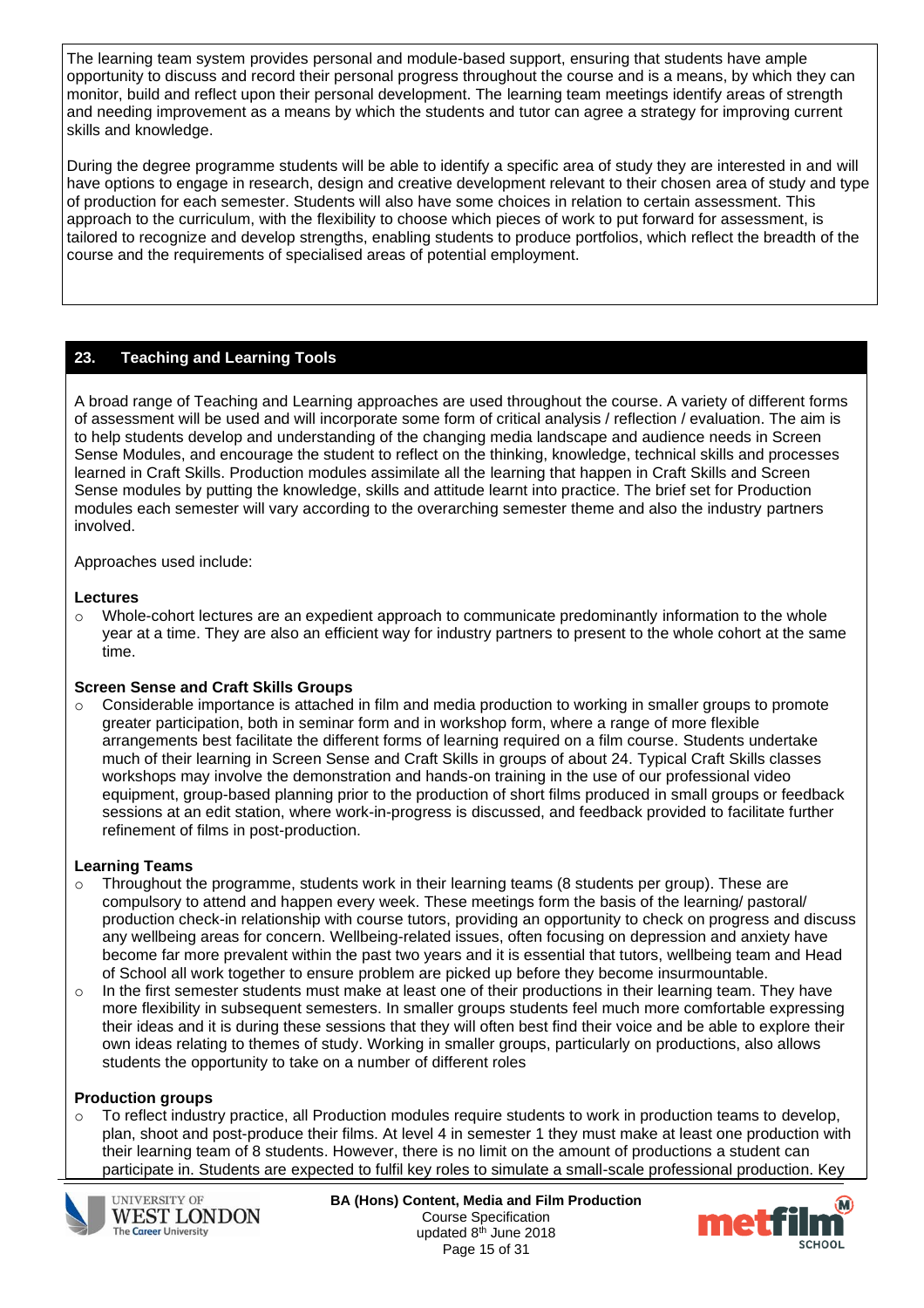roles include but are not limited to: producer/researcher, director, camera operator, sound recordist and editor. By semester 1 level 5 they are expected to work in a much larger production team to produce a studio production fitting the industry brief. Here the team will be typically 12 -15 crew and could include roles as varied as: producer, director, vision mixer, production assistant, floor manager, camera operators, sound supervisor, lighting supervisor, etc. Their work in semester 2 takes in roles such as social media manager, digital video editor and media campaign strategist. By level 6 students will work in crews of between 6 and 12, usually on a drama short film for their Final Project as part of the Be Entrepreneurial model, where they must also do a range of roles in relation to devising business plans for companies.

### **Presentations**

 $\circ$  Preparing students to be able to present their ideas and pitches coherently and compellingly to industry professionals their peers and tutors is a key objective of the course. To facilitate this, each semester has an industry partner with whom students must work at key points throughout the semester. In some cases this will involve a presentational element, or broadcasting a final project followed by tutor and partner feedback and interrogation to assess the feasibility of ides presented. This feedback serves as invaluable formative assessment and in some cases, presentations also form summative assessment points in both Screen Sense and Craft Skills modules.

### **Visits from Industry Partners**

 $\circ$  Each semester will be linked to an industry partner who will provide a client brief for the Production module. For example, in semester 1, Tell a Story is overseen by Twitter. The partner will work with students at key points throughout the semester and play a role in viewing and providing feedback on final projects put forward for assessment. Through MetFilm Futures, other industry partners often come to present work opportunities, production opportunities, collaborative ventures etc. to students and recent graduates.

### **Masterclasses by Established Industry Practitioners**

 $\circ$  Industry involvement in the course pervades many aspects of delivery and is also visible through the many visiting speaker presentations masterclasses and awards which the ScreenSpace team and MetFilm host each year. These are available to all school students, though individual cohorts may also have guest lectures from media professionals relevant to their semester of study.

### **Screenings of student work**

- $\circ$  The screening of student work whether preliminary glimpses of work in progress or completed films which various students will have worked on plays a very important role in the delivery of the course. Students are typically invited to present their own work for scrutiny to their peers and tutors in a supportive group critique. Final productions at the end of each semester are presented to industry partners.
- $\circ$  Productions are also uploaded by individual students to their own YouTube channels, which they are responsible for managing, as well as certain projects being broadcast on the main ScreenSpace YouTube channel.

### **Visits to Exhibitions, Galleries and Festivals**

o Students are kept abreast of the numerous media events, talks and festivals which run throughout the year and many students make the most of these opportunities. These include AdWeek, talks at the Google Campus, exhibitions, London Short Film Festival and BFI Future Shorts Festival.

### **24. Technology Enhanced Learning (TEL)**

The course subscribes to the University of West London' TEL strategy, which forms part of the more general IT strategy for the University, available at: [https://www.uwl.ac.uk/sites/default/files/Departments/About](https://www.uwl.ac.uk/sites/default/files/Departments/About-us/Web/PDF/policies/IT_strategy.pdf)[us/Web/PDF/policies/IT\\_strategy.pdf](https://www.uwl.ac.uk/sites/default/files/Departments/About-us/Web/PDF/policies/IT_strategy.pdf)

The course deploys all the resources of the MetFilm VLE (Moodle) and reading lists interface with the UWL Library. Tutors will also be able to connect with students through a mobile portal built into the ScreenSpace Student Information System.

### **Blended Learning:**

To ensure successful student learning, courses will adopt a blended learning approach to their teaching and learning strategy. This will include Moodle, YouTube, Fuze and VoiceThread where appropriate.



**UNIVERSITY OF WEST LONDON** The Career University

**BA (Hons) Content, Media and Film Production** Course Specification updated 8<sup>th</sup> June 2018 Page 16 of 31

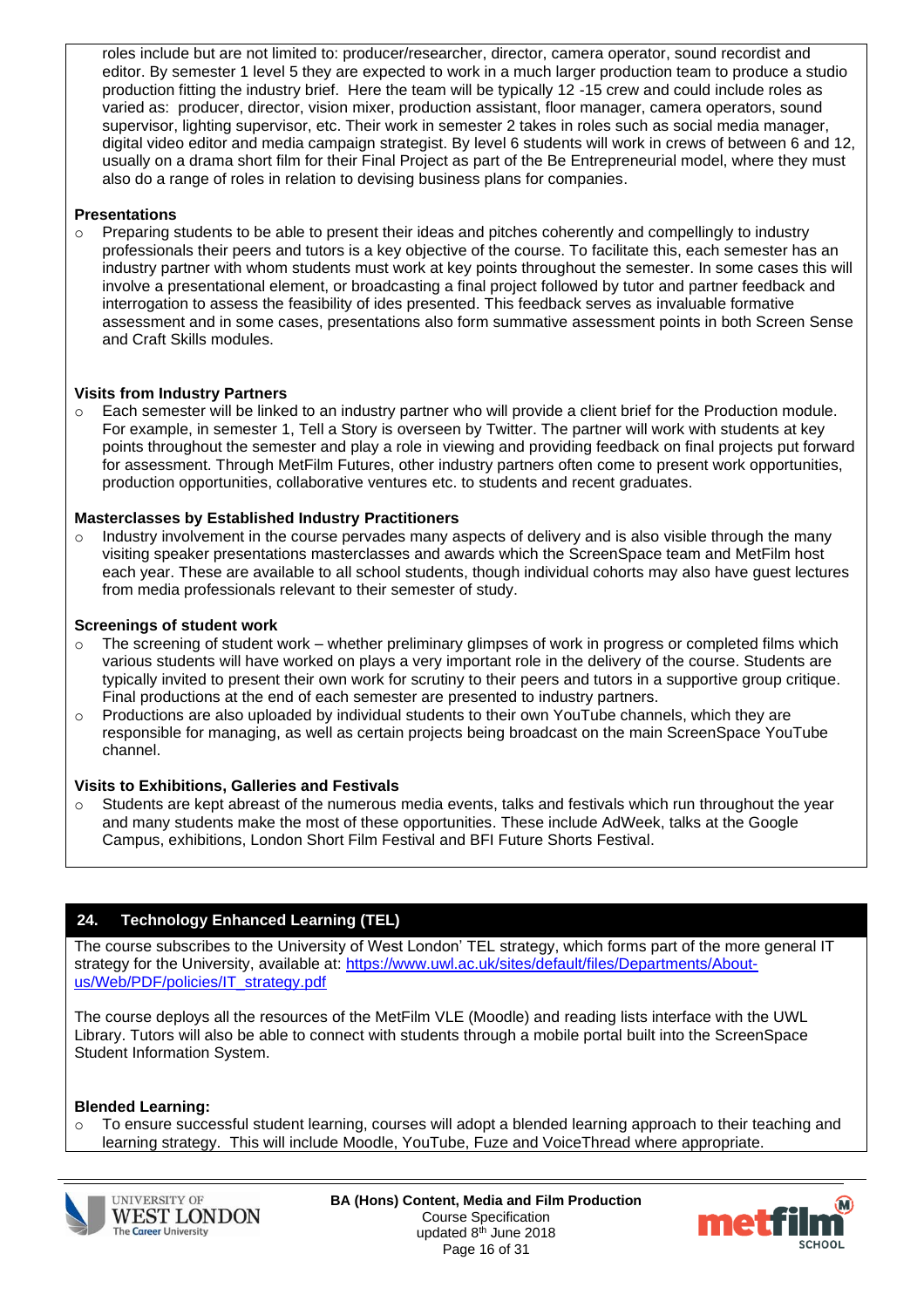- o Students will be introduced to Moodle at the start of their study and other tools ahead of them being used in modules.
- o They encouraged to use these tools as supportive platforms for their engagement and learning on the course. This embedded approach will support with the structure of students learning from the start of their engagement with the course.

### **Moodle:**

o Electronic bulletin boards and e-mail correspondence will be used to facilitate the exchange of information between students and staff. Online submission is required for written work to enable students to upload and re-upload work virtually, including out of working hours up to a deadline date. Drafts can be checked with formative feedback offered virtually.

### **Social Media:**

- $\circ$  Various methods of learners disseminating their ideas are encouraged via social media platforms (blogs, Instagram, etc.), for specific modules across all levels. Interaction with external commentary is also encouraged.
- $\circ$  Students are encouraged to make extensive use of social media to promote and track group activity and networking. Students will be allocated their own YouTube channel which they must manager throughout the degree programme, charting success, monitoring traffic and using analytics to make decisions about what content to share.
- o Students are encouraged to develop a professional online presence, including a LinkedIn profile.
- o Ethics and appropriate use of social media are entrenched in the course.

# **25. Assessment Approaches**

A key aim is to foster reflective learners. The course ensures that this is made possible by providing clearly defined learning outcomes, teaching designed to engage students specifically with such learning outcomes, and a mode of assessment that incorporates individual and team-based assignments.

There is coherence between assessment, and teaching and learning methodologies. Assessments will be varied but always relevant to the nature of the activity / enquiry being carried out and to the expected outcome. This may involve presentation of research by written, visual or verbal means, written essay or portfolio, or demonstration of practical and manipulative skills.

### **Assessment strategy:**

### **The Screen Sense module is run in tandem with Craft Skills and key learning then feeds into the Production module assessments**

The assessment strategy is to use a synoptic assessment approach, which allows students to build upon their work and get regular feedback throughout the semester. This helps students develop their analytical, critical thinking and creative skills. Formative work can then be built upon throughout the teaching period.

In Screen Sense and Craft Skills students work towards creating a portfolio which involved submitting elements from both modules. These are then marked as one Portfolio assessment with elements student have worked on during the first 9 weeks of the assessment.

Screen Sense Portfolio content may include:

- o Reflective journal
- o Script
- o Case study
- o Analysis of literature
- o Industry report
- o Research evidence

Craft Skills Portfolio content may include:

- o Mood board
- o Edited sequence
- o Storyboard
- o Reflective journal
- o Call sheet/shooting plans



**UNIVERSITY OF WEST LONDON** The Career University

**BA (Hons) Content, Media and Film Production** Course Specification updated 8<sup>th</sup> June 2018 Page 17 of 31

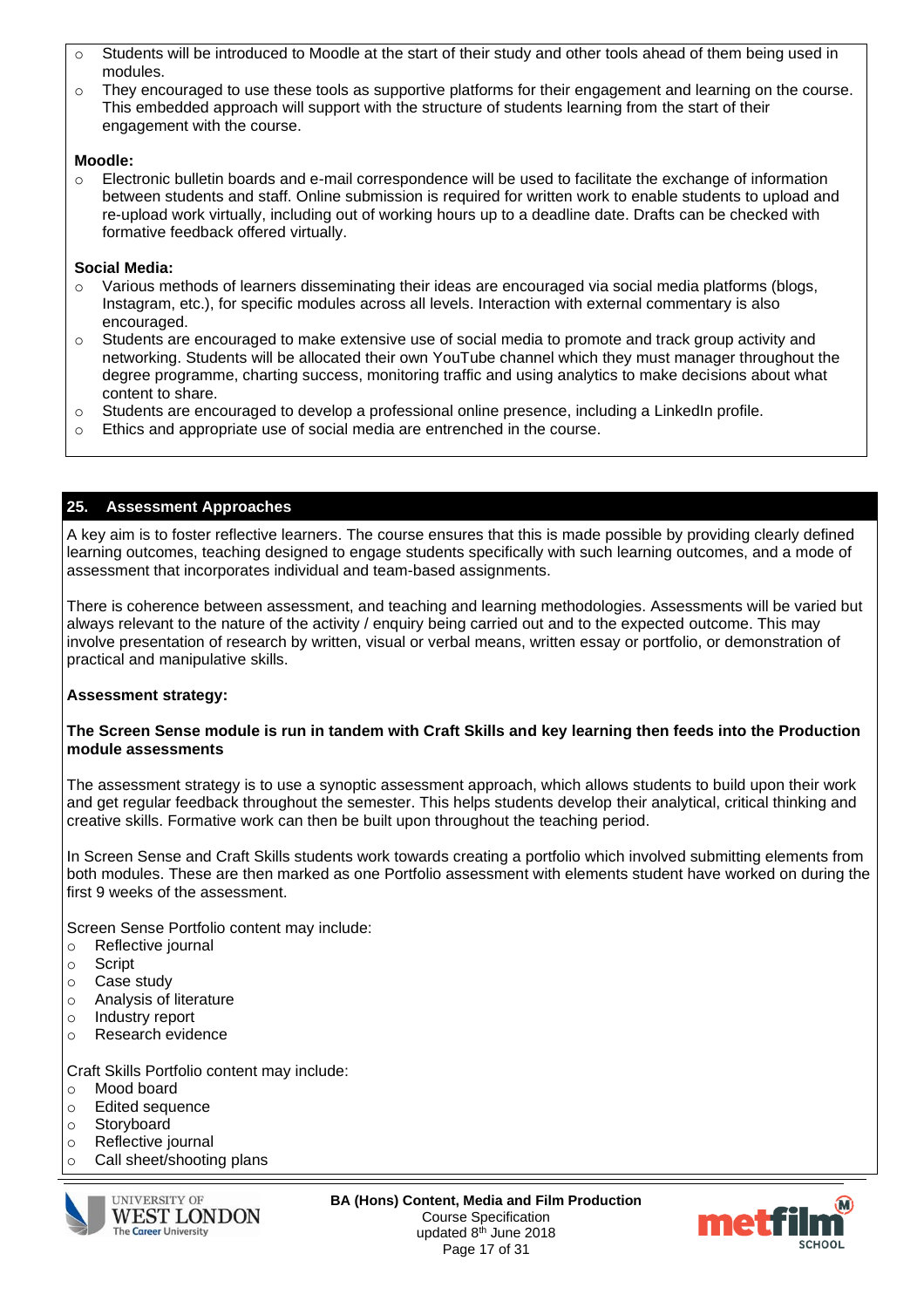- o Camerawork
- o Sound work
- o Director's notes

Students will then draw on their learning from both modules in order to complete the Production Module. The assessments for this module are an artefact (60%), which is the production created as part of the Industry partner brief e.g. a short film, web series, media campaign, pitch, and a reflection (40%). The reflection allows the student to reflect on the overall experience, measure their personal progress, identify obstacles and constraints, and evaluate strengths and weaknesses. Students will then set key objectives looking forward to the following semester. This approach is key in enabling students to improve or extend their profile with the support and guidance of their tutors.

Both formative and summative approaches to assessment are used extensively on the course:

### **Formative Assessment**

- o Formative assessment is built into modules.
- $\circ$  Feedback sessions are typically driven by the tutor, and peer feedback provides an important additional dimension in this process.
- $\circ$  Peer review enables students to consider a range of perspectives, identifying where consensus emerges, then which being guided to make mature, measured decisions for adaption of their original plans prior to finalisation of their films.
- o If any grade is discussed at this stage is advisory in nature and is intended to help students improve their performance and eventual grade.

### **Summative Assessment**

- o Summative assessment occurs at the end of an assignment or module.
- $\circ$  When a module consists of more than one assignment the assessment is weighted, marks for each assignment are then aggregated to provide the module classifications.
- o Summative assessment classifications are reported to the Module Assessment Board (MAB) at the end of each Semester and contribute to the award of a final grade, once reported to the MAB assessment grades cannot normally be changed.

### **Feedback Policy**

The course team is committed to providing feedback to students in line with University policy. Feedback on work will be given within fifteen (15) working days of the hand-in deadline.

### **Optionality within assessments:**

While the students all take the same modules, there is optionality within modules. For example in the way students can approach tasks or assessment options, selecting what portfolio work they submit and options as to what format in which to make certain assessment submissions: audio, visual or written. Students will also have options in terms of the variety of roles they undertake in the production modules, and the theme or genre they select for certain production modules, particularly in Be Influential and Be an Entrepreneur. These are detailed in the in the relevant sections.

# **26. Assessment Matrix**

*For each academic level indicate clearly the number of core/option modules in the level header as appropriate, list the core modules first, followed by the options and in the latter case include 'option' at the end of the module title in brackets.* 

Assessment timings:

- The first half of each semester (up to 9 weeks) consists of a series of taught sessions in all three modules, during which the students develop and prepare for their production.
- $\circ$  The second half of the semester (week 10 onwards) is largely governed by the production module itself. Therefore assessments for Screen Sense and Craft Skills are largely submitted in the first half of the semester while Production modules have assessment due at the end, though some formative assessments will be used to reflect on the final pieces of work.

| Module Title | Level | Credit | Assessment Type  | Weighting | Overall | Threshold      | Submission |
|--------------|-------|--------|------------------|-----------|---------|----------------|------------|
|              |       |        | (see definitions | (9/6)     | Pass    | $\frac{10}{6}$ | Week       |
|              |       |        | below)           |           | Mark    |                | Number     |
|              |       |        |                  |           |         |                |            |



**BA (Hons) Content, Media and Film Production** Course Specification updated 8<sup>th</sup> June 2018 Page 18 of 31

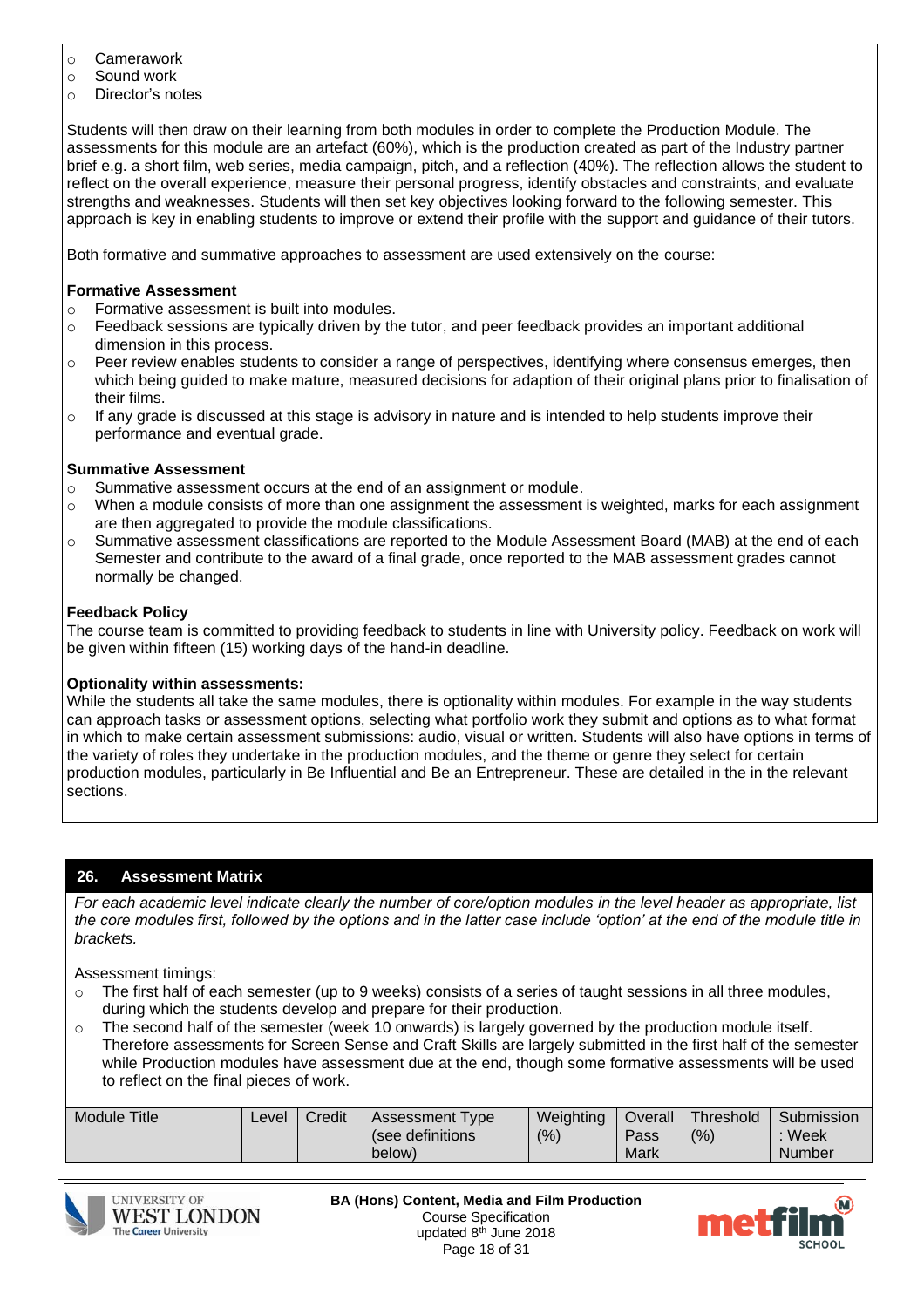| Level 3                                        |                         |    |                              |     |          |     |              |
|------------------------------------------------|-------------------------|----|------------------------------|-----|----------|-----|--------------|
| <b>Personalised Learning</b>                   | 3                       | 20 | Webfolio                     | 100 | 40       | N/A | 13 (Sem 1)   |
| Academic<br>Performance                        | $\mathfrak{S}$          | 20 | Report                       | 60  | 40       | N/A | 5 (Sem 2)    |
|                                                |                         |    | Portfolio                    | 20  | 40       |     | 9 (Sem 2)    |
|                                                |                         |    | Reflection (Group<br>debate) | 20  | 40       |     | 12 (Sem 2)   |
| Creative Research in                           | 3                       | 20 | Research                     | 50  | 40       | N/A | 11 (Sem 1)   |
| Media &Design                                  |                         |    | <b>Methods File</b>          | 50  | 40       |     | 11 (Sem 1)   |
| <b>Contextual Studies in</b><br>Media & Design | 3                       | 20 | Synopsis                     | 50  | 40       | N/A | 10 (Sem 1)   |
|                                                |                         |    | Timeline                     | 50  | 40       |     | 13 (Sem 1)   |
| <b>Foundation Major</b>                        | 3                       | 20 | Presentation                 | 50  | 40       | N/A | 6 (Sem 2)    |
| Project                                        |                         |    | <b>Final Outcome</b>         | 50  | 40       |     | 12 (Sem 2)   |
| <b>Creative Sectors</b>                        | 3                       | 20 | Report                       | 50  | 40       | N/A | 5 (Sem 2)    |
|                                                |                         |    | Presentation                 | 50  | 40       |     | 7 (Sem 2)    |
| Level 4                                        |                         |    |                              |     |          |     |              |
| Tell a Story: Screen<br>Sense                  | 4                       | 20 | Portfolio                    | 100 | 40       | N/A | 10 (Sem 1)   |
|                                                |                         |    | Portfolio                    |     | 40       | N/A |              |
| Tell a Story: Craft<br><b>Skills</b>           | 4                       | 20 |                              | 100 | 40<br>40 |     | 10 (Sem 1)   |
| Tell a Story:                                  | $\overline{4}$          | 20 | Artefact (Short film)        | 60  | 40       | N/A | 16 (Sem 1)   |
| Production                                     |                         |    | Reflection                   | 40  | 40       |     | 16 (Sem 1)   |
| Change Hearts:<br><b>Screen Sense</b>          | $\overline{4}$          | 20 | Portfolio                    | 100 | 40       | N/A | 10 (Sem) 2   |
| Change Hearts: Craft<br><b>Skills</b>          | $\overline{4}$          | 20 | Portfolio                    | 100 | 40       | N/A | 10 (Sem) 2   |
| Change Hearts:                                 | $\overline{4}$          | 20 | Production                   | 40  | 40       | N/A | 16 (Sem 2)   |
| Production                                     |                         |    |                              |     |          |     |              |
|                                                |                         |    | Reflection                   | 40  | 40       |     | 16 (Sem 2)   |
|                                                |                         |    |                              |     |          |     |              |
| Level 5                                        |                         |    |                              |     |          |     |              |
| Entertain Me: Screen<br>Sense                  | $\overline{\mathbf{4}}$ | 20 | Portfolio                    | 100 | 40       | N/A | 10 (Sem 1)   |
| Entertain Me: Craft                            | $\overline{4}$          | 20 | Portfolio                    | 100 | 40       | N/A | $10$ (Sem 1) |
| <b>Skills</b>                                  |                         |    |                              |     |          |     |              |
| Entertain Me:<br>Production                    | $\overline{4}$          | 20 | Production                   | 60  | 40       | N/A | 16 (Sem 1)   |



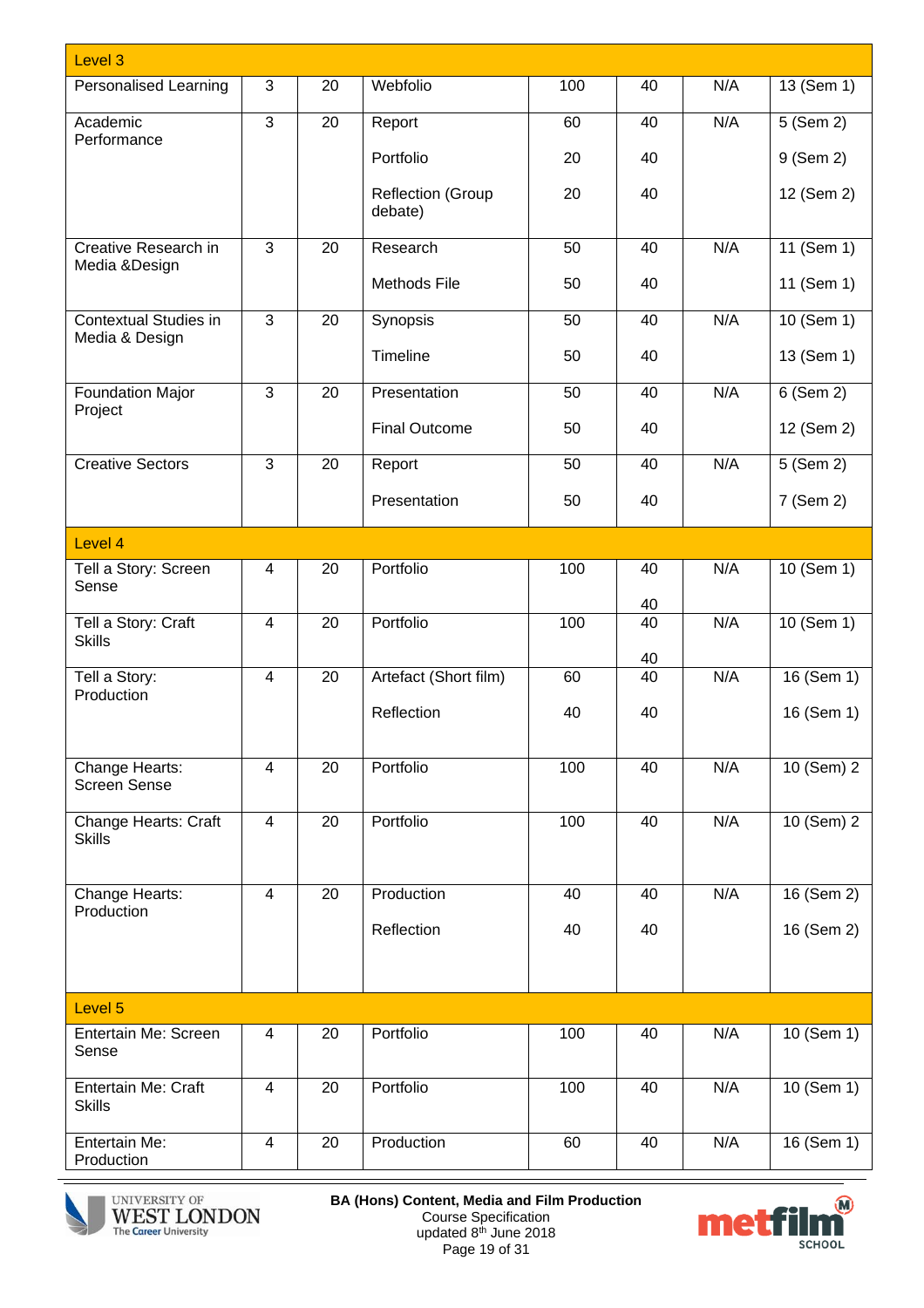|                                            |                         |                 | Reflection | 40  | 40       |     | 16 (Sem 1)   |
|--------------------------------------------|-------------------------|-----------------|------------|-----|----------|-----|--------------|
| Change Minds: Screen<br>Sense              | $\overline{4}$          | 20              | Portfolio  | 100 | 40       | N/A | $10$ (Sem 2) |
| Change Minds: Craft<br><b>Skills</b>       | $\overline{4}$          | 20              | Portfolio  | 100 | 40       | N/A | 10 (Sem 2)   |
| Change Minds:<br>Production                | $\overline{4}$          | 20              | Production | 60  | 40       | N/A | 16 (Sem 2)   |
|                                            |                         |                 | Reflection | 40  | 40       |     | 16 (Sem 2)   |
| Level <sub>6</sub>                         |                         |                 |            |     |          |     |              |
| Become Influential:<br><b>Screen Sense</b> | 4                       | 20              | Portfolio  | 100 | 40       |     | 10 (Sem 1)   |
| Become Influential:<br><b>Craft Skills</b> | $\overline{4}$          | $\overline{20}$ | Portfolio  | 100 | 40       |     | $10$ (Sem 1) |
| Become Influential:<br>Production          | $\overline{4}$          | 20              | Production | 60  | 40       |     | 16 (Sem 1)   |
|                                            |                         |                 | Reflection | 40  | 40       |     | 16 (Sem 1)   |
| Be an Entrepreneur:<br><b>Screen Sense</b> | $\overline{4}$          | 20              | Report     | 100 | 40<br>40 |     | 10 (Sem 2)   |
| Be an Entrepreneur:<br>Production          | $\overline{\mathbf{4}}$ | 40              | Production | 60  | 40       |     | 16 (Sem 2)   |
|                                            |                         |                 | Reflection | 40  | 40       |     | 16 (Sem 2)   |

| <b>Assessment type</b>                       | <b>KIS category</b> |  |  |
|----------------------------------------------|---------------------|--|--|
| Written exam                                 | <b>IExam</b>        |  |  |
| Written assignment, including essay          | Coursework          |  |  |
| Report                                       | <b>Coursework</b>   |  |  |
| Dissertation                                 | Coursework          |  |  |
| <b>Portfolio</b>                             | Coursework          |  |  |
| Project output (other than dissertation)     | Coursework          |  |  |
| Oral assessment and presentation             | Practical           |  |  |
| Practical skills assessment (including OSCE) | Practical           |  |  |
| <b>Set Exercise</b>                          | Varies (see below*) |  |  |

\*Examples might include data interpretation, data analysis exercises and problem-based or problem-solving exercises. The categorisation of set exercises will depend on the nature of the exercise being set. Typically, set exercises will not be conducted under exam conditions and will therefore normally be coursework. Where the set exercise is performed under exam conditions and does not involve the use of practical skills it should be treated as a written exam. Otherwise it should be a practical exam.

# **27. Opportunities for Work Experience and Employer Engagement**

The development of 'employability skills' is key to this course and implemented alongside a personal tutoring system that will guide students' development to ensure they have acquired the skills, knowledge and experience to work at a professional level. As well as the usual technical and creative skills, a range of key transferable skills are



**BA (Hons) Content, Media and Film Production** Course Specification updated 8<sup>th</sup> June 2018 Page 20 of 31

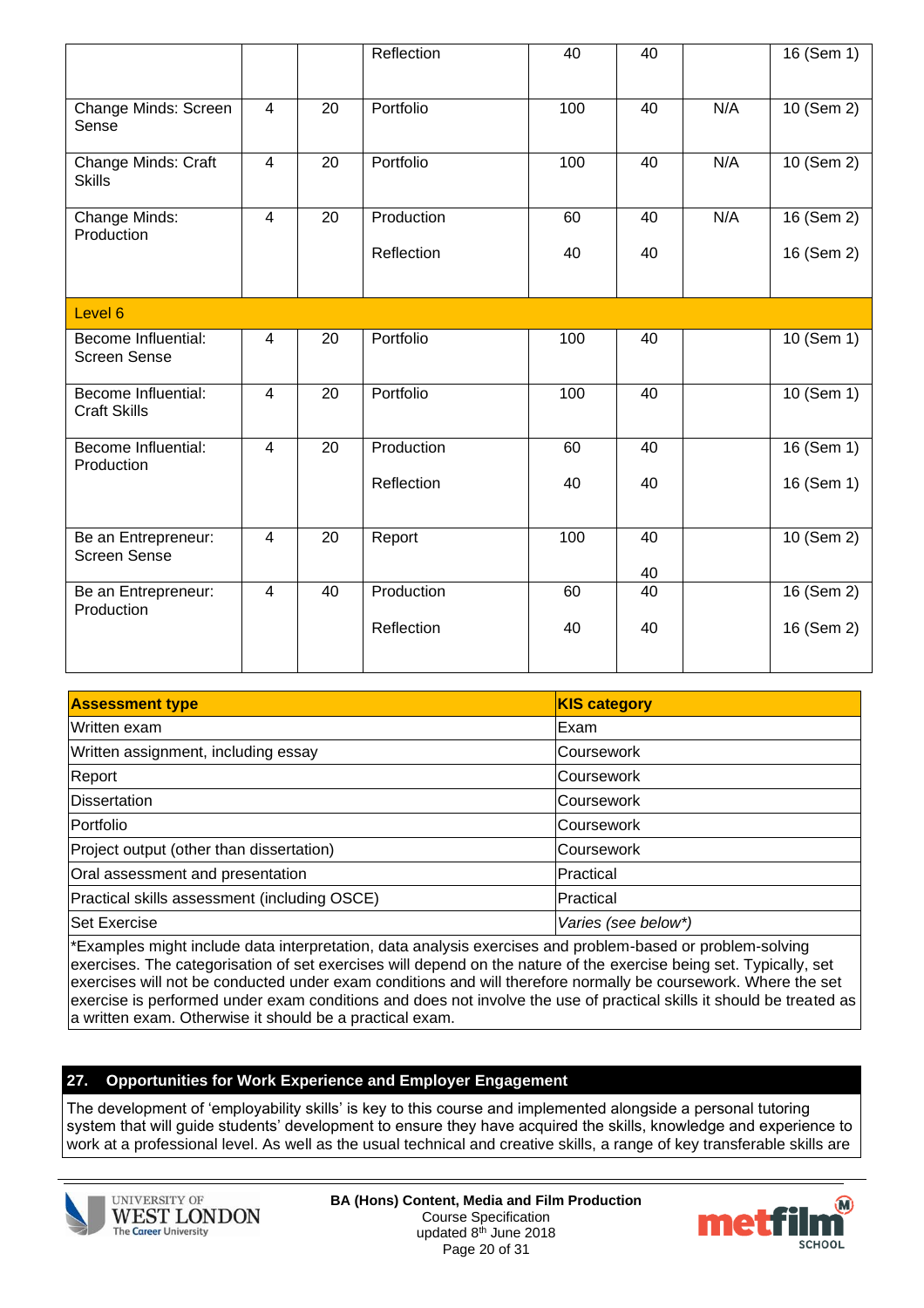also nurtured, enabling students to work to demanding briefs with employers and clients both within a specific work place as well as on location.

The course has close links with industry, with students working to industry briefs from day one in the form of our corporate partners. Students will pitch their ideas and produce portfolios against client briefs with companies such as Twitter, Microsoft and leading production company Karmarama. Students will also have access to the wealth of professional expertise across the MetFilm portfolio, including MetFilm Creative and MetFilm Production, which have numerous contacts within the media and film production sector in and around London. Many students will go on to establish regular links with industry partners on completion of their course, having already produced professional content as part of their degree programme.

MetFilm receives regular requests for production commissions, from local NGOs, companies and community organisations and also receives regular requests from in-house clients. MetFilm Creative works with clients on many corporate projects, pairing students and alumni from both our BA and MA courses.

# **28. Personal Development Planning (PDP)**

The course prioritises the importance of continually growing and improving each student's digital presence by ensuring they develop their creative digital portfolio. This requirement is built into the course requirements from level 4 and includes:

- o Working to briefs set by industry partners and liaising with these partners in a professional capacity where appropriate.
- o Establishing and building a digital presence through their dedicated YouTube channel, showcasing recent production work, including that submitted for assessments.
- $\circ$  Visible online networking activity through sites such as Linked in and numerous media-specific networks

Throughout their period of study there is an emphasis on personal development, and this is reflected in the Craft Skills assessments which have a reflective element in the Learning Outcomes. Emphasis in the Production modules is placed on collaborative group practice and trouble-shooting problems within the team. Successful fulfilment of allocated production roles is a key factor in assessing the success of such projects. PDP elements are embedded throughout the Production modules where students can undertake a variety of roles across Producing, Directing, Post-Production, and other Production roles.

The key learning points which emerge during the course are:

- o **Critical analysis**: 'deconstruct' a problem or situation; relate, compare and critically evaluate data from different sources; identify issues; secure relevant information
- o **Attention to detail**: accomplish tasks through a concern for all areas involved
- **Decision making**: choose the best option from a range of alternatives
- o **Judgement**: determine the most appropriate course of action and draw conclusions that are based on logical assumptions that reflect factual information
- o **Problem solving**: select and use appropriate methods to find solutions; cope with ambiguous and complex situations
- o **Flexibility/adaptability**: respond positively to changing circumstances and new challenges
- o **Team work**: work constructively with others on a common task
- o **Influencing/negotiating**: convince others of the validity of one's point of view in a group or one-to-one; discussion to achieve mutually satisfactory resolution of issues
- o **Planning and organising self and others**: establish a course of action for self and/or others to accomplish specific goals, prioritize tasks, allocate resources, structure action and keep to deadlines
- o **Digital literacy**: use a range of software and analytics from different sources effectively and based on that use make editorial decision about how to use content or where to place it.
- o **Self-awareness**: awareness of own strengths and weaknesses, aims and values
- o **Reflectiveness**: reflect on the performance of oneself and others
- o **Employability**: develop the relevant skills to leave ScreenSpace 'work ready' with a variety of contacts, resources and a professional portfolio of work and experience dealing with industry leaders.
- o **Communication**: express ideas effectively and convey information appropriately and accurately.
- o **Initiative**: take action unprompted, identify opportunities and put forward ideas and potential solutions.



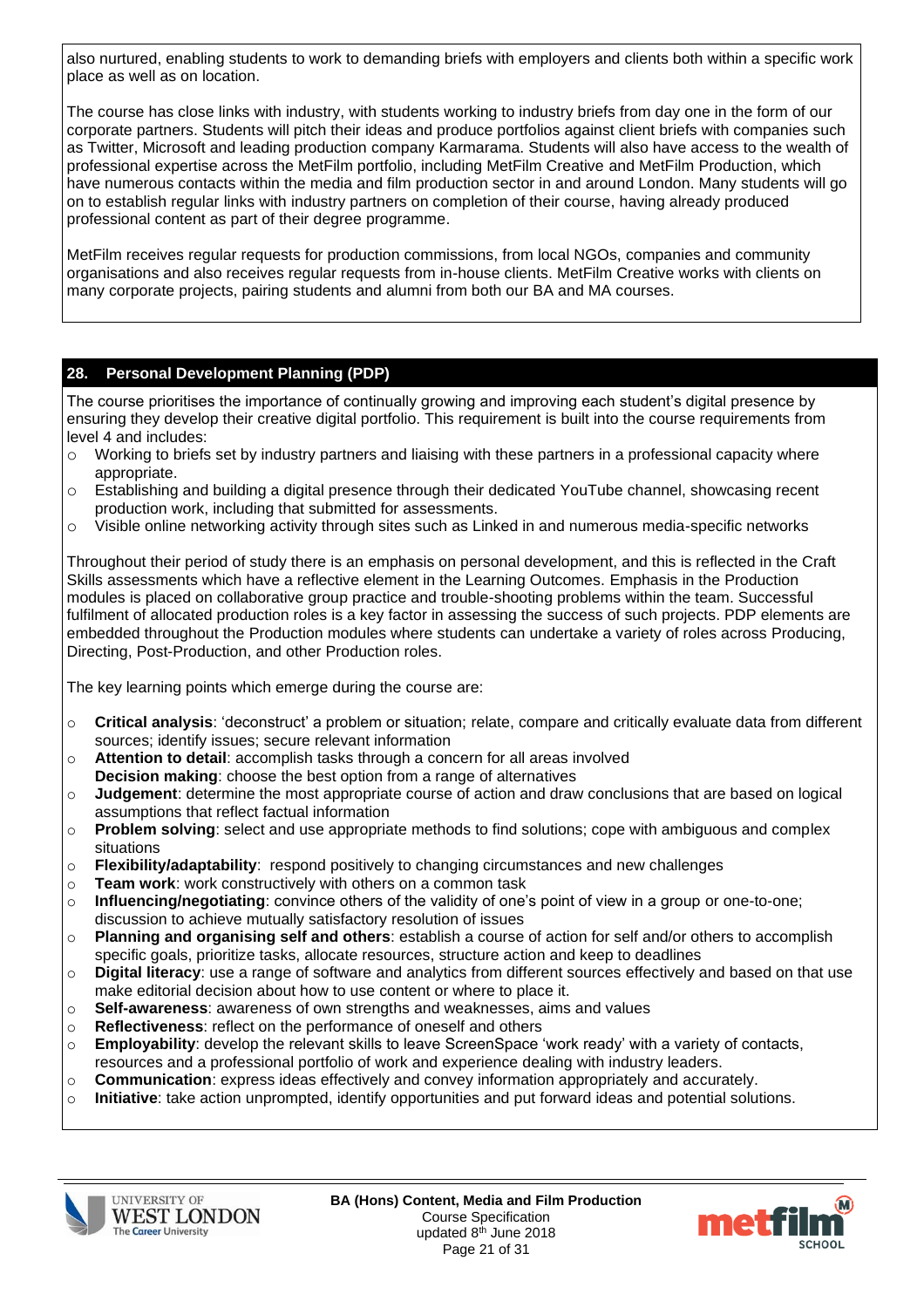# **29. QAA Subject Benchmarks**

The Learning Outcomes have been mapped against the QAA Subject Benchmark Statement: Communication, Media, Film and Cultural Studies (Oct 2016) at [www.qaa.ac.uk/publications/information-and](http://www.qaa.ac.uk/publications/information-and-guidance/publication?PubID=3123#.Wq5YlujFIdU)[guidance/publication?PubID=3123#.Wq5YlujFIdU.](http://www.qaa.ac.uk/publications/information-and-guidance/publication?PubID=3123#.Wq5YlujFIdU)

| <b>QAA Subject Benchmark Statement</b>                                                                                                                                                                                                                       | <b>Course Learning</b><br><b>Outcomes</b>                  | <b>Assessed in Modules</b>                                                                                             |
|--------------------------------------------------------------------------------------------------------------------------------------------------------------------------------------------------------------------------------------------------------------|------------------------------------------------------------|------------------------------------------------------------------------------------------------------------------------|
| 4. Knowledge and Understanding                                                                                                                                                                                                                               |                                                            |                                                                                                                        |
| <b>4.2 Communications, Culture and Society</b>                                                                                                                                                                                                               |                                                            |                                                                                                                        |
| The roles of communication systems, modes of<br>representations and systems of meaning in the ordering<br>of societies.                                                                                                                                      | L4: 4.3<br>L5: 5.3<br>L6: 6.2, 6.4                         | Tell a Story: Screen Sense<br>Change Hearts: Screen Sense                                                              |
| The economic forces that influence and frame the media,<br>film, cultural and creative industries, and the role of such<br>industries in contemporary political and cultural life.                                                                           | L4: 4.2, 4.3<br>L5: 5.3<br>L6: 6.1, 6.2                    | Become Influential: Screen<br>Sense<br>Be an Entrepreneur: Screen<br>Sense                                             |
| The roles that media, film and cultural institutions play in<br>different societies.                                                                                                                                                                         | L4: 4.3<br>L5: 5.3<br>L6: 6.2                              | Change Minds: Screen Sense<br>Entertain Me: Screen Sense                                                               |
| The roles of cultural practices and institutions in society.                                                                                                                                                                                                 | L4:4.3<br>L5: 5.3<br>L6: 6.2                               | Change Minds: Screen Sense<br>Be Influential: Screen Sense                                                             |
| Particular media forms and genres, and the way in which<br>they organise understandings, meanings and affects.                                                                                                                                               | L4:4.9<br>L5: 5.6, 5.8<br>L6: 6.7                          | Tell a Story: Screen Sense<br>Become Influential: Screen<br>Sense                                                      |
| The role of changing technology in media production,<br>content manipulation, distribution, access and<br>participation.                                                                                                                                     | L4: 4.1, 4.2, 4.7, 4.8<br>L5: 5.2, 5.7, 5.8<br>L6: 6.1, 67 | <b>Change Minds: Craft Skills</b><br>Be an Entrepreneur: Craft<br><b>Skills</b><br>Be an Entrepreneur: Screen<br>Sense |
| The diverse modes of reception and use of media<br>technologies and contents.                                                                                                                                                                                | L4: 4.1, 4.3, 4.8, 4.9<br>L5: 5.1, 5.4<br>L6: 6.1, 6.4     | Be Influential: Craft Skills                                                                                           |
| The ways in which participatory access to the central<br>sites of public culture and communication is distributed<br>along axes of social division, such as disability, class,<br>ethnicity, gender, religion, age, location, nationality, and<br>sexuality. |                                                            | Change Minds: Screen Sense<br>Change Hearts: Screen Sense                                                              |
| The dynamics of public and everyday discourses in the<br>shaping of culture and society.                                                                                                                                                                     | L4: 4.3, 4.5, 4.11<br>L5: 5.3<br>L6: 6.2, 6.8              | All Screen Sense modules                                                                                               |
| The ways in which different social groups may make use<br>of cultural texts and products in the construction of social<br>and cultural realities, cultural maps and frames of<br>reference.                                                                  | L4:4.2<br>L5: 5.2<br>L6: 6.1                               | <b>Change Hearts: Screen Sense</b>                                                                                     |
| The role of public and private regulation of the practices<br>and products of media and film.                                                                                                                                                                | L4: 4.3<br>L5: 5.3<br>L6: 6.2, 6.3                         | <b>Entertain Me: Craft Skills</b><br>Entertain Me: Screen Sense                                                        |
| <b>4.3 Histories</b>                                                                                                                                                                                                                                         |                                                            |                                                                                                                        |
| The contribution of media organisations to the shaping of<br>modernities.                                                                                                                                                                                    | L4:4.3<br>L5: 5.3<br>L6: 6.2                               | Tell a Story: Screen Sense<br>Change Minds: Screen Sense                                                               |
| The development of media and cultural forms in a local,<br>regional, national, international or global context.                                                                                                                                              | L4: 4.3<br>L5: 5.3<br>L6: 6.2                              | Tell a Story: Screen Sense<br>Be an Entrepreneur: Screen<br>Sense                                                      |



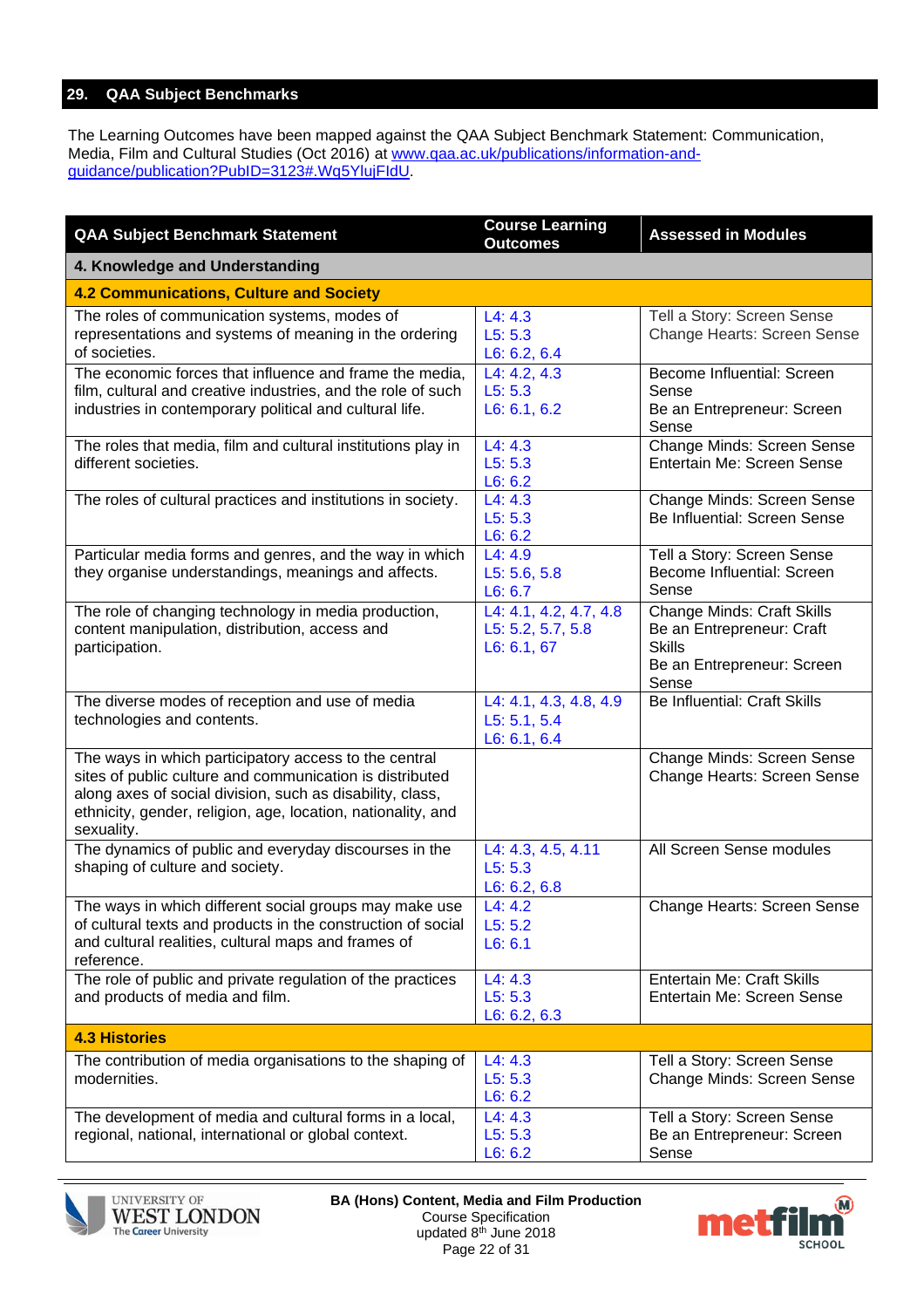| The social, cultural economic, and political histories from | L4: 4.3, 4.9                          | All Screen Sense modules               |
|-------------------------------------------------------------|---------------------------------------|----------------------------------------|
| which different media, film and cultural institutions,      | L5: 5.3, 5.5                          |                                        |
| modes of communication, practices and structures have       | L6: 6.2, 6.5                          |                                        |
| emerged.                                                    |                                       |                                        |
| The interconnectedness of texts and contexts, and of the    | L4:4.3                                | Be Influential: Screen Sense           |
| shifting configurations of communicative, cultural and      | L5: 5.3                               | Be Influential: Craft Skills           |
| aesthetic practices and systems.                            | L6: 6.2                               | Tell a Story: Craft Skills             |
| The historical evolution of particular genres, aesthetic    | L4: 4.3, 4.9                          | <b>Entertain Me: Craft Skills</b>      |
| traditions and forms, and of their current characteristics  | L5: 5.3, 5.5, 5.8                     | Become Influential                     |
| and possible future developments.                           | L6: 6.2, 6.5, 6.7                     |                                        |
|                                                             |                                       |                                        |
| The history of communication, film and media                | L4: 4.3                               | All Screen Sense modules               |
| technologies, and a recognition of the different ways in    | L5: 5.3                               |                                        |
| which the history of, and current developments in, media    | L6: 6.2                               |                                        |
| and communication can be understood in relation to          |                                       |                                        |
| technological change.                                       |                                       |                                        |
| The interrelationships of technological and social          | L4:4.3                                | Change Hearts: Screen Sense            |
| change.                                                     | L5: 5.3                               | <b>Change Hearts: Production</b>       |
|                                                             | L6: 6.2                               |                                        |
| The development of forms and practices in cultural          | L4:4.3                                | Tell a Story: Screen Sense             |
| consumption, including the emergence of 'sub-cultures.'     | L5: 5.3                               | Change Minds: Screen Sense             |
|                                                             | L6: 6.2                               |                                        |
| The ways in which theories, debates and concepts have       | L4: 4.1, 4.3, 4.5                     | Entertain Me: Screen Sense             |
| evolved in particular historical context.                   | L5: 5.1, 5.3, 5.5                     | Be an Entrepreneur: Screen             |
|                                                             | L6: 6.1, 6.2, 6.5                     | Sense                                  |
|                                                             |                                       |                                        |
| <b>4.4 Processes and Practices</b>                          |                                       |                                        |
|                                                             |                                       | All Craft Skills and Production        |
| The processes linking pre-production, production,           | L4: 4.1, 4.2, 4.7, 4.8,<br>4.12       | Modules                                |
| distribution, circulation, reception and use.               | L5: 5.1, 5.2, 5.7                     |                                        |
|                                                             |                                       |                                        |
|                                                             |                                       |                                        |
|                                                             | L6: 6.3, 6.6                          |                                        |
| The ways in which individuals and groups express their      | L4:4.2                                | Tell a Story: Craft Skills             |
| identity and communicate such identities culturally.        | L5: 5.2, 5.3, 5.5, 5.8                | Tell a Story: Production               |
| The processes of cultural and subcultural formations and    | L4:4.3                                | Tell a Story: Screen Sense             |
| their dynamics.                                             | L5: 5.3                               |                                        |
|                                                             | L6: 6.2                               |                                        |
| Key production processes and professional practices         | L4: 4.1, 4.5, 4.7, 4.8,               | All Craft Skills and Production        |
| relevant to media, film, cultural and communicative         | 4.9                                   | Modules                                |
| industries, and ways of conceptualising creativity and      | L5: 5.5, 5.7, 5.8                     |                                        |
| authorship.                                                 | L6: 6.3, 6.5, 6.6, 6.7                |                                        |
| Professional and occupational codes and practices in        | $\overline{L4}$ : 4.1, 4.2, 4.7, 4.8, | <b>All Production Modules</b>          |
| cultural production, distribution and reception.            | 4.9                                   |                                        |
|                                                             | L5: 5.1, 5.7                          |                                        |
|                                                             | L6: 6.3, 6.6, 6.7                     |                                        |
| The legal, ethical and other regulatory frameworks,         | L4: 4.3                               | <b>Become Influential Craft Skills</b> |
| including the intellectual property framework that are      | L5: 5.3                               | <b>Become Influential Screen</b>       |
| relevant to media and cultural production, manipulation,    | L6: 6.2, 6.3                          | Sense                                  |
| distribution, circulation, and reception.                   |                                       |                                        |
| How media, film, cultural and creative organisations        | L4:4.1                                | Tell a Story: Production               |
| operate, communicate and are managed.                       | L5: 5.1                               | <b>Change Minds: Production</b>        |
|                                                             | L6: 6.1                               |                                        |
| How work is organised in the 'creative industries'          | L4: $4.1, 4.7, 4.8$                   | <b>Change Hearts: Production</b>       |
| whether individually or collaboratively.                    | L5: 5.1, 5.7                          | Be an Entrepreneur Craft Skills        |
|                                                             | L6: 6.1, 6.2, 6.6                     | Be an Entrepreneur Production          |
| The material conditions of media and cultural               | L4: 4.1, 4.3                          | <b>Change Minds: Production</b>        |
| consumption, and of the cultural contexts in which          | L5: 5.1, 5.3                          | <b>Change Hearts: Craft Skills</b>     |
| people appropriate, use and make sense of media and         | L6: 6.1, 6.2                          |                                        |
| cultural products.                                          |                                       |                                        |
| How media products and platforms might be understood        | L4: 4.3, 4.5                          | All Screen Sense Modules               |
| within broader concepts of culture.                         | L5: 5.3, 5.5<br>L6: 6.2               |                                        |



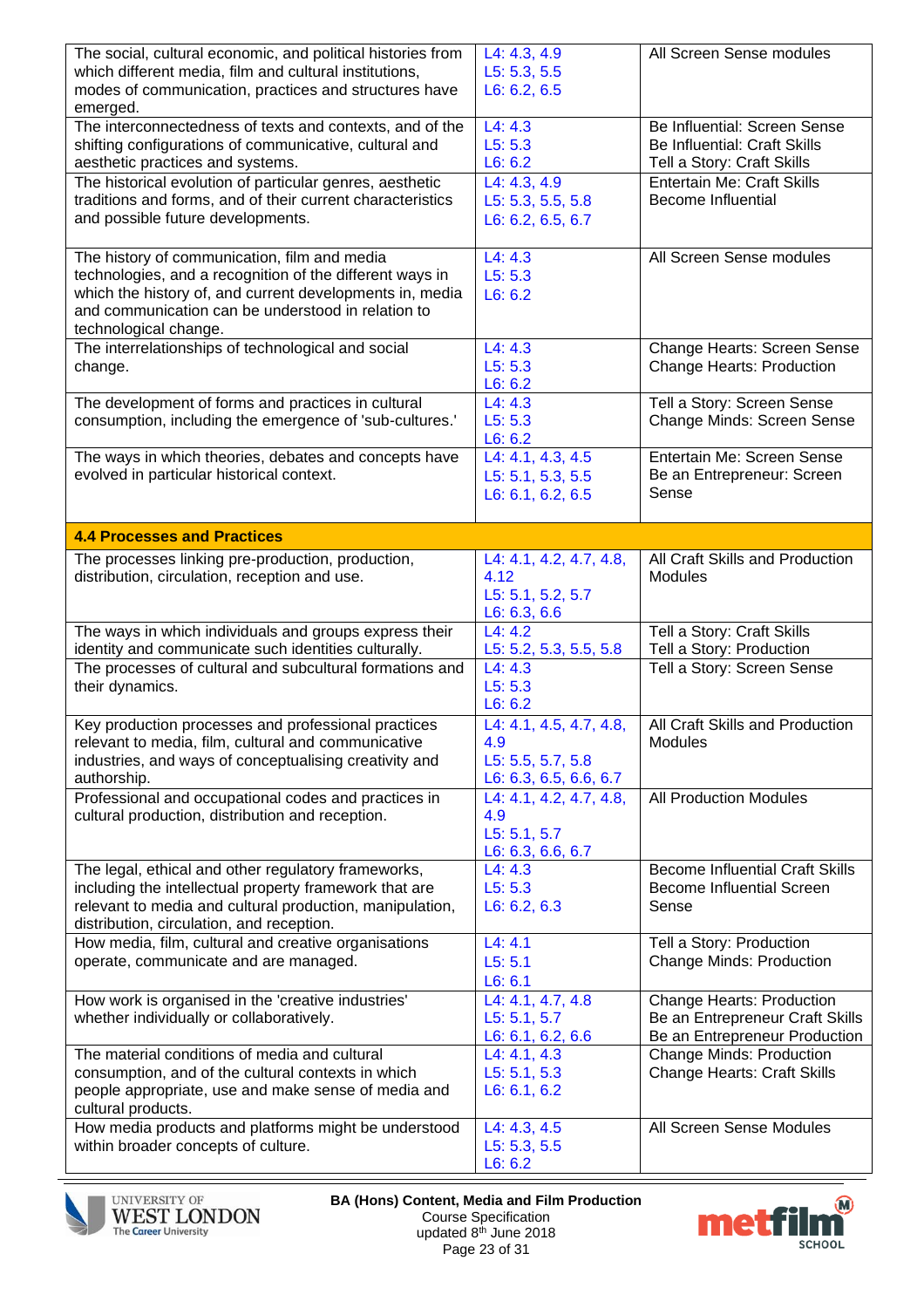| The ways in which data are stored, organised and used<br>and the social and political implications thereof.                                                                                                     | L4:4.1<br>L5: 5.1<br>L6: 6.1                                     | <b>Become Influential: Craft Skills</b><br><b>Change Hearts: Craft Skills</b>                   |  |
|-----------------------------------------------------------------------------------------------------------------------------------------------------------------------------------------------------------------|------------------------------------------------------------------|-------------------------------------------------------------------------------------------------|--|
| <b>4.5 Forms and Aesthetics</b>                                                                                                                                                                                 |                                                                  |                                                                                                 |  |
| The aesthetic and formal qualities at play, and their<br>relation to meanings, in particular cultural forms.                                                                                                    | L4: 4.4, 4.5, 4.9<br>L5: 5.4, 5.5, 5.8<br>L6: 6.4, 6.7           | Change Minds: Screen Sense<br><b>Entertain Me: Production</b><br>Tell a Story: Craft Skills     |  |
| The cultural and social ways in which aesthetic<br>judgements are constructed and aesthetic processes<br>experienced.                                                                                           | L4: 4.7, 4.9<br>L5: 5.7, 5.8<br>L6: 6.4, 6.7                     | Entertain Me: Screen Sense                                                                      |  |
| Creative processes and practice through engagement in<br>one or more production practices.                                                                                                                      | L4: 4.7, 4.8, 4.9<br>L5: 5.7, 5.8<br>L6: 6.6, 6.7                | All Craft Skills and Production<br><b>Modules</b>                                               |  |
| The role that aesthetic and other pleasures and<br>judgements may play in the production and maintenance<br>of social relations.                                                                                |                                                                  | <b>Change Minds: Craft Skills</b>                                                               |  |
| The production and reception of a range of aesthetic<br>pleasures associated with cultural, film and media<br>products.                                                                                         | L4: 4.2, 4.7, 4.8, 4.9<br>L5: 5.2, 5.7, 5.8<br>L6: 6.1, 6.6, 6.7 | All Craft Skills and Production<br><b>Modules</b>                                               |  |
| The narrative processes, generic forms and modes of<br>representation at work in media and cultural texts.                                                                                                      | L4: 4.4, 4.9<br>L5: 5.4, 5.8<br>L6: 6.4, 6.7                     | All Screen Sense and<br><b>Production Modules</b>                                               |  |
| The ways in which specific media and their attendant<br>technologies make possible different kinds of aesthetic<br>effects and forms.                                                                           | L4: $4.7, 4.8$<br>L5: 5.7, 5.8<br>L6:6.6                         | Be Influential: Production<br>Be an Entrepreneur: Screen<br>Sense<br>Tell a Story: Craft Skills |  |
| The audio, visual and verbal conventions through which<br>sounds, images and words make meaning.                                                                                                                | L4: 4.7, 4.8, 4.9<br>L5: 5.7, 5.8<br>L6: 6.6, 6.7                | All Craft Skills and Production<br><b>Modules</b>                                               |  |
| The ways in which people engage with cultural texts and<br>practices.                                                                                                                                           | L4:4.5<br>L5: 5.5<br>L6: 6.5                                     | All Craft Skills and Production<br>Modules                                                      |  |
| <b>4.6 Culture and Identity</b>                                                                                                                                                                                 |                                                                  |                                                                                                 |  |
| The complexity of the term 'culture' and how it has<br>developed.                                                                                                                                               | L4:4.5<br>L5: 5.5<br>L6: 6.5                                     | Change Hearts; Screen Sense<br>Tell a Story: Craft Skills                                       |  |
| The ways in which identities are constructed and<br>contested through engagements with culture.                                                                                                                 | L4:4.5<br>L5: 5.5<br>L6: 6.5                                     | <b>Change Hearts: Craft Skills</b>                                                              |  |
| How disability, class, ethnicity, gender, religion,<br>nationality, sexuality, and other social divisions play key<br>roles in terms of both access to the media and modes of<br>representation in media texts. | L4:4.5<br>L5: 5.5<br>L6: 6.5                                     | Change Minds: Screen Sense                                                                      |  |
| The different modes of global, international, national and<br>local cultural experience and their interaction in particular<br>instances.                                                                       | L4:4.5<br>L5: 5.5<br>L6: 6.5                                     | <b>Become Influential: Craft Skills</b><br>Be an Entrepreneur:<br>Production                    |  |
| The ways in which forms of media and cultural<br>consumption are embedded in everyday life and serve<br>as ways of claiming and understanding identities.                                                       | L4: 4.1, 4.5<br>L5: 5.5<br>L6: 6.5                               | Tell a Story: Production                                                                        |  |
| 5. Subject Specific Skills                                                                                                                                                                                      |                                                                  |                                                                                                 |  |
| <b>5.2 Critical Analysis</b>                                                                                                                                                                                    |                                                                  |                                                                                                 |  |
| Engage critically with major thinkers and debates within<br>the field, putting them to productive use.                                                                                                          | L4: 4.3, 4.4, 4.5<br>L5: 5.3, 5.5                                | All Screen Sense Modules                                                                        |  |
| UNIVERSITY OF<br>BA (Hons) Content, Media and Film Production<br>EST LONDON<br>metfil<br><b>Course Specification</b><br>The Career University<br>updated 8th June 2018                                          |                                                                  |                                                                                                 |  |

Course Specification updated 8<sup>th</sup> June 2018 Page 24 of 31

SCHOOL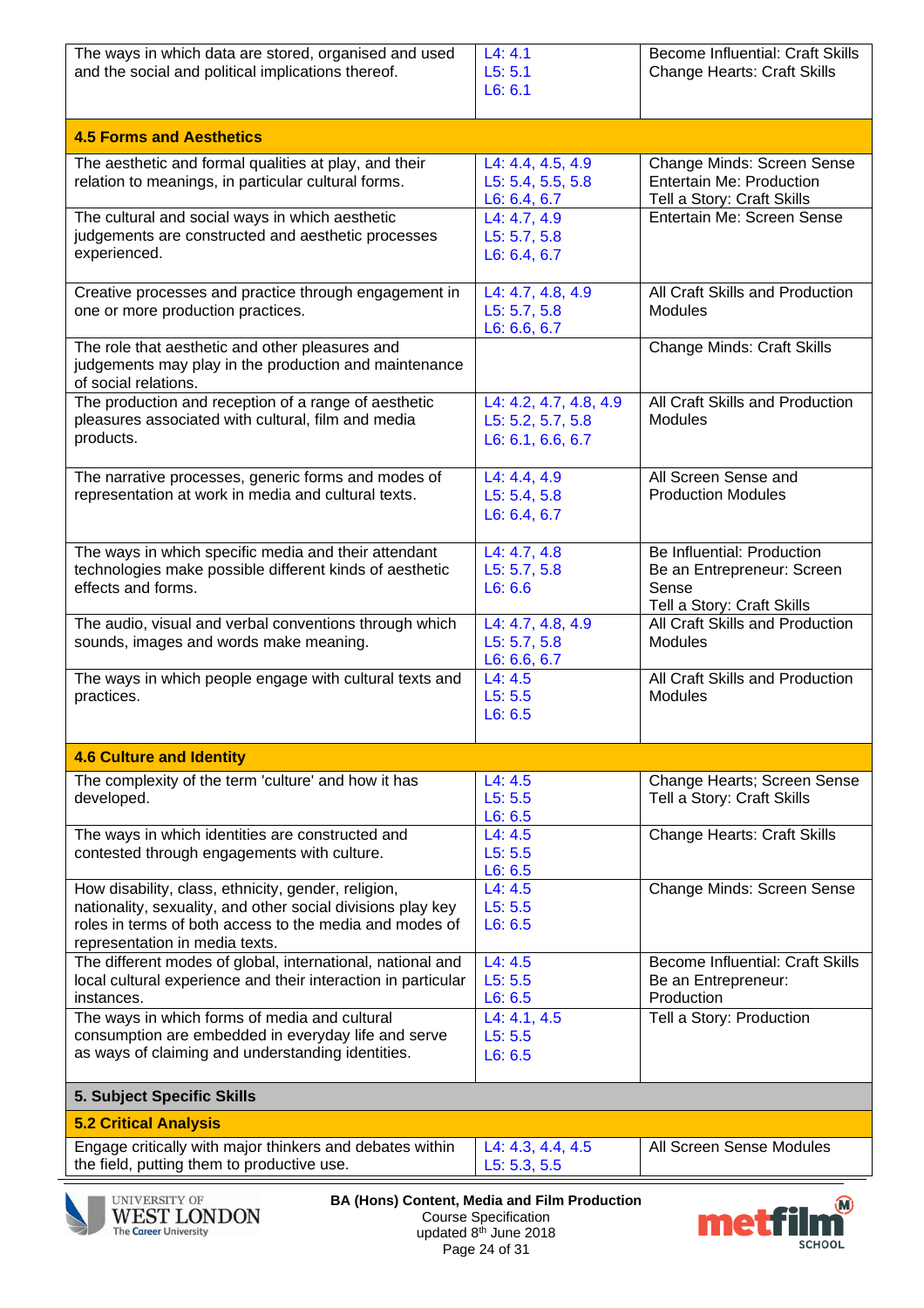|                                                                 | L6: 6.2, 6.3, 6.4, 6.5 |                                   |
|-----------------------------------------------------------------|------------------------|-----------------------------------|
| Understand forms of communication, media, film and              | L4:4.3                 | Tell a Story: Screen Sense        |
| culture as they have emerged historically and appreciate        | L5: 5.3                | Entertain Me: Screen Sense        |
| the processes through which they have come into being,          | L6: 6.2                |                                   |
| with reference to social, cultural and technological<br>change. |                        |                                   |
| Comprehend how different social groups variably make            | L4:4.2                 | Become Influential: Screen        |
| use of, and engage with, forms of communication,                | L5: 5.2, 5.8           | Sense                             |
| media, film and culture.                                        | L6: 6.1                |                                   |
| Make critical judgements in the understanding and               | L4:4.4                 | <b>All Modules</b>                |
| evaluation of these forms.                                      | L5: 5.3                |                                   |
|                                                                 | L6: 6.3, 6.4           |                                   |
| Consider and evaluate their own work in a reflexive             | L4: 4.2, 4.4, 4.5      | <b>All Modules</b>                |
| manner, with reference to academic codes of practice            | L5: 5.4, 5.5           |                                   |
| and/or professional conventions, issues and debates.            | L6: 6.3, 6.5           |                                   |
| Appreciate and apply ethical consideration and                  | L4:4.3                 | <b>All Production Modules</b>     |
| judgement to analysis of production, distribution and           | L5: 5.3                |                                   |
| consumption in communication, media, film and culture.          | L6: 6.2                |                                   |
|                                                                 |                        |                                   |
| 5.3 Research                                                    |                        |                                   |
| Carry out various forms of research for essays, projects,       | L4:4.6                 | All Screen Sense and              |
| creative productions or dissertations involving sustained       | L5:5.6                 | <b>Production Modules</b>         |
| independent and critical enquiry.                               |                        |                                   |
| Formulate appropriate research questions and employ             | L4:4.6                 | All Screen Sense and              |
| appropriate methods and resources for exploring those           | L5:5.6                 | <b>Production Modules</b>         |
| questions.                                                      |                        |                                   |
| Locate, retrieve, evaluate and draw upon the range of           | L4: $4.5, 4.6$         | All Screen Sense and              |
| data, sources and the conceptual frameworks                     | L5: 5.5, 5.6           | <b>Production Modules</b>         |
| appropriate to research in the chosen area.                     | L6: 6.5                |                                   |
| Draw on the strengths and understand the limits of the          | L4:4.6                 | All Screen Sense Modules          |
| major quantitative and/or qualitative research methods          | L5:5.6                 |                                   |
| and be able to apply this knowledge critically in their own     |                        |                                   |
| work.                                                           |                        |                                   |
| Draw on and evaluate and apply research enabled by              | L4: 4.13               | All Screen Sense and              |
| established and emergent technologies.                          | L5: 5.13               | <b>Production Modules</b>         |
|                                                                 | L6: 6.3, 6.11          |                                   |
| Draw and reflect upon the relevance and impact of their         | L4:4.5                 | All Screen Sense Modules          |
| own cultural commitments and positioning to the practice        | L5: 5.5                |                                   |
| of research.                                                    | L6: 6.5                |                                   |
| Locate, understand, and apply the research ethical              | L4:4.3                 | All Screen Sense and              |
| codes produced by relevant subject associations, and            | L5: 5.3                | <b>Production Modules</b>         |
| understand and comply with the ethical standards                | L6: 6.2, 6.3           |                                   |
| appropriate to research in their field of interest.             |                        |                                   |
| Collate, critically evaluate and understand a variety of        | L4: 4.13               | All Screen Sense Modules          |
| research material within and beyond academic literature.        | L5: 5.13               |                                   |
|                                                                 | L6: 6.3, 6.11          |                                   |
|                                                                 |                        |                                   |
| <b>5.4 Production Practice</b>                                  |                        |                                   |
| Produce work that uses the effective manipulation of one        | L4: 4.7, 4.8, 4.9      | Tell a Story: Production          |
| or more of sound, images, and the written word,                 | L5: 5.7, 5.8           | <b>Change Minds: Production</b>   |
| including understanding relevant industry standards and         | L6: 6.6, 6.7           | <b>Change Hearts: Production</b>  |
| how they are defined and achieved.                              |                        |                                   |
| Understand the importance of the commissioning and              | L4: 4.1, 4.3           | <b>Entertain Me: Craft Skills</b> |
| funding structures of the creative industries and work          | L5: 5.1, 5.3           | <b>Entertain Me: Production</b>   |
| within the constraints imposed by them.                         | L6: 6.1, 6.2           |                                   |
|                                                                 |                        |                                   |
| Initiate, develop and realise distinctive and creative work     | L4: 4.7, 4.8, 4.9      | <b>All Modules</b>                |
| within various forms of writing or of aural, visual, audio-     | L5: 5.7, 5.8           |                                   |
| visual, sound or other electronic and digital media.            | L6: 6.6, 6.7           |                                   |
|                                                                 |                        |                                   |



**BA (Hons) Content, Media and Film Production** Course Specification updated 8<sup>th</sup> June 2018 Page 25 of 31

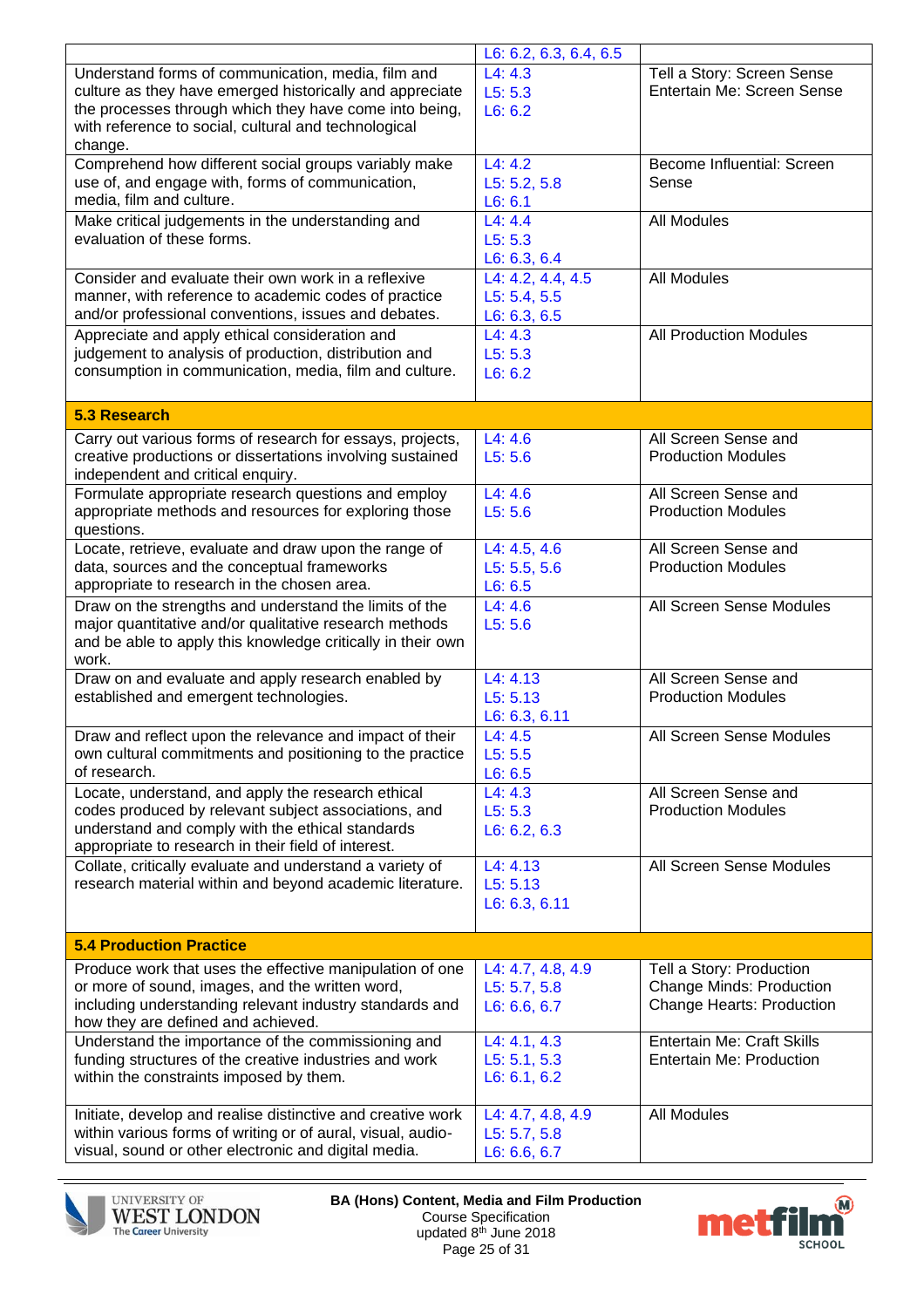| Experiment, as appropriate, with forms, conventions,<br>languages, techniques and practices.                                                                                                                                                 | L4: 4.7, 4.8, 4.9<br>L5: 5.7, 5.8<br>L6: 6.6, 6.7                                  | All Craft Skills and Production<br><b>Modules</b>                                                                                            |
|----------------------------------------------------------------------------------------------------------------------------------------------------------------------------------------------------------------------------------------------|------------------------------------------------------------------------------------|----------------------------------------------------------------------------------------------------------------------------------------------|
| Employ production skills and practices to challenge or<br>advance existing forms and conventions and to innovate.                                                                                                                            | L4: 4.7, 4.8, 4.9, 4.12<br>L5: 5.7, 5.8, 5.11<br>L6: 6.6, 6.7, 6.9, 6.10           | All Craft Skills and Production<br>Modules                                                                                                   |
| Draw upon and bring together ideas from different<br>sources of knowledge and from different academic<br>disciplines.                                                                                                                        | L4:4.5<br>L5: 5.5<br>L6: 6.4                                                       | <b>All Modules</b>                                                                                                                           |
| Be adaptable, creative and reflexive in producing output<br>for a variety of audiences and in a variety of multi-<br>platform media.                                                                                                         | L4: 4.2, 4.4, 4.5, 4.8,<br>4.9<br>L5: 5.2, 5.4, 5.5<br>L6: 6.1, 6.5, 6.6, 6.7      | <b>All Production Modules</b>                                                                                                                |
| Identify intellectual property issues, prevent infringement<br>of other's intellectual property rights, and understand<br>how to take the appropriate steps to safeguard the<br>innovation and commercialization.                            | L5: 5.3, 5.4<br>L4:6.2                                                             | All Screen Sense and<br><b>Production Modules</b>                                                                                            |
| Understand the ethical, regulatory and legal<br>considerations relevant to the production of cultural<br>forms and products.                                                                                                                 | L4:4.3<br>L5: 5.3<br>L6: 6.2                                                       | All Screen Sense Modules                                                                                                                     |
| <b>5.5 Citizenship</b>                                                                                                                                                                                                                       |                                                                                    |                                                                                                                                              |
| Critically appraise public debate relevant to<br>communications, media, film and culture.                                                                                                                                                    | L4: 4.3<br>L5: 5.3<br>L6: 6.2                                                      | All Screen Sense Modules                                                                                                                     |
| Analyse how media and cultural policies are devised and<br>implemented, both nationally and internationally, and the<br>ways in which citizens and diverse communities, as well<br>as organisations do, or can, play a part in shaping them. | L4: 4.1, 4.3<br>L5: 5.1, 5.3<br>L6: 6.1, 6.2                                       | All Screen Sense Modules                                                                                                                     |
| Analyse the role which community and participatory<br>media forms do or can play in contributing to cultural<br>debates and the contesting of power.                                                                                         | L4: 4.1, 4.3<br>L5: 5.1, 5.3<br>L6: 6.1, 6.2                                       | All Screen Sense Modules                                                                                                                     |
| Understand the range of attitudes and values arising<br>from the complexity and diversity of contemporary<br>communications, media, film, culture and society.                                                                               | L4: 4.1, 4.3<br>L5: 5.1, 5.3<br>L6: 6.1, 6.2                                       | All Screen Sense and<br><b>Production Modules</b>                                                                                            |
| <b>5.6 Generic Skills</b>                                                                                                                                                                                                                    |                                                                                    |                                                                                                                                              |
| Work in flexible, creative and independent ways,<br>showing self-discipline awareness of relevant ethical<br>considerations, self-direction and reflexivity.                                                                                 | L4: 4.3, 4.4, 4.12<br>L5: 5.3, 5.4, 5.5, 5.11<br>L6: $6.2, 6.5, 6.6, 6.9,$<br>6.10 | <b>Entertain Me: Craft Skills</b><br>Change Minds: Production<br><b>Become Influential Craft Skills</b><br>Be an Entrepreneur:<br>Production |
| Collate, organise and deploy ideas and information in<br>order to formulate arguments cogently, and express<br>them effectively in written, oral or other forms.                                                                             | L4: 4.3, 4.6, 4.11<br>L5: 5.3, 5.4, 5.5, 5.6,<br>5.10<br>L6: $6.2, 6.4, 6.5, 6.8$  | Be an Entrepreneur: Craft<br><b>Skills</b>                                                                                                   |
| Retrieve and generate information, and evaluate<br>sources, in carrying out independent research.                                                                                                                                            | L4:4.6<br>L5:5.6                                                                   | Be an Entrepreneur Craft Skills<br>Be an Entrepreneur:<br>Production                                                                         |
| Organise and manage supervised, self-directed projects.                                                                                                                                                                                      | L5: 5.7, 5.12                                                                      | <b>All Production Modules</b>                                                                                                                |
| Communicate effectively in interpersonal settings, in<br>writing and in a variety of media.                                                                                                                                                  | L4: 4.5, 4.11<br>L5: 5.2, 5.5, 5.10<br>L6: 6.1, 6.8                                | <b>All Modules</b>                                                                                                                           |
| Work productively in a group or team, showing abilities at<br>different times to listen, contribute and also to lead<br>effectively.                                                                                                         | L4: 4.8, 4.10, 4.12<br>L5: 5.11, 5.12<br>L6: 6.9, 6.10                             | Tell a Story: Production                                                                                                                     |



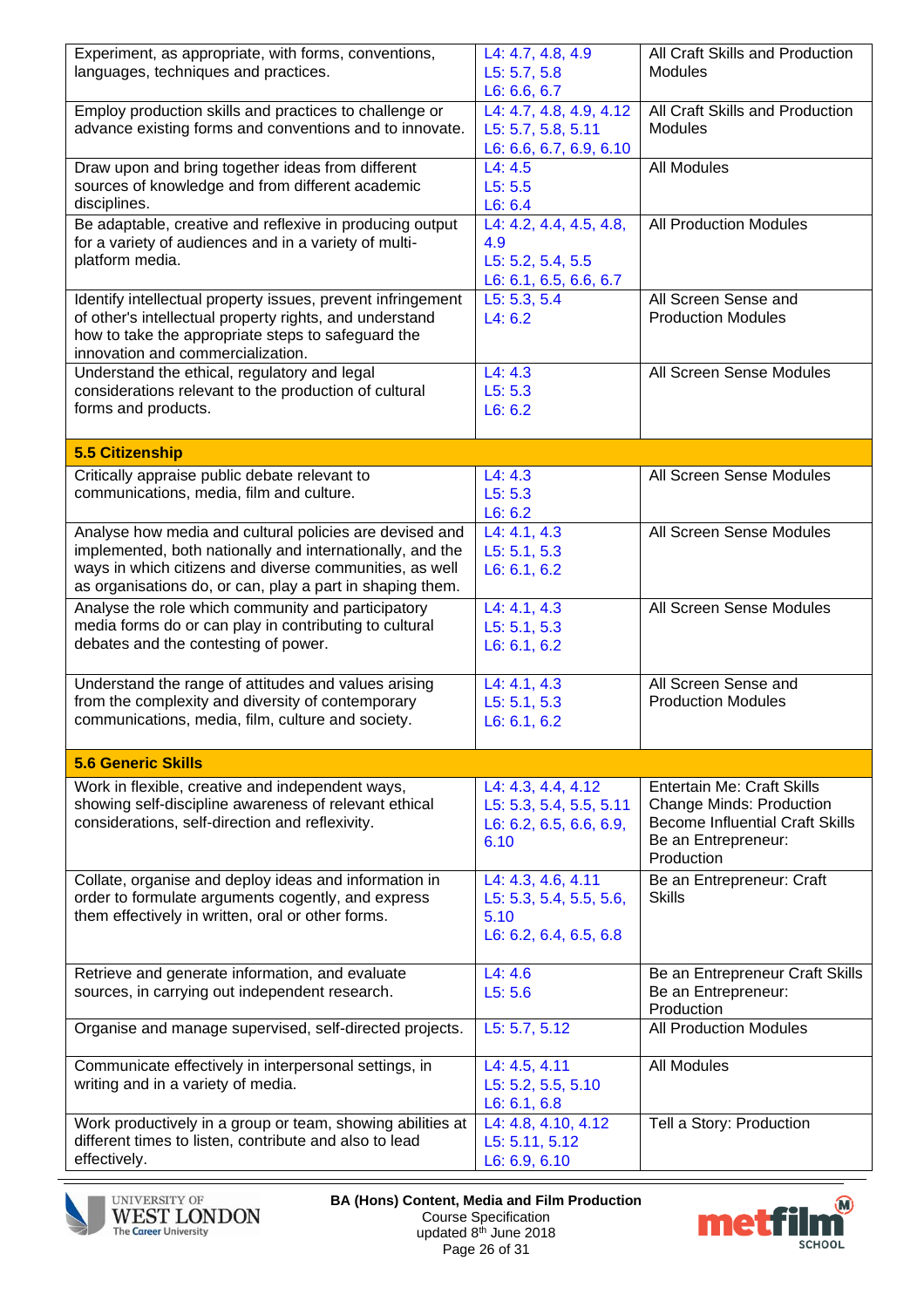| deadline, properly referencing sources and ideas and<br>making use, as appropriate, of a problem-solving<br>L6: 6.6, 6.11<br>approach.<br>Apply entrepreneurial skills if and where appropriate in<br>L4:4.13<br><b>Change Minds: Screen Sense</b><br>dealing with audiences, clients, consumers, markets,<br>Be Influential: Screen Sense<br>L5: 5.7, 5.13<br>sources and/or users.<br>Be an Entrepreneur: Screen<br>L6:6.6<br>Sense<br><b>All Craft Skills Modules</b><br>Use a variety of computer-based skills ranging from<br>L4:4.3<br>basic competences such as data analysis to web-based<br>L5: 5.3<br>technology and digital multimedia.<br>L6: 6.2<br>L4:4.3<br>All Craft Skills and Production<br>Develop, as appropriate, specific proficiencies in using a<br>range of current and emergent media technologies.<br>L5: 5.3<br><b>Modules</b><br>L6: 6.2<br>Research and identify possible employment destinations.<br>L5: 5.12<br>Become Influential: Screen<br>Sense<br>L6: 6.3, 6.10<br>Become Influential: Production<br>Be an Entrepreneur: Screen<br>Sense<br>Be an Entrepreneur:<br>Production<br>6. Teaching, Learning and Assessment<br>6.4 Teaching and learning strategies promote the following learning<br>processes: |                                                            | L4: 4.7, 4.8, 4.13<br>L5: 5.7, 5.13 | Be Influential: Craft Skills    |
|-------------------------------------------------------------------------------------------------------------------------------------------------------------------------------------------------------------------------------------------------------------------------------------------------------------------------------------------------------------------------------------------------------------------------------------------------------------------------------------------------------------------------------------------------------------------------------------------------------------------------------------------------------------------------------------------------------------------------------------------------------------------------------------------------------------------------------------------------------------------------------------------------------------------------------------------------------------------------------------------------------------------------------------------------------------------------------------------------------------------------------------------------------------------------------------------------------------------------------------------------|------------------------------------------------------------|-------------------------------------|---------------------------------|
|                                                                                                                                                                                                                                                                                                                                                                                                                                                                                                                                                                                                                                                                                                                                                                                                                                                                                                                                                                                                                                                                                                                                                                                                                                                 |                                                            |                                     |                                 |
|                                                                                                                                                                                                                                                                                                                                                                                                                                                                                                                                                                                                                                                                                                                                                                                                                                                                                                                                                                                                                                                                                                                                                                                                                                                 |                                                            |                                     |                                 |
|                                                                                                                                                                                                                                                                                                                                                                                                                                                                                                                                                                                                                                                                                                                                                                                                                                                                                                                                                                                                                                                                                                                                                                                                                                                 |                                                            |                                     |                                 |
|                                                                                                                                                                                                                                                                                                                                                                                                                                                                                                                                                                                                                                                                                                                                                                                                                                                                                                                                                                                                                                                                                                                                                                                                                                                 |                                                            |                                     |                                 |
|                                                                                                                                                                                                                                                                                                                                                                                                                                                                                                                                                                                                                                                                                                                                                                                                                                                                                                                                                                                                                                                                                                                                                                                                                                                 |                                                            |                                     |                                 |
|                                                                                                                                                                                                                                                                                                                                                                                                                                                                                                                                                                                                                                                                                                                                                                                                                                                                                                                                                                                                                                                                                                                                                                                                                                                 |                                                            |                                     |                                 |
|                                                                                                                                                                                                                                                                                                                                                                                                                                                                                                                                                                                                                                                                                                                                                                                                                                                                                                                                                                                                                                                                                                                                                                                                                                                 |                                                            |                                     |                                 |
|                                                                                                                                                                                                                                                                                                                                                                                                                                                                                                                                                                                                                                                                                                                                                                                                                                                                                                                                                                                                                                                                                                                                                                                                                                                 |                                                            |                                     |                                 |
|                                                                                                                                                                                                                                                                                                                                                                                                                                                                                                                                                                                                                                                                                                                                                                                                                                                                                                                                                                                                                                                                                                                                                                                                                                                 |                                                            |                                     |                                 |
|                                                                                                                                                                                                                                                                                                                                                                                                                                                                                                                                                                                                                                                                                                                                                                                                                                                                                                                                                                                                                                                                                                                                                                                                                                                 |                                                            |                                     |                                 |
|                                                                                                                                                                                                                                                                                                                                                                                                                                                                                                                                                                                                                                                                                                                                                                                                                                                                                                                                                                                                                                                                                                                                                                                                                                                 |                                                            |                                     |                                 |
|                                                                                                                                                                                                                                                                                                                                                                                                                                                                                                                                                                                                                                                                                                                                                                                                                                                                                                                                                                                                                                                                                                                                                                                                                                                 |                                                            |                                     |                                 |
|                                                                                                                                                                                                                                                                                                                                                                                                                                                                                                                                                                                                                                                                                                                                                                                                                                                                                                                                                                                                                                                                                                                                                                                                                                                 |                                                            |                                     |                                 |
|                                                                                                                                                                                                                                                                                                                                                                                                                                                                                                                                                                                                                                                                                                                                                                                                                                                                                                                                                                                                                                                                                                                                                                                                                                                 |                                                            |                                     |                                 |
|                                                                                                                                                                                                                                                                                                                                                                                                                                                                                                                                                                                                                                                                                                                                                                                                                                                                                                                                                                                                                                                                                                                                                                                                                                                 |                                                            |                                     |                                 |
|                                                                                                                                                                                                                                                                                                                                                                                                                                                                                                                                                                                                                                                                                                                                                                                                                                                                                                                                                                                                                                                                                                                                                                                                                                                 |                                                            |                                     |                                 |
|                                                                                                                                                                                                                                                                                                                                                                                                                                                                                                                                                                                                                                                                                                                                                                                                                                                                                                                                                                                                                                                                                                                                                                                                                                                 |                                                            |                                     |                                 |
|                                                                                                                                                                                                                                                                                                                                                                                                                                                                                                                                                                                                                                                                                                                                                                                                                                                                                                                                                                                                                                                                                                                                                                                                                                                 |                                                            |                                     |                                 |
| Awareness raising and knowledge acquisition: the<br><b>All Modules</b><br>L4: 4.1, 4.2, 4.3                                                                                                                                                                                                                                                                                                                                                                                                                                                                                                                                                                                                                                                                                                                                                                                                                                                                                                                                                                                                                                                                                                                                                     |                                                            |                                     |                                 |
| process through which a student is introduced to, and<br>L5: 5.1, 5.2                                                                                                                                                                                                                                                                                                                                                                                                                                                                                                                                                                                                                                                                                                                                                                                                                                                                                                                                                                                                                                                                                                                                                                           |                                                            |                                     |                                 |
| L6: 6.1, 6.2                                                                                                                                                                                                                                                                                                                                                                                                                                                                                                                                                                                                                                                                                                                                                                                                                                                                                                                                                                                                                                                                                                                                                                                                                                    |                                                            |                                     |                                 |
|                                                                                                                                                                                                                                                                                                                                                                                                                                                                                                                                                                                                                                                                                                                                                                                                                                                                                                                                                                                                                                                                                                                                                                                                                                                 | engages with, new areas of knowledge and experience,       |                                     |                                 |
|                                                                                                                                                                                                                                                                                                                                                                                                                                                                                                                                                                                                                                                                                                                                                                                                                                                                                                                                                                                                                                                                                                                                                                                                                                                 | and broadens and deepens existing knowledge.               |                                     |                                 |
|                                                                                                                                                                                                                                                                                                                                                                                                                                                                                                                                                                                                                                                                                                                                                                                                                                                                                                                                                                                                                                                                                                                                                                                                                                                 | Conceptual and critical understanding: the process         | L4: 4.4, 4.5, 4.6                   | <b>All Modules</b>              |
|                                                                                                                                                                                                                                                                                                                                                                                                                                                                                                                                                                                                                                                                                                                                                                                                                                                                                                                                                                                                                                                                                                                                                                                                                                                 | whereby a student engages in critical analysis of texts,   | L5: 5.4, 5.5, 5.6                   |                                 |
|                                                                                                                                                                                                                                                                                                                                                                                                                                                                                                                                                                                                                                                                                                                                                                                                                                                                                                                                                                                                                                                                                                                                                                                                                                                 | fields of knowledge, concepts, and cultural and            | L6: 6.3, 6.4, 6.5                   |                                 |
|                                                                                                                                                                                                                                                                                                                                                                                                                                                                                                                                                                                                                                                                                                                                                                                                                                                                                                                                                                                                                                                                                                                                                                                                                                                 | production practices, testing their analysis against       |                                     |                                 |
|                                                                                                                                                                                                                                                                                                                                                                                                                                                                                                                                                                                                                                                                                                                                                                                                                                                                                                                                                                                                                                                                                                                                                                                                                                                 | familiar of preconceived understanding.                    |                                     |                                 |
|                                                                                                                                                                                                                                                                                                                                                                                                                                                                                                                                                                                                                                                                                                                                                                                                                                                                                                                                                                                                                                                                                                                                                                                                                                                 | Practice experience: the process through which a           | L4: 4.7, 4.8, 4.9                   | All Craft Skills and Production |
| range of activities, from empirical research to production                                                                                                                                                                                                                                                                                                                                                                                                                                                                                                                                                                                                                                                                                                                                                                                                                                                                                                                                                                                                                                                                                                                                                                                      | student acquires practical experience, skills and the      | L5: 5.7, 5.8                        | Modules                         |
| work.                                                                                                                                                                                                                                                                                                                                                                                                                                                                                                                                                                                                                                                                                                                                                                                                                                                                                                                                                                                                                                                                                                                                                                                                                                           | opportunity for creative expression and/or thinking in a   | L6: 6.6, 6.7                        |                                 |
|                                                                                                                                                                                                                                                                                                                                                                                                                                                                                                                                                                                                                                                                                                                                                                                                                                                                                                                                                                                                                                                                                                                                                                                                                                                 |                                                            |                                     |                                 |
|                                                                                                                                                                                                                                                                                                                                                                                                                                                                                                                                                                                                                                                                                                                                                                                                                                                                                                                                                                                                                                                                                                                                                                                                                                                 | Critical reflection: the processes through which a student | $\overline{L4}$ : 4.4, 4.5, 4.6     | All Craft Skills and Production |
|                                                                                                                                                                                                                                                                                                                                                                                                                                                                                                                                                                                                                                                                                                                                                                                                                                                                                                                                                                                                                                                                                                                                                                                                                                                 | acquires and reflects on new knowledge and                 | L5: 5.4, 5.5, 5.6                   | Modules                         |
| and performance.                                                                                                                                                                                                                                                                                                                                                                                                                                                                                                                                                                                                                                                                                                                                                                                                                                                                                                                                                                                                                                                                                                                                                                                                                                | understanding, and on their own learning experiences       | L6: 6.3, 6.4, 6.5                   |                                 |

All graduates should be able to display the following:

- o Coherent knowledge of the communication, media, film and cultural forms and processes chosen for study within their degree programme
- o Understanding of a range of concepts, theories and approaches appropriate to the study of those objects and processes, and the capacity to apply these
- o Skills in critical analysis, research, production and communication appropriate to the learning tasks set by their programme, as well as an array of generic and creative skills.

| <b>QAA Subject Benchmark Statement</b>                                                                                                                                                                                                                                     | <b>Course Learning</b><br><b>Outcomes</b> | <b>Assessed in</b><br><b>Modules</b> |
|----------------------------------------------------------------------------------------------------------------------------------------------------------------------------------------------------------------------------------------------------------------------------|-------------------------------------------|--------------------------------------|
| 7. Benchmark Standards                                                                                                                                                                                                                                                     |                                           |                                      |
| 7.5 All graduates should possess the following:                                                                                                                                                                                                                            |                                           |                                      |
| Knowledge of the central role that communications, media, film<br>and cultural agencies play at local, national, international and<br>global levels of economic, political and social organisation, and<br>the ability to explore and articulate the implications of this. | L4:4.3<br>L5: 5.3, 5.5<br>L6: 6.2         | All Screen Sense<br>Modules          |



**BA (Hons) Content, Media and Film Production** Course Specification updated 8<sup>th</sup> June 2018 Page 27 of 31

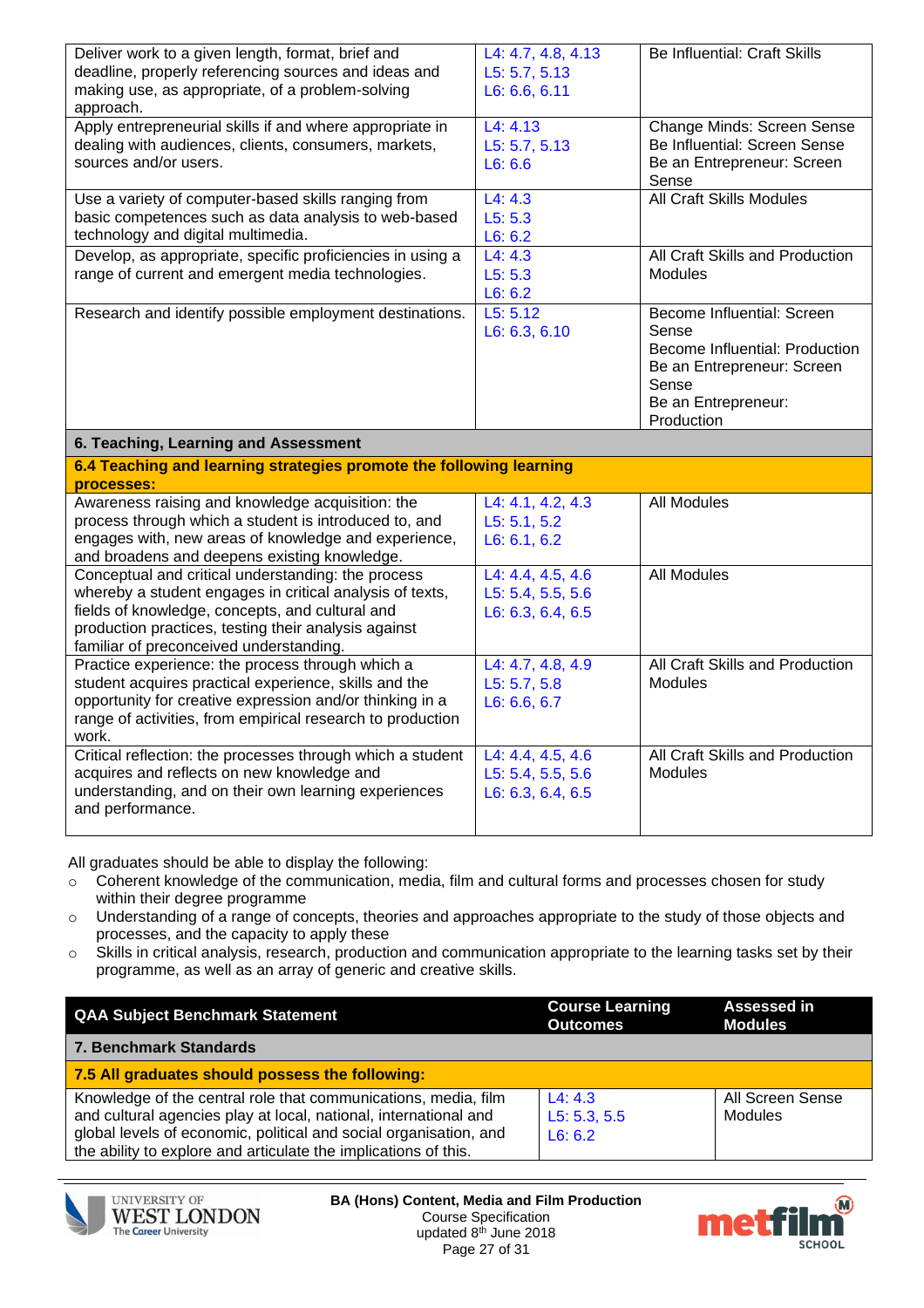| Awareness of the history and context of their particular objects of                                                                        | L4:4.3                               | All Screen Sense          |
|--------------------------------------------------------------------------------------------------------------------------------------------|--------------------------------------|---------------------------|
| study.                                                                                                                                     | L5: 5.3                              | <b>Modules</b>            |
|                                                                                                                                            | L6: 6.2                              |                           |
| Knowledge of appropriate research practices, procedures and                                                                                | L4:4.6                               | All Screen Sense          |
| traditions, and some awareness of their strengths and limitations.                                                                         | L5:5.6                               | <b>Modules</b>            |
| Awareness of the diversity of approaches to understanding                                                                                  | L4: 4.3, 4.5                         | All Screen Sense          |
| communication, media, film and culture in both historical and                                                                              | L5: 5.3, 5.5                         | <b>Modules</b>            |
| contemporary contexts, and of the uses and implications of these                                                                           | L6: 6.2, 6.5                         |                           |
| approaches<br>Knowledge of a range of texts, genres, aesthetic forms and                                                                   | L4: 4.4, 4.5, 4.6, 4.8,              | All Screen Sense          |
| cultural practices, and the ability to produce close and informed                                                                          | 4.9                                  | and Production            |
| analysis of these.                                                                                                                         | L5: 5.3, 5.4, 5.5, 5.6               | Modules                   |
|                                                                                                                                            | L6: 6.2, 6.4, 6.5, 6.7               |                           |
| Engagement with forms of critical analysis, argument and debate,                                                                           | L4: 4.4, 4.5, 4.6, 4.11              | All Screen Sense          |
| expressed through an appropriate command of oral, written and                                                                              | L5: 5.4, 5.5, 5.6, 5.10              | Modules                   |
| other forms of communication.                                                                                                              | L6: 6.3, 6.4, 6.5, 6.8               |                           |
| Understanding of production processes and professional practices                                                                           | L4: 4.7, 4.8, 4.9                    | All Craft Skills and      |
| within media, cultural and communicative industries.                                                                                       | L5: 5.7, 5.8                         | <b>Production Modules</b> |
|                                                                                                                                            | L6: 6.6, 6.7                         |                           |
| Critically informed competencies in the management and                                                                                     | $\overline{L4: 4.7, 4.8, 4.9, 4.12}$ | All Craft Skills and      |
| operation of production technologies, procedures and processes.                                                                            | L5: 5.7, 5.8, 5.11, 5.13             | <b>Production Modules</b> |
|                                                                                                                                            | L6: 6.6, 6.7, 6.9                    |                           |
| The ability to engage with and to advance creative processes in                                                                            | $\overline{L4}$ : 4.7, 4.8, 4.9      | All Craft Skills and      |
| one or more forms of media or cultural production.                                                                                         | L5: 5.7, 5.8                         | <b>Production Modules</b> |
|                                                                                                                                            | L6: 6.6, 6.7                         |                           |
| Knowledge of a range of communicative situations and cultural                                                                              | L4: 4.2, 4.3, 4.4, 4.5,              | All Craft Skills and      |
| practices, along with the ability to produce detailed analyses of                                                                          | 4.6                                  | <b>Production Modules</b> |
| these, and to make comparisons and connections.                                                                                            | L5: 5.3, 5.4, 5.5, 5.6               |                           |
|                                                                                                                                            | L6: 6.1, 6.2, 6.4, 6.5               |                           |
| The ability to consider critical, ethical, and analytical views other                                                                      | L4: 4.3, 4.5                         | Level 5 Craft Skills      |
| than their own, and exercise a degree of independent and                                                                                   | L5: 5.3, 5.5                         | and Production            |
| informed critical judgement in analysis.                                                                                                   | L6: 6.2, 6.3, 6.4                    | Modules                   |
|                                                                                                                                            |                                      | Level 6 Craft Skills      |
|                                                                                                                                            |                                      | and Production            |
|                                                                                                                                            |                                      | Modules                   |
| The ability to work across a variety of group and independent                                                                              | L4: 4.4, 4.7, 4.8, 4.12              | <b>All Production</b>     |
| modes of study, and within these to demonstrate flexibility,                                                                               | L5: 5.4, 5.5, 5.11,                  | Modules                   |
| creativity and the capacity for critical self-reflection.                                                                                  | 5.12,                                |                           |
|                                                                                                                                            | L6: 6.3, 6.4, 6.5, 6.9,              |                           |
|                                                                                                                                            | 6.10                                 |                           |
| The ability to use their knowledge and understanding of                                                                                    | L4: 4.3                              | All Screen Sense          |
| communication, cultural and media processes as a basis for the                                                                             | L5: 5.3,                             | <b>Modules</b>            |
| examination of policy and ethical issues, and intervention whether<br>in the public domain or in other aspects of democratic participation | L6: 6.2                              |                           |
| and citizenship.                                                                                                                           |                                      |                           |

### **29a. Creative Skillset Benchmarks**

The Creative Skillset Tick is an invaluable **signpost** for potential students, apprentices and employers to indicate those programmes that provide the most up-to-date and relevant industry training and education. Creative Skillset works with the Creative Industries to accredit undergraduate and postgraduate degree courses that provide the best preparation for students to enter the industries.

The headlines of the Tick criteria are courses need to have: A particular focus on **graduate employment rates**, high **standards of student work**, a focus on **professional preparation of students including team work, soft skills and business skills, relationships with employers** and **an industry focus** of the curriculum and its delivery.



**BA (Hons) Content, Media and Film Production** Course Specification updated 8<sup>th</sup> June 2018 Page 28 of 31

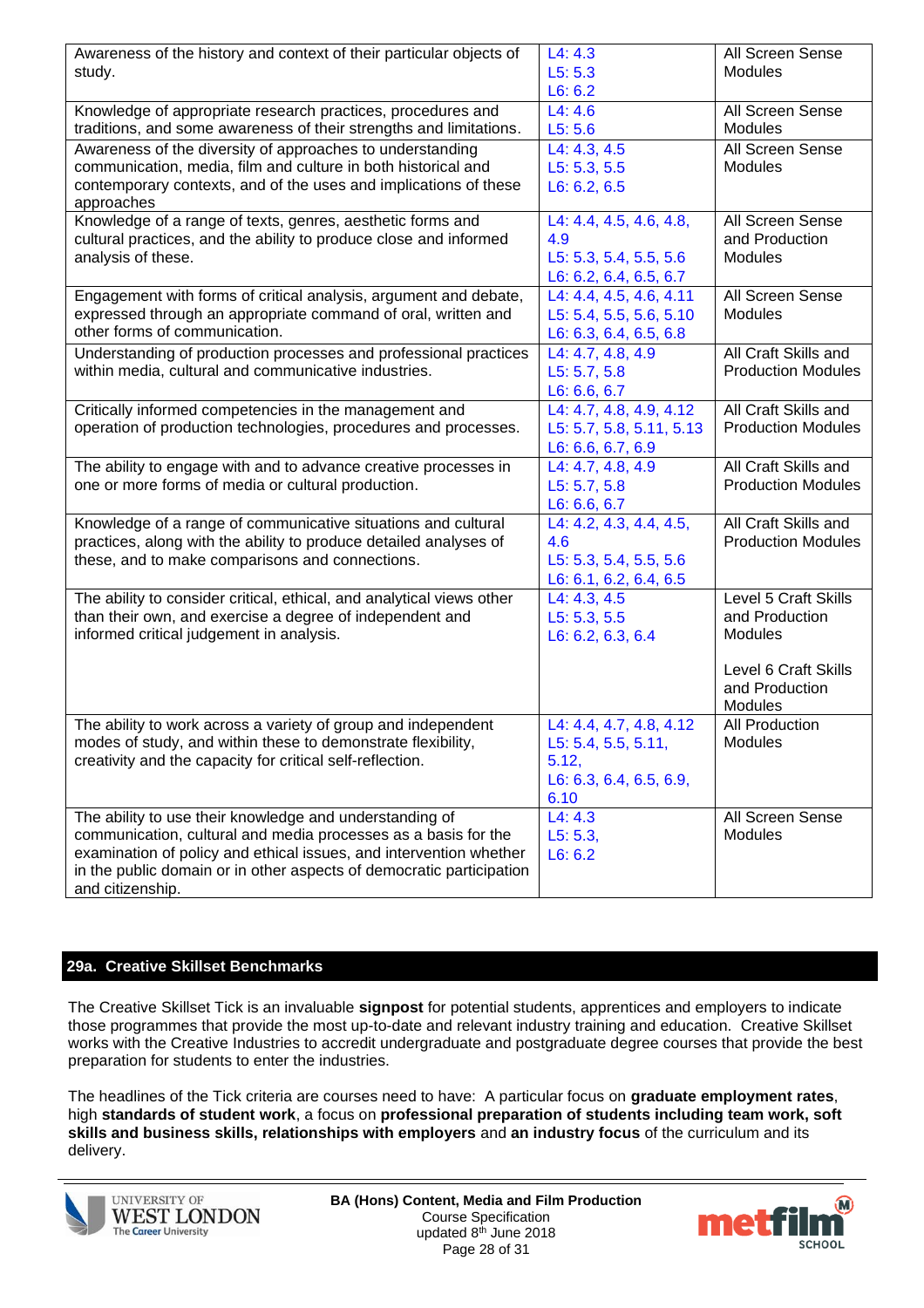| <b>Creative Skillset Criteria</b>                                                                                                                                                                                                                                                                                                                     | <b>Course Learning</b><br><b>Outcomes</b>                                                         | <b>Assessed in Modules</b>                                                                                     |  |  |
|-------------------------------------------------------------------------------------------------------------------------------------------------------------------------------------------------------------------------------------------------------------------------------------------------------------------------------------------------------|---------------------------------------------------------------------------------------------------|----------------------------------------------------------------------------------------------------------------|--|--|
| <b>3. Accreditation Criteria</b><br>The Creative Skillset criteria outline the standards of excellence required by employers to produce confident, highly<br>skilled and creative students with the following attributes:                                                                                                                             |                                                                                                   |                                                                                                                |  |  |
| The appropriate knowledge and skills.                                                                                                                                                                                                                                                                                                                 | L4: 4.1, 4.2, 4.3, 4.7, 4.8,<br>4.9<br>L5: 5.1, 5.2, 5.3, 5.7, 5.8<br>L6: 6.1, 6.2, 6.3, 6.6, 6.7 | <b>All Modules</b>                                                                                             |  |  |
| Students who are reflective practitioners.                                                                                                                                                                                                                                                                                                            | L4: 4.2, 4.4, 4.6<br>L5: 5.2, 5.4, 5.5, 5.6<br>L6: 6.3, 6.5                                       | All Craft Skills and Screen<br><b>Sense Modules</b>                                                            |  |  |
| Students with entrepreneurial flair and leadership<br>skills.                                                                                                                                                                                                                                                                                         | L4: 4.10, 4.13<br>L5: 5.13<br>L6: 6.10, 6.11                                                      | All Screen Sense and<br><b>Production Modules</b>                                                              |  |  |
| Awareness of ethical, legal and compliance issues.                                                                                                                                                                                                                                                                                                    | L5: 5.3, 5.4, 5.6<br>L6: 6.2, 6.3                                                                 | Level 5 and Level 6 Screen<br>Sense Modules                                                                    |  |  |
| A sense of responsibility to those who use and<br>consume their products.                                                                                                                                                                                                                                                                             | L4:4.2<br>L5: 5.2<br>L6: 6.1, 6.7                                                                 | <b>All Modules</b>                                                                                             |  |  |
| <b>F1. Student Work</b>                                                                                                                                                                                                                                                                                                                               |                                                                                                   |                                                                                                                |  |  |
| Enables students to produce work that reflects<br>current industry practices.                                                                                                                                                                                                                                                                         | L4: 4.7, 4.8, 4.9<br>L5: 5.7, 5.8<br>L6: 6.6, 6.7                                                 | All Craft Skills and Production<br><b>Modules</b>                                                              |  |  |
| Uses assessment standards that consider degrees<br>of industry readiness appropriate to the stage of the<br>course.                                                                                                                                                                                                                                   | L4: 4.12<br>L5: 5.12, 5.13<br>L6: 6.10                                                            | All Craft Skills and Production<br><b>Modules</b>                                                              |  |  |
| F3. Close Links and Interaction with the Creative Industries                                                                                                                                                                                                                                                                                          |                                                                                                   |                                                                                                                |  |  |
| Students should have the opportunity to take part in<br>live briefs, work simulation and project work.                                                                                                                                                                                                                                                | L4: 4.7, 4.8, 4.9<br>L5: 5.7, 5.8<br>L6: 6.6, 6.7                                                 | <b>All Production Modules</b>                                                                                  |  |  |
| F5. Professionally Relevant Education and Business Skills                                                                                                                                                                                                                                                                                             |                                                                                                   |                                                                                                                |  |  |
| Professional preparation should be an embedded<br>part of the course and should provide students with<br>the financial, legal and business skills to further<br>their career upon leaving the course, with an<br>emphasis on freelance employment if appropriate<br>for the discipline.                                                               | L4: $4.1, 4.2, 4.3$<br>L5: 5.1, 5.2, 5.3<br>L6: 6.1, 6.2, 6.3                                     | All Screen Sense and<br><b>Production Modules</b>                                                              |  |  |
| Students should be provided with an overview of<br>the structure of the Creative Industries and the<br>sector(s) relevant to the programme, including job<br>roles, key current issues and, for Level 3 students,<br>options for progression to higher education, further<br>training, employment or career development,<br>including freelance work. | L4: 4.1, 4.2, 4.3<br>L5: 5.1, 5.2, 5.3<br>L6: 6.1, 6.2, 6.3                                       | All Screen Sense Modules                                                                                       |  |  |
| Methods should be in place to develop in students<br>the soft skills required of a successful industry<br>professional, such as:<br>Team working<br>$\circ$<br>Personal development planning<br>O<br>Competitive pitching and presenting.<br>O                                                                                                        | L4: 4.10, 4.11, 4.12, 4.13<br>L5: 5.9, 5.10, 5.11, 5.12,<br>5.13<br>L6: 6.8, 6.9, 6.10, 6.11      | All Screen Sense and<br><b>Production Modules</b>                                                              |  |  |
| Courses should show how students and graduates<br>develop their entrepreneurial skills within their<br>chosen field(s), for example through specialist<br>mentors and incubator units.                                                                                                                                                                | L4: 4.1, 4.2, 4.3<br>L5: 5.1, 5.2, 5.3<br>L6: 6.1, 6.2, 6.3                                       | Level 5 Screen Sense and<br><b>Production Modules</b><br>Level 6 Screen Sense and<br><b>Production Modules</b> |  |  |
| Students should develop appropriate skills to<br>promote and showcase their work and to market<br>their skills after graduation.                                                                                                                                                                                                                      | L4: 4.7, 4.8, 4.9<br>L5: 5.7, 5.8<br>L6: 6.6, 6.7                                                 | All Craft Skills Modules                                                                                       |  |  |



**BA (Hons) Content, Media and Film Production** Course Specification updated 8<sup>th</sup> June 2018 Page 29 of 31

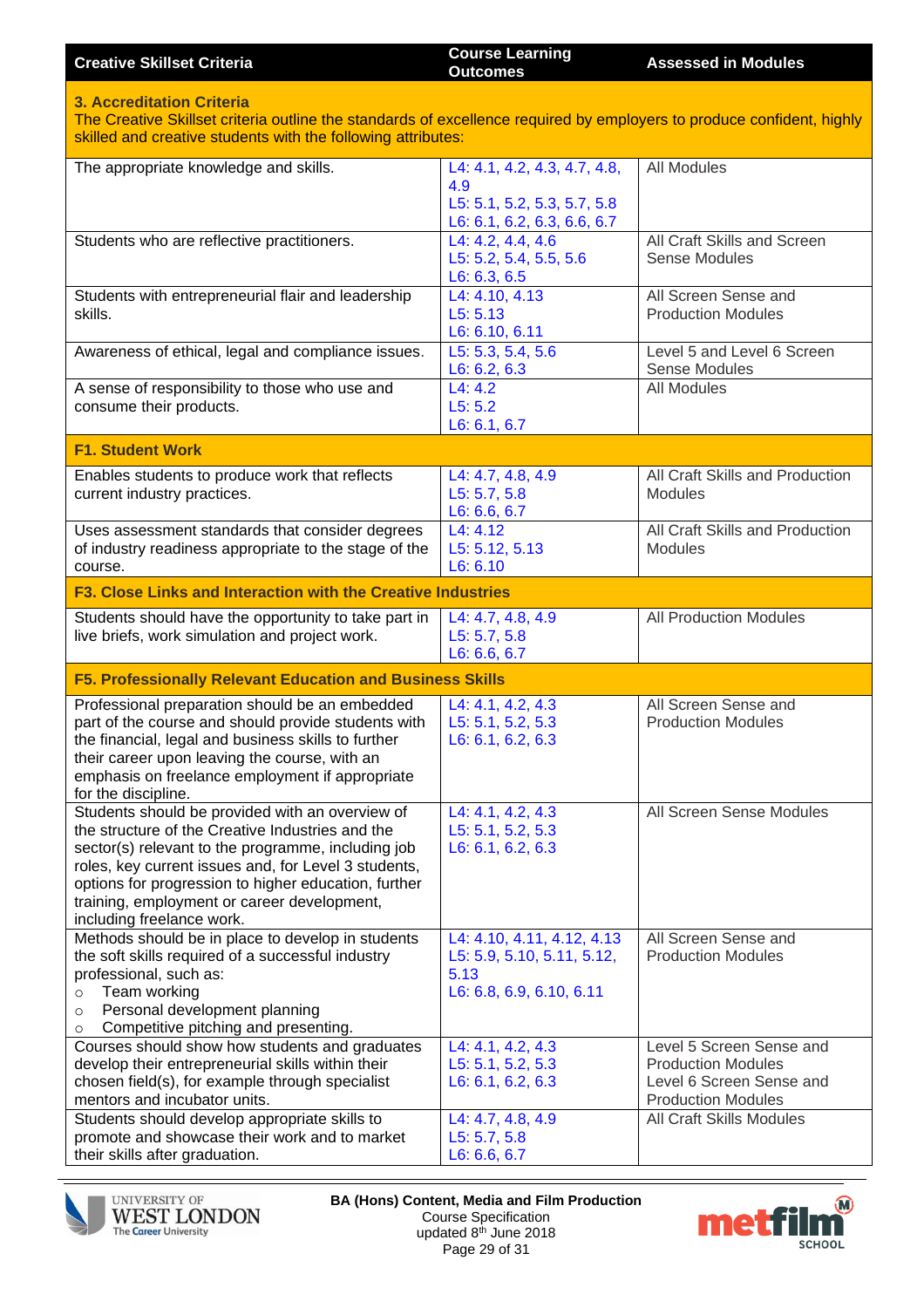|          | Students should be aware of current industry issues | L4: 4.1, 4.2, 4.3 | All Screen Sense Modules |
|----------|-----------------------------------------------------|-------------------|--------------------------|
|          | and developments relevant to their sector,          | L5: 5.1, 5.2, 5.3 |                          |
|          | including:                                          | L6: 6.1, 6.2, 6.3 |                          |
| $\circ$  | Sector priorities                                   |                   |                          |
| $\Omega$ | Business environment for sector                     |                   |                          |
|          | IP                                                  |                   |                          |
| $\circ$  | Technological divergence and convergence            |                   |                          |
|          | and impact of digital networks                      |                   |                          |

# **30. QAA Qualification Descriptors**

The learning outcomes have been mapped against the QAA Framework for Higher Education Qualifications (FHEQ) for a Bachelor's Degree with Honour at

[www.qaa.ac.uk/AssuringStandardsAndQuality/Qualifications/Pages/default.aspx:](http://www.qaa.ac.uk/AssuringStandardsAndQuality/Qualifications/Pages/default.aspx)

Bachelor's degrees with honours are awarded to students who have demonstrated:

- $\circ$  a systematic understanding of key aspects of their field of study, including acquisition of coherent and detailed knowledge, at least some of which is at, or informed by, the forefront of defined aspects of a discipline.
- $\circ$  an ability to deploy accurately established techniques of analysis and enquiry within a discipline
- o conceptual understanding that enables the student:
	- $\circ$  to devise and sustain arguments, and/or to solve problems, using ideas and techniques, some of which are at the forefront of a discipline
	- $\circ$  to describe and comment upon particular aspects of current research, or equivalent advanced scholarship, in the discipline
- o an appreciation of the uncertainty, ambiguity and limits of knowledge
- $\circ$  the ability to manage their own learning, and to make use of scholarly reviews and primary sources (for example, refereed research articles and/or original materials appropriate to the discipline)

Typically, holders of the qualification will be able to:

- $\circ$  apply the methods and techniques that they have learned to review, consolidate, extend and apply their knowledge and understanding, and to initiate and carry out projects
- $\circ$  critically evaluate arguments, assumptions, abstract concepts and data (that may be incomplete), to make judgements, and to frame appropriate questions to achieve a solution - or identify a range of solutions - to a problem
- $\circ$  communicate information, ideas, problems and solutions to both specialist and non-specialist audiences.

And holders will have:

- o the qualities and transferable skills necessary for employment requiring:
	- o the exercise of initiative and personal responsibility
	- o decision-making in complex and unpredictable contexts
	- $\circ$  the learning ability needed to undertake appropriate further training of a professional or equivalent nature.

Holders of a bachelor's degree with honours will have developed an understanding of a complex body of knowledge, some of it at the current boundaries of an academic discipline. Through this, the holder will have developed analytical techniques and problem-solving skills that can be applied in many types of employment. The holder of such a qualification will be able to evaluate evidence, arguments and assumptions, to reach sound judgements and to communicate them effectively.

Holders of a bachelor's degree with honours should have the qualities needed for employment in situations requiring the exercise of personal responsibility, and decision-making in complex and unpredictable circumstances.

| <b>FHEQ Descriptors</b>                                                                                                                                             | <b>Course Learning</b><br><b>Outcomes</b>              | <b>Assessed in Modules</b>                                |  |
|---------------------------------------------------------------------------------------------------------------------------------------------------------------------|--------------------------------------------------------|-----------------------------------------------------------|--|
| 7. Benchmark Standards                                                                                                                                              |                                                        |                                                           |  |
| Bachelor's degrees with honours are awarded to students who have demonstrated:                                                                                      |                                                        |                                                           |  |
| A systematic understanding of key aspects of their<br>field of study, including acquisition of coherent and<br>detailed knowledge, at least some of which is at, or | L4: 4.1, 4.2, 4.3<br>L5: 5.1, 5.2, 5.3<br>L6: 6.1, 6.2 | Tell a Story: Screen Sense<br>Change Hearts: Screen Sense |  |



**BA (Hons) Content, Media and Film Production** Course Specification updated 8<sup>th</sup> June 2018 Page 30 of 31